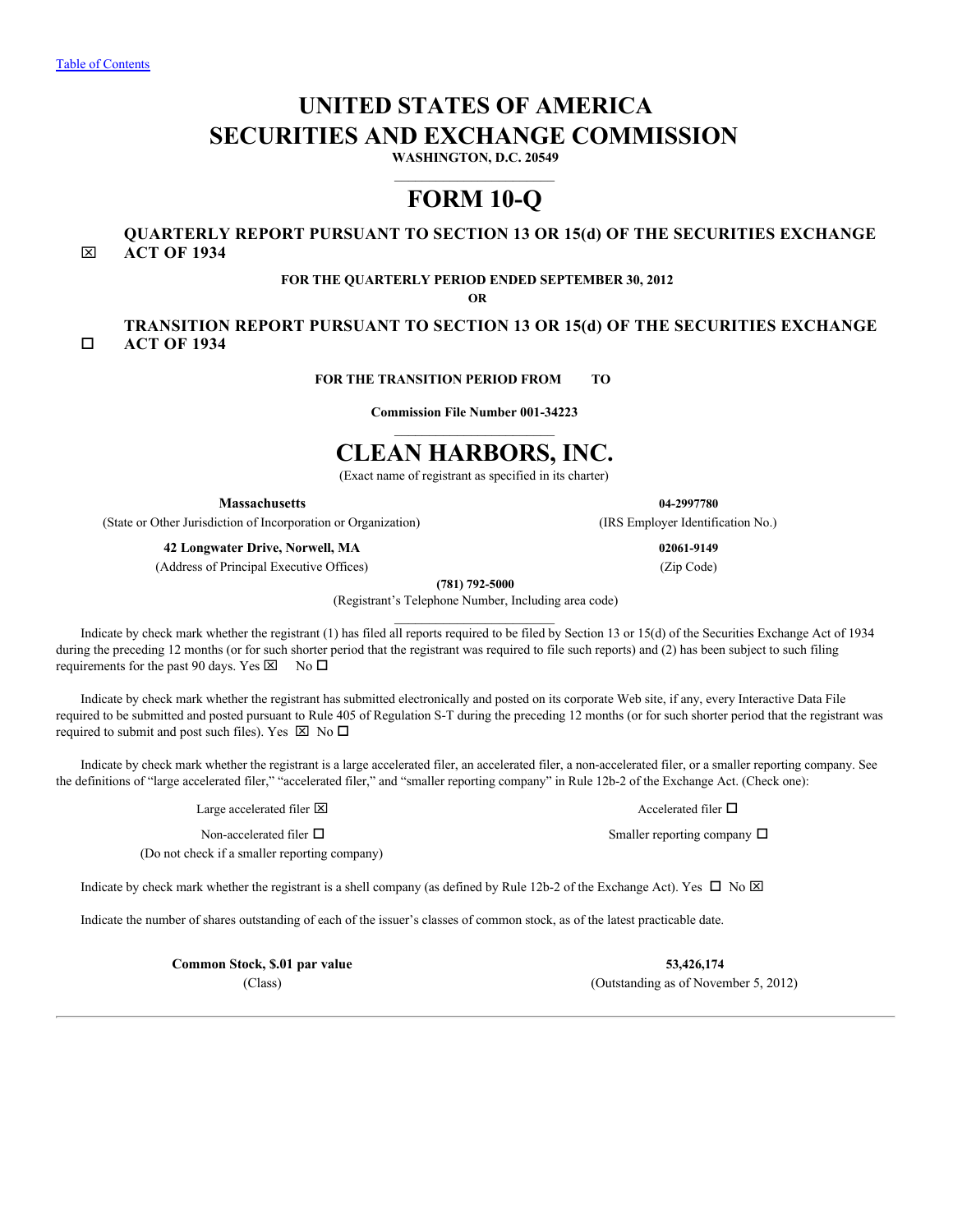# **CLEAN HARBORS, INC.**

# **QUARTERLY REPORT ON FORM 10-Q**

# **TABLE OF CONTENTS**

**Page No.**

# **PART I: FINANCIAL INFORMATION**

| <b>ITEM 1: Unaudited Financial Statements</b>                                                        |                 |
|------------------------------------------------------------------------------------------------------|-----------------|
| <b>Consolidated Balance Sheets</b>                                                                   |                 |
| Unaudited Consolidated Statements of Income                                                          |                 |
| Unaudited Consolidated Statements of Comprehensive Income (Loss)                                     |                 |
| Unaudited Consolidated Statements of Cash Flows                                                      | <u>5</u>        |
| Unaudited Consolidated Statements of Stockholders' Equity                                            | <u>6</u>        |
| <b>Notes to Unaudited Consolidated Financial Statements</b>                                          | $\overline{1}$  |
| <b>ITEM 2: Management's Discussion and Analysis of Financial Condition and Results of Operations</b> | 28              |
| <b>ITEM 3: Quantitative and Qualitative Disclosures About Market Risk</b>                            | $\overline{40}$ |
| <b>ITEM 4: Controls and Procedures</b>                                                               | 41              |
| <b>PART II: OTHER INFORMATION</b>                                                                    |                 |
| <b>Item 1: Legal Proceedings</b>                                                                     | 42              |
| <b>Item 1A: Risk Factors</b>                                                                         | 42              |
| <b>Item 5: Other Information</b>                                                                     | 42              |
| <b>Item 6: Exhibits</b>                                                                              | $\overline{44}$ |
| <b>Signatures</b>                                                                                    | 45              |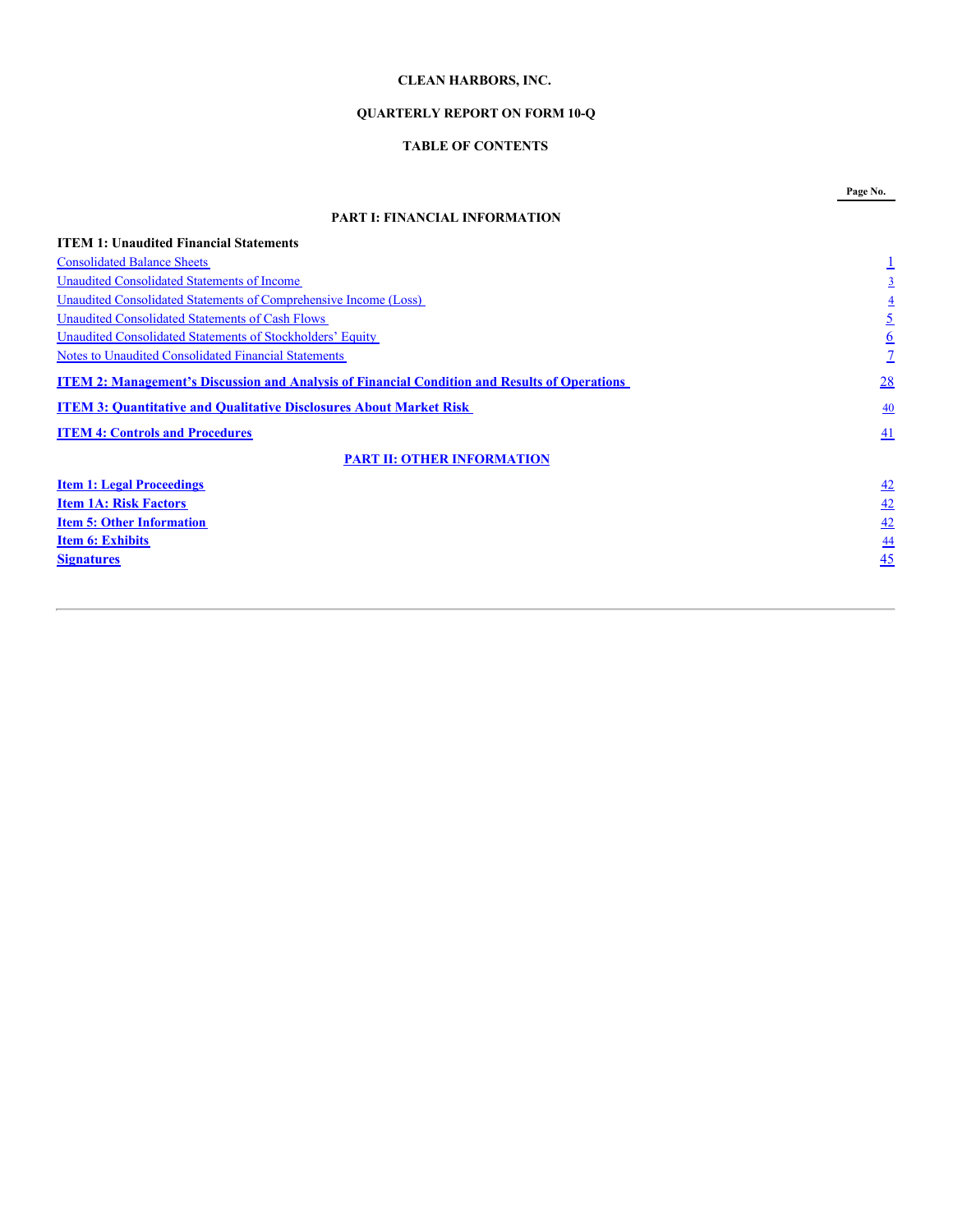# **CONSOLIDATED BALANCE SHEETS**

# **ASSETS**

# **(in thousands)**

<span id="page-2-0"></span>

|                                                                                        | September 30,<br>2012 |             |              | December 31,<br>2011 |
|----------------------------------------------------------------------------------------|-----------------------|-------------|--------------|----------------------|
|                                                                                        |                       | (unaudited) |              |                      |
| Current assets:                                                                        |                       |             |              |                      |
| Cash and cash equivalents                                                              | \$                    | 523,614     | \$           | 260,723              |
| Marketable securities                                                                  |                       | 11,113      |              | 111                  |
| Accounts receivable, net of allowances aggregating \$11,103 and \$12,683, respectively |                       | 399,362     |              | 449,553              |
| Unbilled accounts receivable                                                           |                       | 34,401      |              | 29,385               |
| Deferred costs                                                                         |                       | 6,995       |              | 5,903                |
| Prepaid expenses and other current assets                                              |                       | 53,252      |              | 73,349               |
| Supplies inventories                                                                   |                       | 63,934      |              | 56,242               |
| Deferred tax assets                                                                    |                       | 16,617      |              | 16,602               |
| Total current assets                                                                   |                       | 1,109,288   |              | 891,868              |
| Property, plant and equipment:                                                         |                       |             |              |                      |
| Land                                                                                   |                       | 37,735      |              | 37,185               |
| Asset retirement costs (non-landfill)                                                  |                       | 2,565       |              | 2,529                |
| Landfill assets                                                                        |                       | 69,544      |              | 58,466               |
| Buildings and improvements                                                             |                       | 196,612     |              | 189,445              |
| Camp equipment                                                                         |                       | 136,797     |              | 110,242              |
| Vehicles                                                                               |                       | 281,690     |              | 231,980              |
| Equipment                                                                              |                       | 806,177     |              | 729,154              |
| Furniture and fixtures                                                                 |                       | 3,993       |              | 3,759                |
| Construction in progress                                                               |                       | 51,466      |              | 24,522               |
|                                                                                        |                       | 1,586,579   |              | 1,387,282            |
| Less-accumulated depreciation and amortization                                         |                       | 583,165     |              | 483,335              |
| Total property, plant and equipment, net                                               |                       | 1,003,414   |              | 903,947              |
| Other assets:                                                                          |                       |             |              |                      |
| Long-term investments                                                                  |                       | 4,326       |              | 4,245                |
| Deferred financing costs                                                               |                       | 12,530      |              | 13,607               |
| Goodwill                                                                               |                       | 157,724     |              | 122,392              |
| Permits and other intangibles, net                                                     |                       | 151,810     |              | 139,644              |
| Other                                                                                  |                       | 10,311      |              | 10,100               |
| Total other assets                                                                     |                       | 336,701     |              | 289,988              |
| <b>Total</b> assets                                                                    | \$                    | 2,449,403   | $\mathbb{S}$ | 2,085,803            |

The accompanying notes are an integral part of these unaudited consolidated financial statements.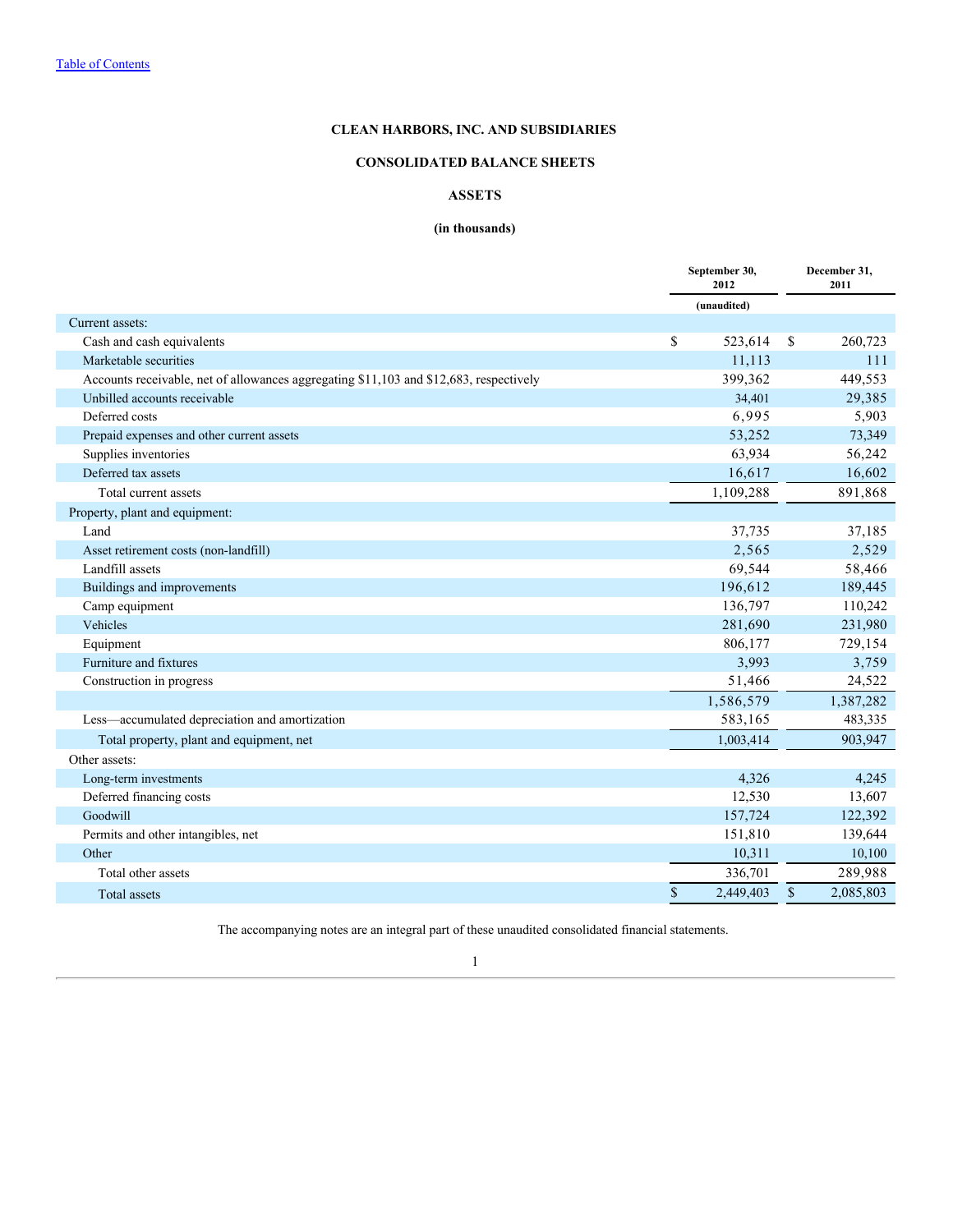# **CONSOLIDATED BALANCE SHEETS (Continued)**

# **LIABILITIES AND STOCKHOLDERS' EQUITY**

# **(dollars in thousands)**

<span id="page-3-0"></span>

|                                                                                                 | September 30,<br>2012 |           | December 31,<br>2011 |           |
|-------------------------------------------------------------------------------------------------|-----------------------|-----------|----------------------|-----------|
|                                                                                                 | (unaudited)           |           |                      |           |
| Current liabilities:                                                                            |                       |           |                      |           |
| Current portion of capital lease obligations                                                    | \$                    | 5,937     | \$                   | 8,310     |
| Accounts payable                                                                                |                       | 174,327   |                      | 178,084   |
| Deferred revenue                                                                                |                       | 29,060    |                      | 32,297    |
| Accrued expenses                                                                                |                       | 136,687   |                      | 147,992   |
| Current portion of closure, post-closure and remedial liabilities                               |                       | 19,552    |                      | 15,059    |
| Total current liabilities                                                                       |                       | 365,563   |                      | 381,742   |
| Other liabilities:                                                                              |                       |           |                      |           |
| Closure and post-closure liabilities, less current portion of \$6,921 and \$3,885, respectively |                       | 29,712    |                      | 30,996    |
| Remedial liabilities, less current portion of \$12,631 and \$11,174, respectively               |                       | 117,981   |                      | 124,146   |
| Long-term obligations                                                                           |                       | 800,000   |                      | 524,203   |
| Capital lease obligations, less current portion                                                 |                       | 3,477     |                      | 6,375     |
| Unrecognized tax benefits and other long-term liabilities                                       |                       | 125,915   |                      | 117,354   |
| Total other liabilities                                                                         |                       | 1,077,085 |                      | 803,074   |
|                                                                                                 |                       |           |                      |           |
| Stockholders' equity:                                                                           |                       |           |                      |           |
| Common stock, \$.01 par value:                                                                  |                       |           |                      |           |
| Authorized 80,000,000; shares issued and outstanding 53,386,280 and 53,182,859                  |                       |           |                      |           |
| shares, respectively                                                                            |                       | 534       |                      | 532       |
| Shares held under employee participation plan                                                   |                       | (469)     |                      | (469)     |
| Additional paid-in capital                                                                      |                       | 508,182   |                      | 497,919   |
| Accumulated other comprehensive income                                                          |                       | 59,056    |                      | 31,353    |
| Accumulated earnings                                                                            |                       | 439,452   |                      | 371,652   |
| Total stockholders' equity                                                                      |                       | 1,006,755 |                      | 900,987   |
| Total liabilities and stockholders' equity                                                      | \$                    | 2,449,403 | \$                   | 2,085,803 |

The accompanying notes are an integral part of these unaudited consolidated financial statements.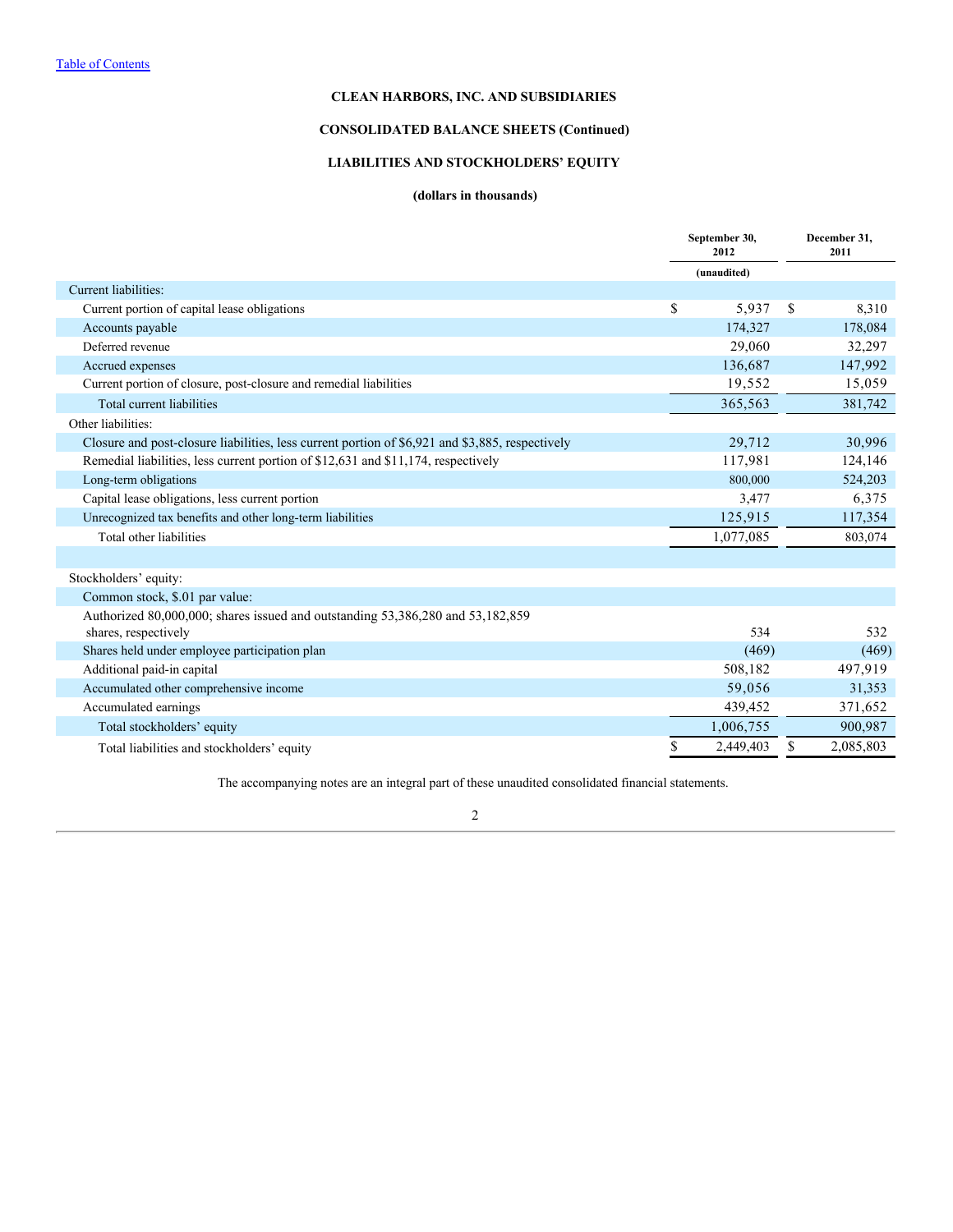# **UNAUDITED CONSOLIDATED STATEMENTS OF INCOME**

# **(in thousands except per share amounts)**

|                                                                     | <b>Three Months Ended</b> |               |               | <b>Nine Months Ended</b> |               |           |               |           |
|---------------------------------------------------------------------|---------------------------|---------------|---------------|--------------------------|---------------|-----------|---------------|-----------|
|                                                                     |                           | September 30, |               |                          | September 30, |           |               |           |
|                                                                     |                           | 2012          |               | 2011                     |               | 2012      |               | 2011      |
|                                                                     |                           |               |               |                          |               |           |               |           |
| Revenues                                                            | \$                        | 533,806       | $\mathbb{S}$  | 556,053                  | \$.           | 1,628,946 | $\mathbb{S}$  | 1,438,250 |
| Cost of revenues (exclusive of items shown separately below)        |                           | 372,940       |               | 386,518                  |               | 1,140,878 |               | 1,006,849 |
| Selling, general and administrative expenses                        |                           | 60,339        |               | 65,704                   |               | 197,892   |               | 178,752   |
| Accretion of environmental liabilities                              |                           | 2,488         |               | 2,435                    |               | 7,409     |               | 7,231     |
| Depreciation and amortization                                       |                           | 41,300        |               | 34,604                   |               | 116,794   |               | 87,000    |
| Income from operations                                              |                           | 56,739        |               | 66,792                   |               | 165,973   |               | 158,418   |
| Other (expense) income                                              |                           | (91)          |               | 164                      |               | (465)     |               | 5,931     |
| Loss on early extinguishment of debt                                |                           | (26, 385)     |               |                          |               | (26, 385) |               |           |
| Interest expense, net of interest income of \$221 and \$623 for the |                           |               |               |                          |               |           |               |           |
| quarter and year-to-date ended 2012 and \$153 and \$700 for the     |                           |               |               |                          |               |           |               |           |
| quarter and year-to-date ended 2011, respectively                   |                           | (11, 596)     |               | (10, 927)                |               | (33, 836) |               | (28, 047) |
| Income before provision for income taxes                            |                           | 18,667        |               | 56,029                   |               | 105,287   |               | 136,302   |
| Provision for income taxes                                          |                           | 6,308         |               | 18,896                   |               | 37,487    |               | 47,283    |
| Net income                                                          |                           | 12,359        | \$            | 37,133                   | <sup>\$</sup> | 67,800    | <sup>\$</sup> | 89,019    |
|                                                                     |                           |               |               |                          |               |           |               |           |
| Earnings per share:                                                 |                           |               |               |                          |               |           |               |           |
| <b>Basic</b>                                                        | \$                        | 0.23          | $\mathcal{S}$ | 0.70                     | $\mathbb{S}$  | 1.27      | $\mathbf{s}$  | 1.68      |
| Diluted                                                             | \$                        | 0.23          | \$            | 0.70                     | \$            | 1.27      | \$            | 1.67      |
|                                                                     |                           |               |               |                          |               |           |               |           |
| Weighted average common shares outstanding - basic                  |                           | 53,374        |               | 53,023                   |               | 53,303    |               | 52,921    |
| Weighted average common shares outstanding - diluted                |                           | 53,565        |               | 53,370                   |               | 53,519    |               | 53,298    |

The accompanying notes are an integral part of these unaudited consolidated financial statements.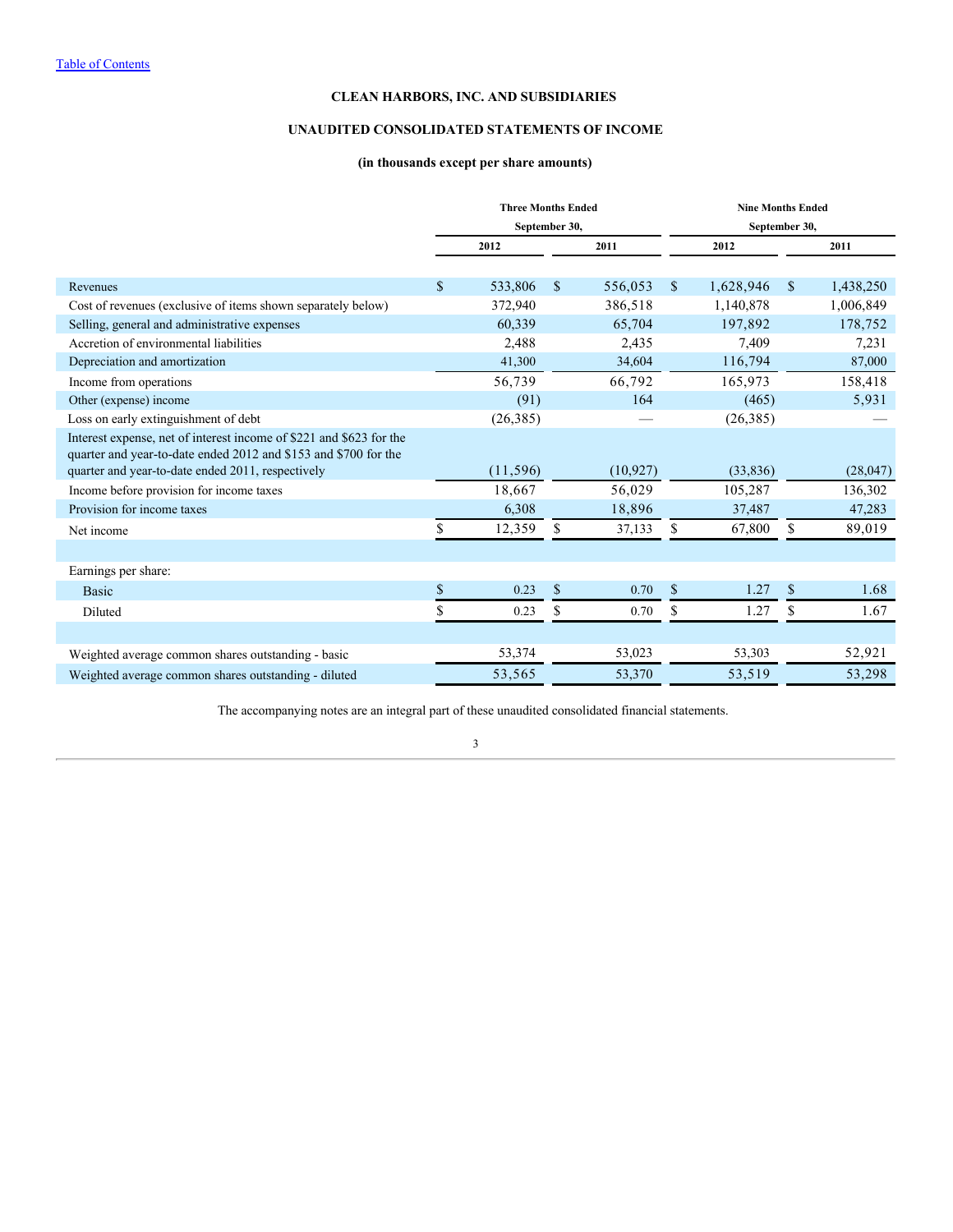# **UNAUDITED CONSOLIDATED STATEMENTS OF COMPREHENSIVE INCOME (LOSS)**

# **(in thousands)**

<span id="page-5-0"></span>

|                                                                                                                                                                                | <b>Three Months Ended</b> |               |  |           | <b>Nine Months Ended</b> |        |  |           |
|--------------------------------------------------------------------------------------------------------------------------------------------------------------------------------|---------------------------|---------------|--|-----------|--------------------------|--------|--|-----------|
|                                                                                                                                                                                |                           | September 30, |  |           | September 30,            |        |  |           |
|                                                                                                                                                                                |                           | 2012          |  | 2011      |                          | 2012   |  | 2011      |
| Net income                                                                                                                                                                     |                           | 12,359        |  | 37,133    | <b>S</b>                 | 67,800 |  | 89,019    |
| Other comprehensive income:                                                                                                                                                    |                           |               |  |           |                          |        |  |           |
| Unrealized gains (losses) on available-for-sale securities<br>(net of taxes of \$146 and \$63 for the quarter and year-<br>to-date 2012 and \$33 and \$211 for the quarter and |                           |               |  |           |                          |        |  |           |
| year-to-date 2011, respectively)                                                                                                                                               |                           | 894           |  | (14)      |                          | 310    |  | (805)     |
| Foreign currency translation adjustments                                                                                                                                       |                           | 29,086        |  | (58, 130) |                          | 27,393 |  | (37, 732) |
| Other comprehensive income (loss)                                                                                                                                              |                           | 29,980        |  | (58, 144) |                          | 27,703 |  | (38, 537) |
| Comprehensive income (loss)                                                                                                                                                    |                           | 42,339        |  | (21, 011) |                          | 95,503 |  | 50,482    |

The accompanying notes are an integral part of these unaudited consolidated financial statements.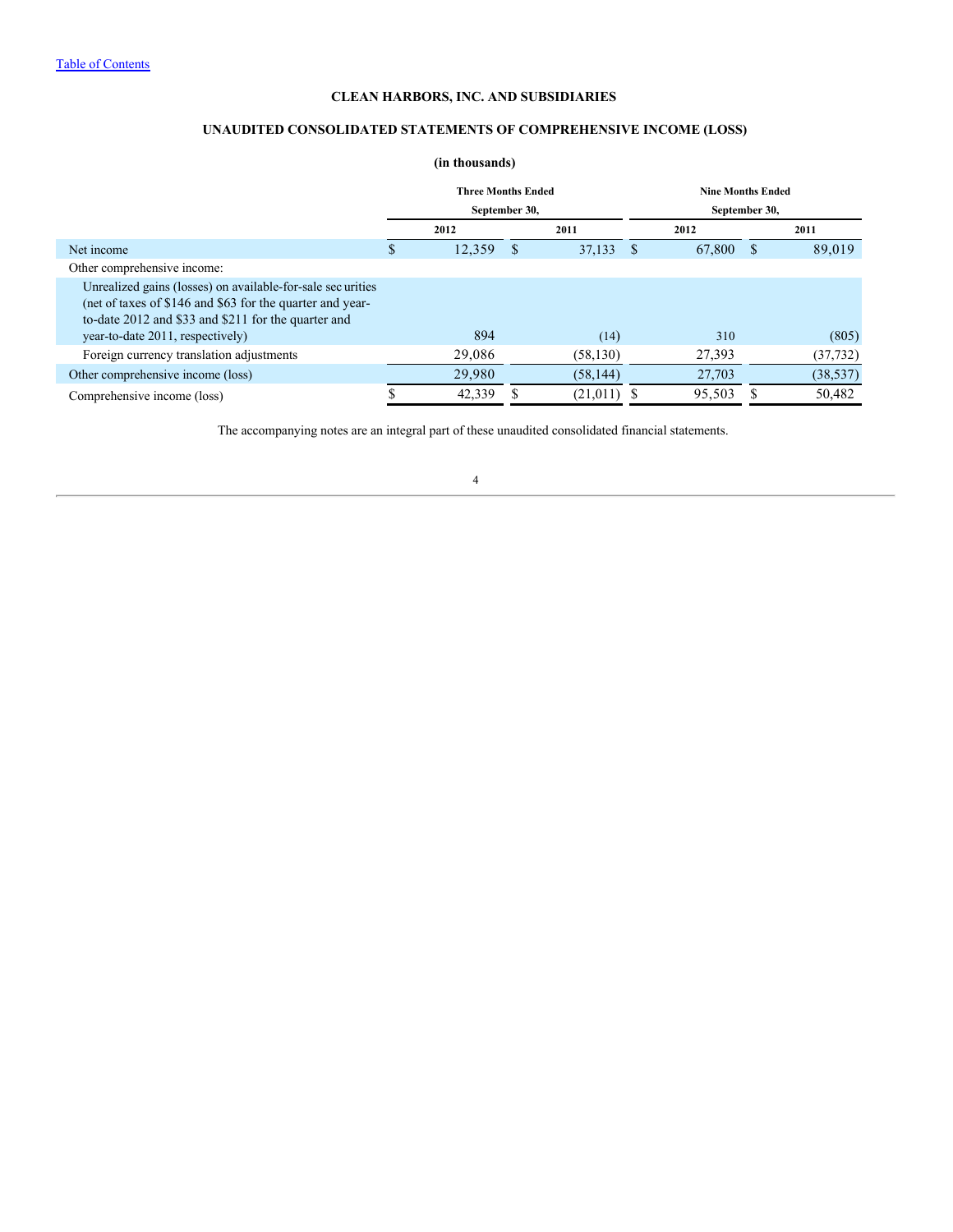# **UNAUDITED CONSOLIDATED STATEMENTS OF CASH FLOWS**

# **(in thousands)**

|                                                                            | <b>Nine Months Ended</b> |               |  |
|----------------------------------------------------------------------------|--------------------------|---------------|--|
|                                                                            | September 30,            |               |  |
|                                                                            | 2012                     | 2011          |  |
| Cash flows from operating activities:<br>Net income                        | \$<br>67,800             | \$<br>89,019  |  |
| Adjustments to reconcile net income to net cash from operating activities: |                          |               |  |
| Depreciation and amortization                                              | 116,794                  | 87,000        |  |
| Allowance for doubtful accounts                                            | 809                      | 623           |  |
| Amortization of deferred financing costs and debt discount                 | 1,173                    | 1,230         |  |
| Accretion of environmental liabilities                                     | 7,409                    | 7,231         |  |
| Changes in environmental liability estimates                               | (3, 553)                 | (2, 467)      |  |
| Deferred income taxes                                                      | (494)                    | (197)         |  |
| Stock-based compensation                                                   | 5,235                    | 5,329         |  |
| Excess tax benefit of stock-based compensation                             | (1,786)                  | (1,949)       |  |
| Income tax benefit related to stock option exercises                       | 1,776                    | 1,949         |  |
| Other expense (income)                                                     | 465                      | (2,577)       |  |
| Write-off deferred financing costs and debt premium                        | 5,341                    |               |  |
| Environmental expenditures                                                 | (7, 833)                 | (8, 551)      |  |
| Changes in assets and liabilities, net of acquisitions                     |                          |               |  |
| Accounts receivable                                                        | 59,881                   | (32,670)      |  |
| Other current assets                                                       | 5,130                    | (14, 113)     |  |
| Accounts payable                                                           | (18,969)                 | 30,241        |  |
| Other current and long-term liabilities                                    | (6, 486)                 | (8, 762)      |  |
| Net cash from operating activities                                         | 232,692                  | 151,336       |  |
| Cash flows from investing activities:                                      |                          |               |  |
| Additions to property, plant and equipment                                 | (130, 326)               | (113, 644)    |  |
| Proceeds from sales of fixed assets                                        | 4,190                    | 5,925         |  |
| Acquisitions, net of cash acquired                                         | (92, 475)                | (336,960)     |  |
| Additions to intangible assets, including costs to obtain or renew permits | (2,409)                  | (2,356)       |  |
| Purchase of marketable securities                                          | (10,517)                 |               |  |
| Proceeds from sales of marketable securities                               |                          | 425           |  |
| Other                                                                      | 5,120                    |               |  |
| Proceeds from sale of long-term investments                                |                          | 1,000         |  |
| Net cash used in investing activities                                      | (226, 417)               | (445, 610)    |  |
| Cash flows from financing activities:                                      |                          |               |  |
| Change in uncashed checks                                                  | (13,955)                 | (2,580)       |  |
| Proceeds from exercise of stock options                                    | 231                      | 1,089         |  |
| Remittance of shares, net                                                  | (1,604)                  | (1, 897)      |  |
| Proceeds from employee stock purchase plan                                 | 4,627                    | 2,451         |  |
| Deferred financing costs paid                                              | (9,638)                  | (8, 442)      |  |
| Payments on capital leases                                                 | (5,303)                  | (5,775)       |  |
| Principal payment on debt                                                  | (520,000)                |               |  |
| Distribution of cash earned on employee participation plan                 | (55)                     | (189)         |  |
| Excess tax benefit of stock-based compensation                             | 1,786                    | 1,949         |  |
| Issuance of senior unsecured notes, at par                                 | 800,000                  |               |  |
| Issuance of senior secured notes, including premium                        |                          | 261,250       |  |
| Net cash from financing activities                                         | 256,089                  | 247,856       |  |
| Effect of exchange rate change on cash                                     | 527                      | 1,367         |  |
| Increase (decrease) in cash and cash equivalents                           | 262,891                  | (45, 051)     |  |
| Cash and cash equivalents, beginning of period                             | 260,723                  | 302,210       |  |
| Cash and cash equivalents, end of period                                   | \$<br>523,614            | \$<br>257,159 |  |
|                                                                            |                          |               |  |

Supplemental information: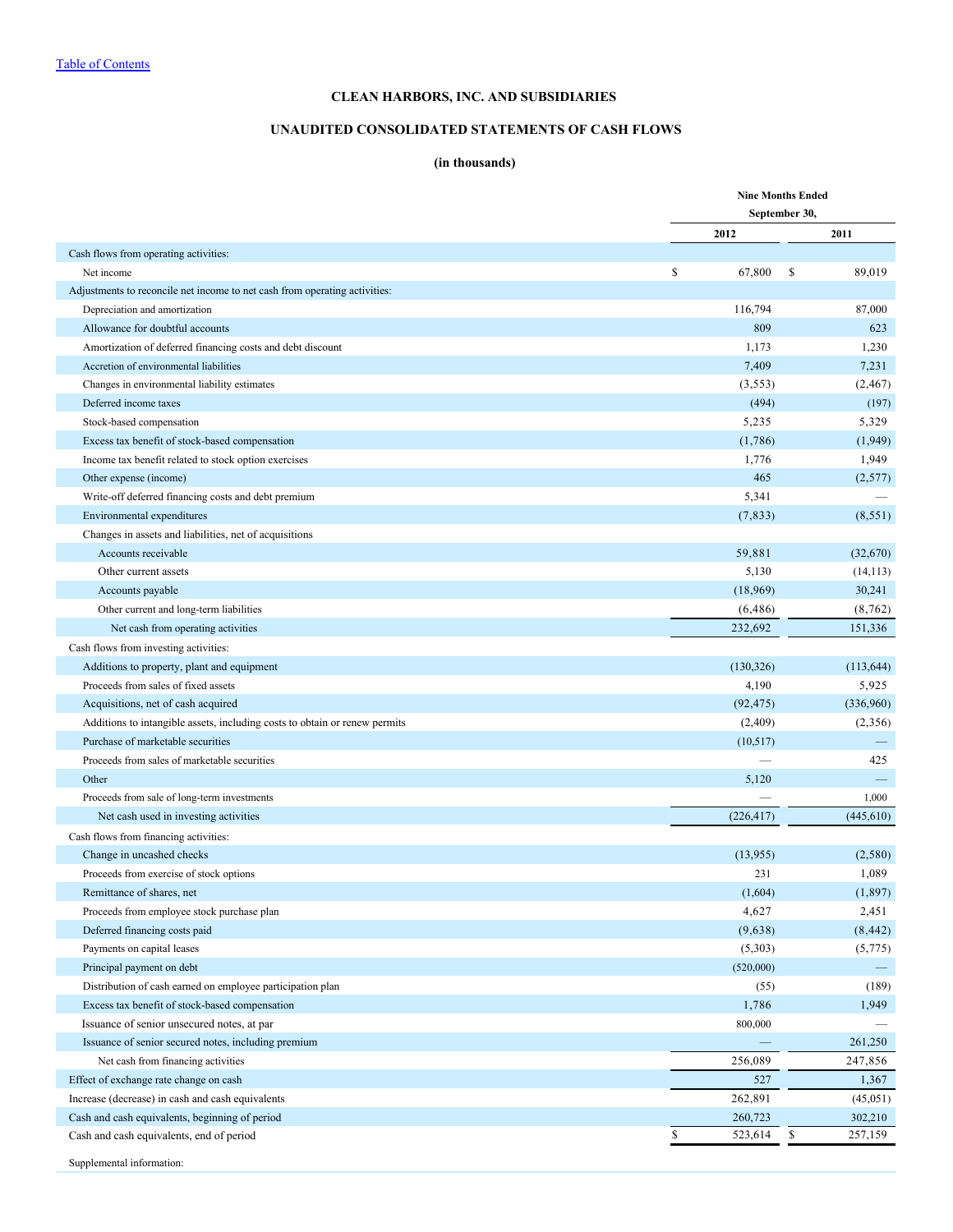| Cash payments for interest and income taxes: |        |        |
|----------------------------------------------|--------|--------|
| Interest paid                                | 41.176 | 30,169 |
| Income taxes paid                            | 5,578  | 35,085 |
| Non-cash investing and financing activities: |        |        |
| Property, plant and equipment accrued        | 31,978 | 20,288 |
|                                              |        |        |

The accompanying notes are an integral part of these unaudited consolidated financial statements.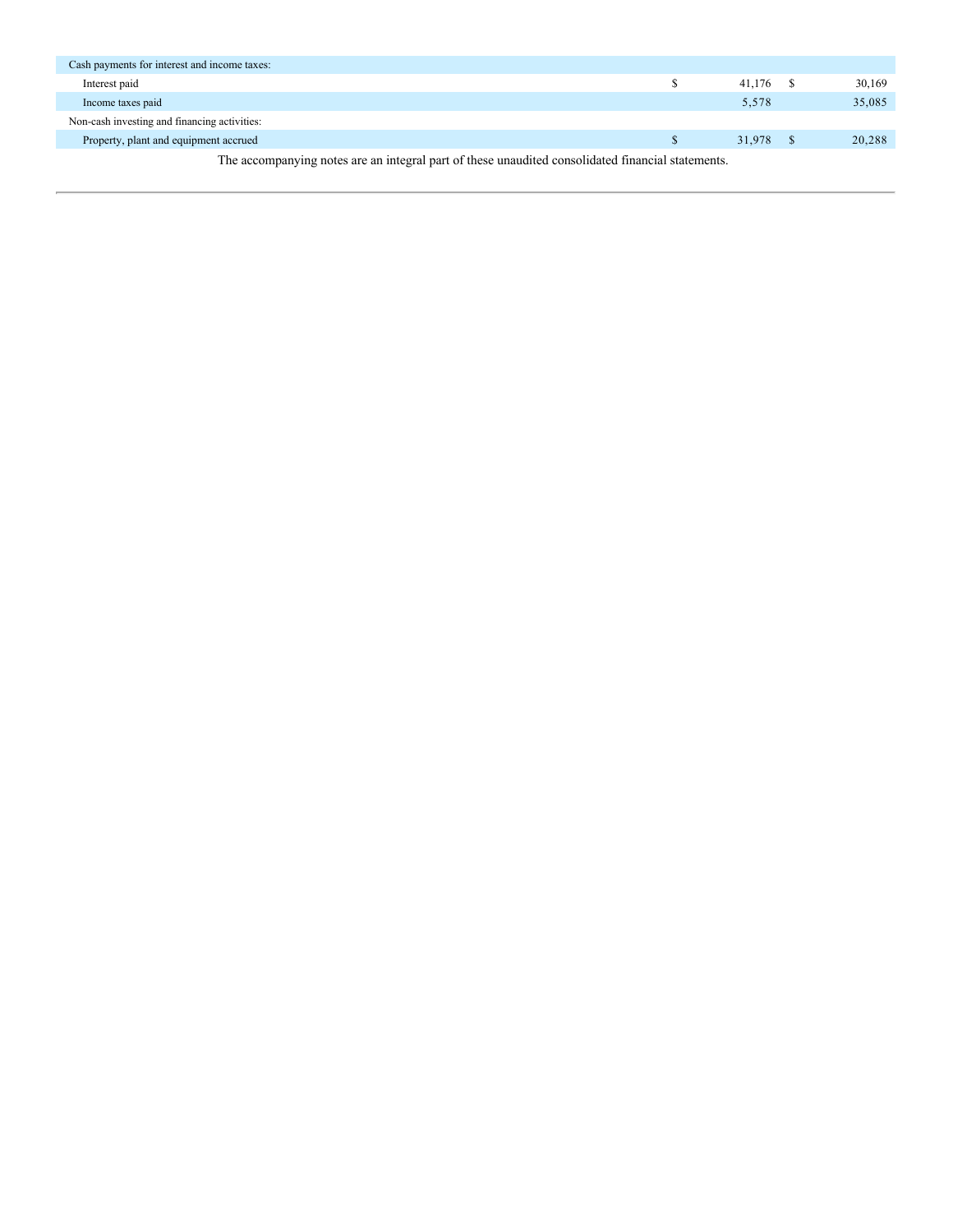# **UNAUDITED CONSOLIDATED STATEMENTS OF STOCKHOLDERS' EQUITY**

# **(in thousands)**

<span id="page-8-0"></span>

|                                                       | <b>Common Stock</b>                  |   |                        |   | <b>Shares Held</b>                                |                                         |   |                                                 |                         |                                         |
|-------------------------------------------------------|--------------------------------------|---|------------------------|---|---------------------------------------------------|-----------------------------------------|---|-------------------------------------------------|-------------------------|-----------------------------------------|
|                                                       | <b>Number</b><br>of<br><b>Shares</b> |   | \$0.01<br>Par<br>Value |   | Under<br><b>Employee</b><br>Participation<br>Plan | <b>Additional</b><br>Paid-in<br>Capital |   | Accumulated<br>Other<br>Comprehensive<br>Income | Accumulated<br>Earnings | Total<br>Stockholders'<br><b>Equity</b> |
| Balance at January 1, 2012                            | 53,183                               | S | 532                    | S | (469)                                             | \$497,919                               | S | 31,353                                          | \$ 371,652              | 900,987<br>S                            |
| Net income                                            |                                      |   |                        |   |                                                   |                                         |   |                                                 | 67,800                  | 67,800                                  |
| Other comprehensive income                            |                                      |   |                        |   |                                                   |                                         |   | 27,703                                          |                         | 27,703                                  |
| Stock-based compensation                              | 91                                   |   |                        |   |                                                   | 5,235                                   |   |                                                 |                         | 5,235                                   |
| Issuance of restricted shares, net of shares remitted | (24)                                 |   |                        |   |                                                   | (1,604)                                 |   |                                                 |                         | (1,604)                                 |
| Exercise of stock options                             | 39                                   |   | $\overline{2}$         |   |                                                   | 229                                     |   |                                                 |                         | 231                                     |
| Net tax benefit on exercise of stock                  |                                      |   |                        |   |                                                   |                                         |   |                                                 |                         |                                         |
| options                                               | 97                                   |   |                        |   |                                                   | 1,776                                   |   |                                                 |                         | 1,776                                   |
| Employee stock purchase plan                          |                                      |   |                        |   |                                                   | 4,627                                   |   |                                                 |                         | 4,627                                   |
| Balance at September 30, 2012                         | 53,386                               |   | 534                    |   | (469)                                             | \$508,182                               |   | 59,056                                          | \$439,452               | \$1,006,755                             |

The accompanying notes are an integral part of these unaudited consolidated financial statements.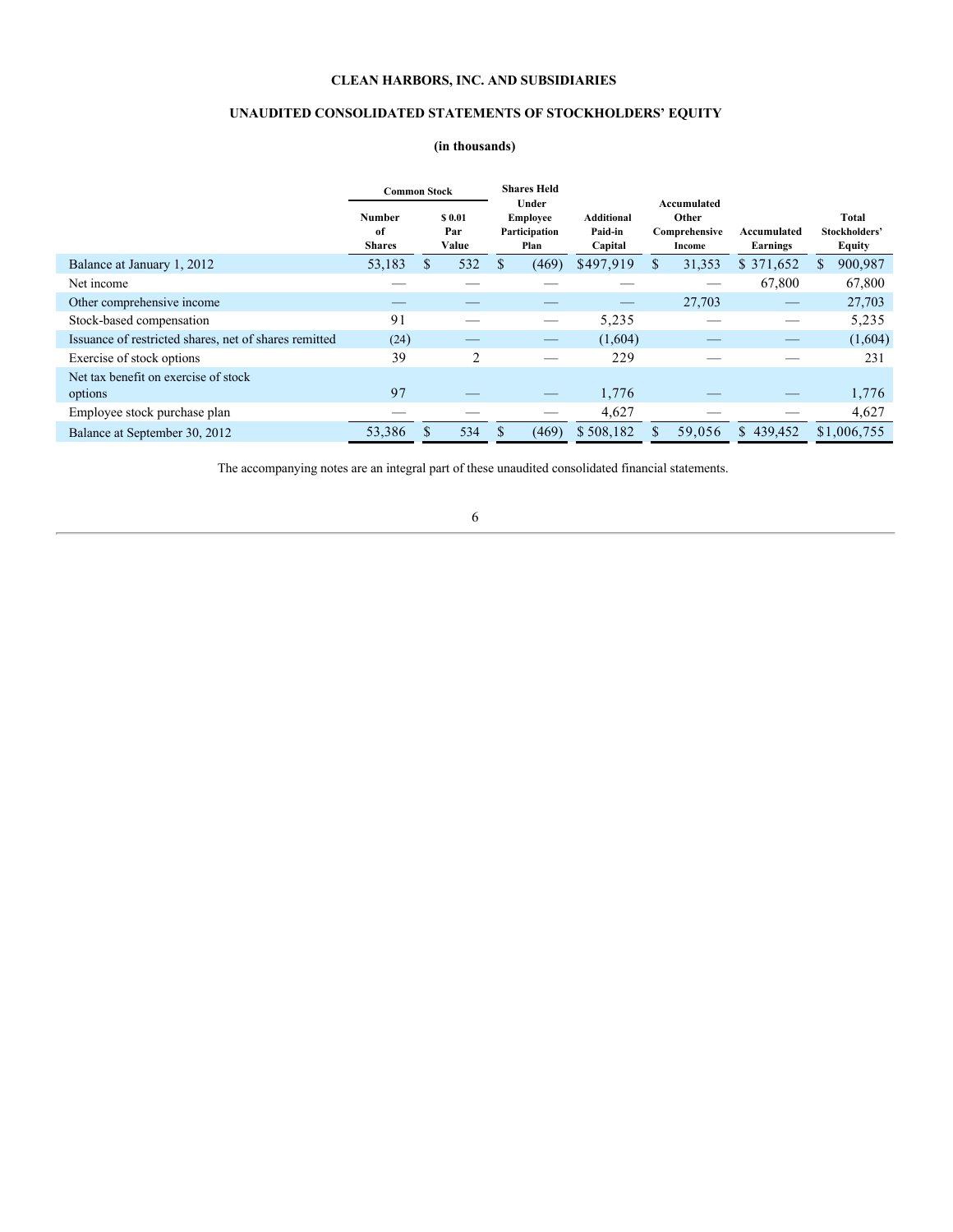## **NOTES TO UNAUDITED CONSOLIDATED FINANCIAL STATEMENTS**

## **(1) BASIS OF PRESENTATION**

The accompanying consolidated interim financial statements include the accounts of Clean Harbors, Inc. and its subsidiaries (collectively, "Clean Harbors" or the "Company") and have been prepared pursuant to the rules and regulations of the Securities and Exchange Commission (the "SEC") and, in the opinion of management, include all adjustments which are of a normal recurring nature, necessary for a fair presentation of the financial position, results of operations, and cash flows for the periods presented. The results for interim periods are not necessarily indicative of results for the entire year or any other interim periods. The financial statements presented herein should be read in connection with the financial statements included in the Company's Current Report on Form 8-K filed on July 16, 2012.

During the three months ended March 31, 2012, the Company re-assigned certain departments among its segments to support management reporting changes. Accordingly, the Company re-allocated shared departmental costs among its segments. The Company has recast the prior year segment information to conform to the current year presentation. See Note 14, "Segment Reporting."

#### **(2) RECENT ACCOUNTING PRONOUNCEMENTS**

In June 2011, the FASB issued ASU 2011-5 *Comprehensive Income (Topic 220) — Presentation of Comprehensive Income*. The new guidance revises the manner in which entities present comprehensive income in their financial statements. ASU 2011-5 requires entities to report components of comprehensive income in either (1) a continuous statement of comprehensive income or (2) two separate but consecutive statements. The ASU does not change the items that must be reported in other comprehensive income. This guidance required a change in the presentation of the financial statements and required retrospective application. In December 2011, the FASB deferred certain provisions of the ASU that relate to presentation of reclassification adjustments. The Company retrospectively adopted this guidance utilizing two separate but consecutive statements to report the components of other comprehensive income, and recast the financial statements for the years ending 2011, 2010 and 2009 in the Company's Current Report on Form 8-K filed on July 16, 2012. This standard had no impact on the Company's financial position, results of operations or cash flows.

### **(3) BUSINESS COMBINATIONS**

#### *Acquisitions during 2012*

The Company acquired during the second quarter of 2012 all of the outstanding stock of a privately owned Canadian company which provides workforce accommodations, camp catering and fresh food services and during the third quarter of 2012 certain assets of a privately owned U.S. company that is engaged in the business of materials handling services that includes a variety of support equipment to provide customers with a sole source for any dredging and dewatering project. The combined purchase price for these acquisitions were approximately \$83.7 million, including the assumption and payment of debt of \$7.7 million, and post-closing adjustments of \$3.9 million based upon the assumed target amounts of working capital. Management has determined the preliminary purchase price allocations based on estimates of the fair values of all tangible and intangible assets acquired and liabilities assumed. Such amounts are subject to adjustment based on the additional information necessary to determine fair values. The Company believes that such information provides a reasonable basis for estimating the fair values of assets acquired and liabilities assumed, but the Company is waiting for additional information necessary to finalize fair value.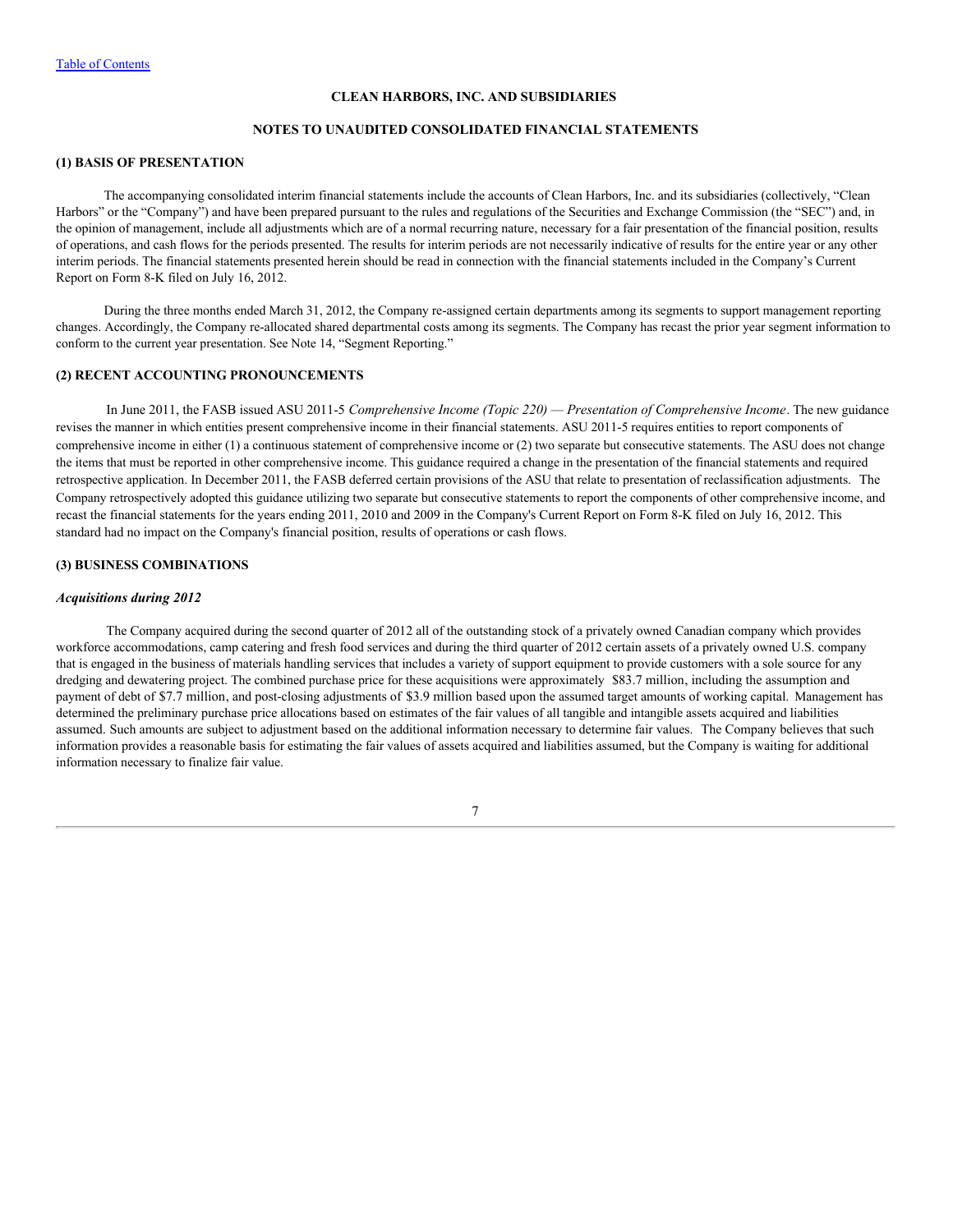The Company expects to finalize the valuation and complete the purchase price allocation as soon as practicable but no later than one year from the acquisition dates. Final determination of the fair value may result in further adjustments to the values presented below (in thousands).

|                                              | <b>At Acquisition Dates</b><br>(As reported at<br>September 30, 2012) |
|----------------------------------------------|-----------------------------------------------------------------------|
| Current assets (i)                           | \$13,964                                                              |
| Property, plant and equipment                | 35,882                                                                |
| Customer relationships and other intangibles | 17,690                                                                |
| Current liabilities                          | (4,022)                                                               |
| Other liabilities                            | (3,388)                                                               |
| Total identifiable net assets                | 60,126                                                                |
| Goodwill (ii)                                | 23,574                                                                |
| Total                                        | \$83,700                                                              |

- (i) The preliminary fair value of the financial assets acquired includes customer receivables with an aggregate fair value of \$7.3 million. Combined gross amounts due were \$7.5 million.
- (ii) Goodwill represents the excess of the fair value of the net assets acquired over the purchase price attributed to expected operating and cross selling synergies. The goodwill has been assigned to the Industrial Services segment and will not be deductible for tax purposes.

Acquisition related costs included in selling, general and administrative expenses in the Company's consolidated statements of income for the three and nine months ended September 30, 2012 were immaterial.

The following unaudited pro forma combined summary data presents information as if the 2012 acquisitions had been acquired at the beginning of 2011 and assumes that there were no material, non-recurring pro forma adjustments directly attributable to the acquisitions. The pro forma information does not necessarily reflect the actual results that would have occurred had the Company and those two acquisitions been combined during the periods presented, nor is it necessarily indicative of the future results of operations of the combined companies (in thousands).

|                               | <b>For the Three Months Ended</b>     |           | For the Nine Months Ended             |             |
|-------------------------------|---------------------------------------|-----------|---------------------------------------|-------------|
|                               | September 30, 2012 September 30, 2011 |           | September 30, 2012 September 30, 2011 |             |
| Pro forma combined revenues   | \$534,770                             | \$568,427 | \$1,666,377                           | \$1,477,304 |
| Pro forma combined net income | \$12.465                              | \$38.616  | \$73.799                              | \$93.524    |

## *Acquisitions during the third quarter of 2011*

During the three months ended September 30, 2011, the Company acquired (i) certain assets of a Canadian public company which is engaged in the business of providing geospatial, line clearing and drilling services in Canada and the United States; (ii) all of the outstanding stock of a privately owned U.S. company which specializes in treating refinery waste streams primarily in the United States; and (iii) all of the outstanding stock of a privately owned Canadian company which manufactures modular buildings. The combined purchase price for the three acquisitions was approximately \$142.1 million, including the assumption and payment of debt of \$25.2 million, and post-closing adjustments of \$4.5 million based upon the assumed target amounts of working capital.

During the three months ended September 30, 2012, the Company finalized the purchase accounting of the identified acquired assets and liabilities, including the completion of the intangible assets, current liabilities and remedial liability valuations. The following table summarizes the recognized amounts of identifiable assets acquired and liabilities assumed (in thousands).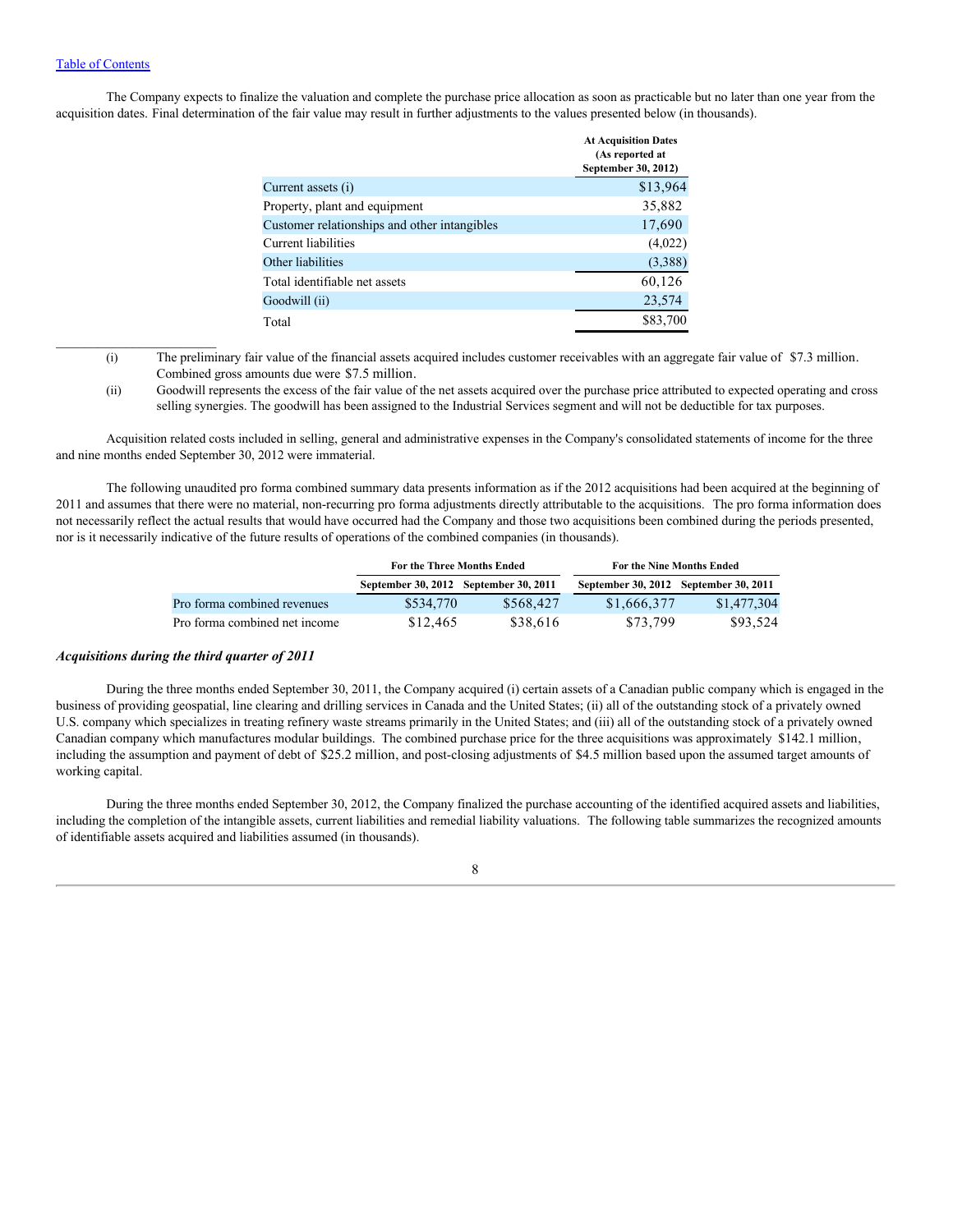#### [Table of Contents](#page-0-0)

|                                                       | <b>At Acquisition Dates</b><br>(As reported at June<br>30, 2012) | <b>Measurement Period</b><br><b>Adjustments</b> | <b>At Acquisition Dates</b><br>(As Adjusted) |
|-------------------------------------------------------|------------------------------------------------------------------|-------------------------------------------------|----------------------------------------------|
| Current assets (i)                                    | S<br>41,491                                                      | - \$<br>60                                      | \$<br>41,551                                 |
| Property, plant and equipment                         | 62.969                                                           |                                                 | 62,969                                       |
| Customer relationships and other intangibles          | 23,371                                                           |                                                 | 23,371                                       |
| Other assets                                          | 1,671                                                            |                                                 | 1,671                                        |
| Current liabilities                                   | (23, 403)                                                        | 255                                             | (23, 148)                                    |
| Asset retirement obligations and remedial liabilities | (200)                                                            |                                                 | (200)                                        |
| Other liabilities                                     | (2, 419)                                                         |                                                 | (2, 419)                                     |
| Total identifiable net assets                         | 103,480                                                          | 315                                             | 103,795                                      |
| Goodwill (ii)                                         | 38,654                                                           | (315)                                           | 38,339                                       |
| Total                                                 | 142.134                                                          |                                                 | 142.134                                      |

(i) The fair value of the financial assets acquired includes customer receivables with an aggregate fair value of \$21.4 million. Combined gross amounts due were \$22.1 million.

(ii) Goodwill represents the excess of the fair value of the net assets acquired over the purchase price. Goodwill of \$13.3 million, \$11.1 million and \$13.9 million has been assigned to the Oil and Gas Field Services segment, the Technical Services segment, and the Industrial Services segment, respectively, and will not be deductible for tax purposes.

## *Peak*

 $\mathcal{L}_\text{max}$ 

On June 10, 2011, the Company acquired 100% of the outstanding common shares of Peak Energy Services Ltd. ("Peak") (other than the 3.15% of Peak's outstanding common shares which the Company already owned) in exchange for approximately CDN \$158.7 million in cash (CDN \$0.95 for each Peak share) and the assumption and payment of Peak net debt of approximately CDN \$37.5 million. The total acquisition price, which includes the previous investment in Peak shares referred to above, was CDN \$200.2 million, or U.S. \$205.1 million based on an exchange rate of 0.976057 CDN \$ to one U.S. \$ on June 10, 2011.

During the three months ended June 30, 2012, the Company finalized the purchase accounting for the acquisition of Peak. The following table summarizes the amounts of identifiable assets acquired and liabilities assumed at June 10, 2011 (in thousands).

|                                |     | At June 10, 2011<br>(As adjusted) |
|--------------------------------|-----|-----------------------------------|
| Current assets (i)             | \$. | 45,222                            |
| Property, plant and equipment  |     | 151,574                           |
| Identifiable intangible assets |     | 12,337                            |
| Other assets                   |     | 8,009                             |
| Current liabilities            |     | (28, 785)                         |
| Asset retirement obligations   |     | (103)                             |
| Other liabilities              |     | (11, 341)                         |
| Total identifiable net assets  |     | 176,913                           |
| Goodwill (ii)                  |     | 28,220                            |
| Total                          | S   | 205,133                           |

(i) The fair value of the financial assets acquired includes customer receivables with a fair value of \$33.3 million. The gross amount due was \$34.7 million.

(ii) Goodwill, which is attributable to expected operating and cross-selling synergies, will not be deductible for tax purposes. Goodwill of \$12.9 million and \$15.3 million has been recorded in the Oil and Gas Field Services and Industrial Services segments, respectively.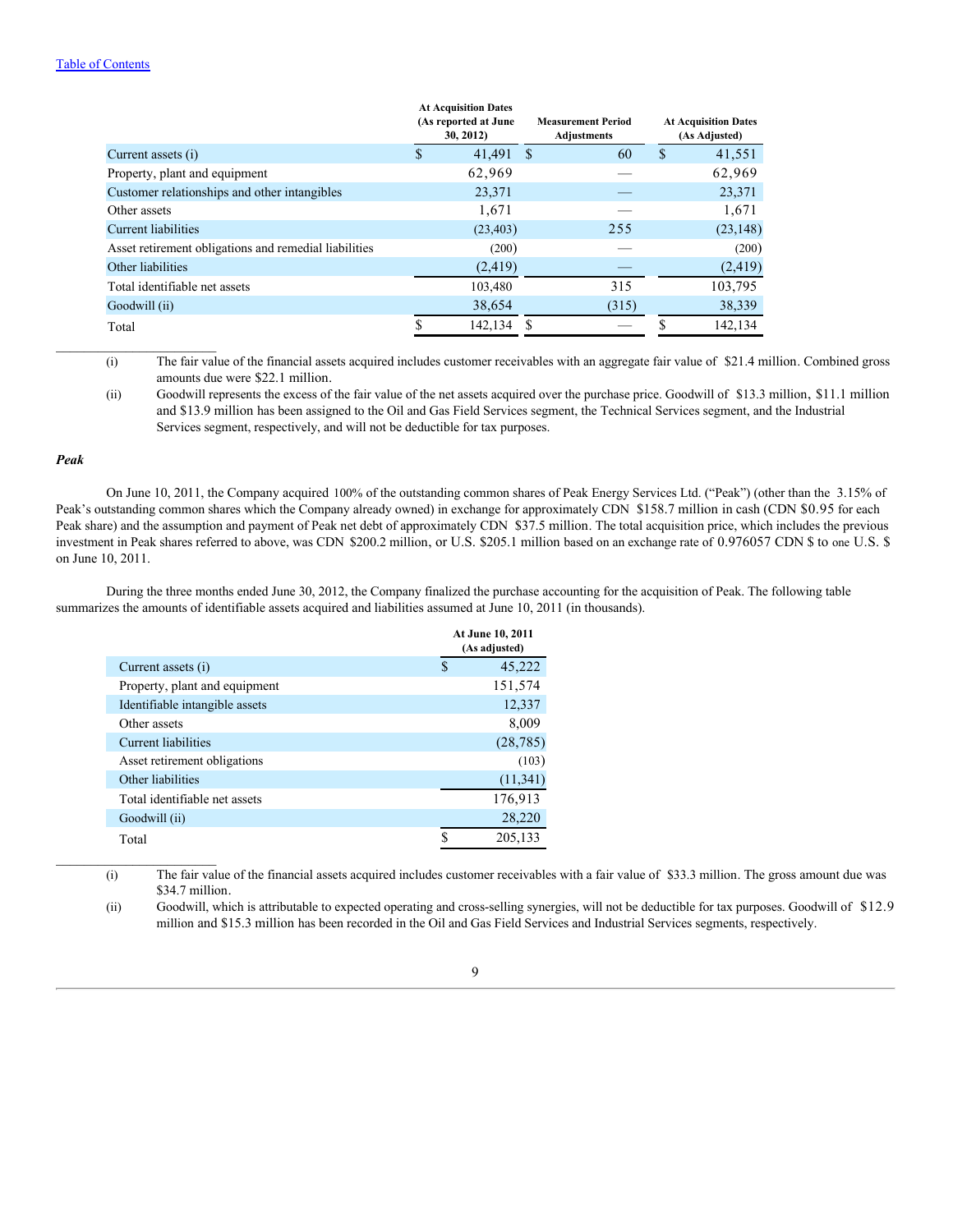#### **(4) FAIR VALUE MEASUREMENTS**

The Company's financial instruments consist of cash and cash equivalents, marketable securities, receivables, trade payables, auction rate securities and long-term debt. The estimated fair value of cash equivalents, receivables, trade payables and accrued liabilities approximate their carrying value due to the short maturity of these instruments. The carrying value of the cash equivalents and accrued liabilities is Level 2 in the fa ir value hierarchy. The fair value of the Company's senior notes at September 30, 2012 was \$820.9 million is based on available market data and at December 31, 2011 was \$538.5 million is based on quoted market prices. The senior unsecured notes fair value is Level 2 in the fair value hierarchy.

As of September 30, 2012 and December 31, 2011, the Company's assets measured at fair value on a recurring basis were as follows (in thousands):

|                         | <b>September 30, 2012</b>                                                                       |               |                                                                             |    |                                                    |     |                                            |
|-------------------------|-------------------------------------------------------------------------------------------------|---------------|-----------------------------------------------------------------------------|----|----------------------------------------------------|-----|--------------------------------------------|
|                         | <b>Ouoted Prices in</b><br><b>Active Markets</b><br>for Identical<br><b>Assets</b><br>(Level 1) |               | <b>Significant Other</b><br><b>Observable</b><br><b>Inputs</b><br>(Level 2) |    | Significant<br>Unobservable<br>Inputs<br>(Level 3) |     | <b>Balance</b> at<br>September 30,<br>2012 |
| Auction rate securities | \$                                                                                              | S             |                                                                             | S  | 4,326                                              | -\$ | 4,326                                      |
| Marketable securities   | \$<br>11,113                                                                                    | <sup>\$</sup> |                                                                             | \$ |                                                    | S   | 11,113                                     |
|                         | December 31, 2011                                                                               |               |                                                                             |    |                                                    |     |                                            |
|                         | <b>Ouoted Prices in</b><br><b>Active Markets</b><br>for Identical<br><b>Assets</b><br>(Level 1) |               | <b>Significant Other</b><br><b>Observable</b><br>Inputs<br>(Level 2)        |    | Significant<br>Unobservable<br>Inputs<br>(Level 3) |     | <b>Balance</b> at<br>December 31,<br>2011  |
| Auction rate securities | \$                                                                                              | \$            |                                                                             | \$ | 4,245                                              | \$. | 4,245                                      |
| Marketable securities   | \$<br>111                                                                                       | \$            |                                                                             | S  |                                                    | \$  | 111                                        |

The fair value of marketable securities is recorded based on quoted market prices and changes in fair value were included in accumulated other comprehensive income. During the nine months ended September 30, 2012 and 2011, the Company recorded an unrealized pre-tax gain of \$0.1 million and an unrealized pre-tax loss of \$0.2 million, respectively, on its auction rate securities, which was included in accumulated other comprehensive income.

The auction rate securities are classified as available for sale and the fair value of these securities as of September 30, 2012 was estimated utilizing a probability discounted cash flow analysis. As of September 30, 2012, all of the Company's auction rate securities continue to have AAA underlying ratings. The Company attributes the \$0.4 million decline in the fair value of the securities from the original cost basis to external liquidity issues rather than credit issues. The Company assessed the decline in value to be temporary because it does not intend to sell and it is more likely than not that the Company will not have to sell the securities before their maturity.

The following table presents the changes in the Company's auction rate securities measured at fair value on a recurring basis using significant unobservable inputs (Level 3) during the three and nine months ended September 30, 2012 and 2011 (in thousands):

|                                             |              | <b>Three Months Ended</b> |         | <b>Nine Months Ended</b> |       |  |         |  |  |
|---------------------------------------------|--------------|---------------------------|---------|--------------------------|-------|--|---------|--|--|
|                                             |              | September 30,             |         | September 30,            |       |  |         |  |  |
|                                             |              | 2012                      | 2011    |                          | 2012  |  | 2011    |  |  |
| Balance at beginning of period              | <sup>S</sup> | 4.326                     | 5,311   | - S                      | 4,245 |  | 5,437   |  |  |
| Sale of auction rate securities             |              |                           | (1,000) |                          |       |  | (1,000) |  |  |
| Unrealized gains (losses) included in other |              |                           |         |                          |       |  |         |  |  |
| comprehensive income                        |              |                           | (72)    |                          | 81    |  | (198)   |  |  |
| Balance at September 30,                    |              | 4.326                     | 4.239   |                          | 4.326 |  | 4,239   |  |  |

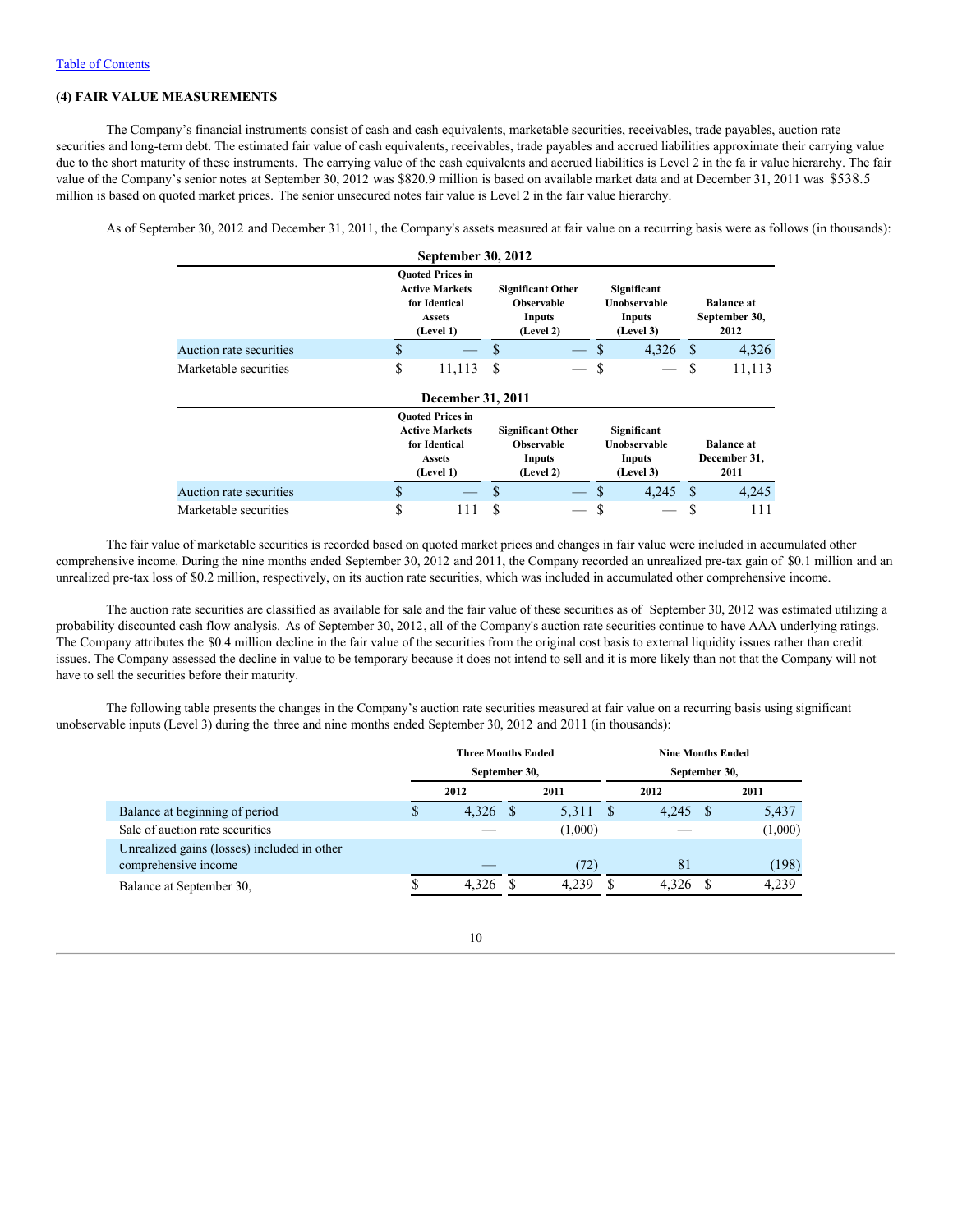## **(5) GOODWILL AND OTHER INTANGIBLE ASSETS**

The changes to goodwill for the nine months ended September 30, 2012 were as follows (in thousands):

|                                                                                     | 2012    |
|-------------------------------------------------------------------------------------|---------|
| Balance at January 1, 2012                                                          | 122,392 |
| Acquired from acquisitions                                                          | 27,449  |
| Increase from adjustments related to the acquisitions during the measurement period | 5,037   |
| Currency translation                                                                | 2,846   |
| Balance at September 30, 2012                                                       | 157,724 |

The Company evaluates goodwill for impairment on an annual basis at the reporting unit level on the last day of each fiscal year and more frequently if events occur or circumstances change which suggests that the goodwill should be evaluated. The Company performed its annual impairment tests using an income approach. As of September 30, 2012, the Company assessed the performance of its Oil and Gas Field Services reporting unit due to its lower than anticipated financial results and concluded the fair value of the reporting unit more likely than not exceeds the carrying value. The Company will continue to assess this reporting unit's performance.

Below is a summary of amortizable other intangible assets (in thousands):

|                         |           | September 30, 2012 |                                    |  |            |                                                                    |           | <b>December 31, 2011</b> |                             |     |            |                                                                    |  |
|-------------------------|-----------|--------------------|------------------------------------|--|------------|--------------------------------------------------------------------|-----------|--------------------------|-----------------------------|-----|------------|--------------------------------------------------------------------|--|
|                         | Cost      |                    | Accumulated<br><b>Amortization</b> |  | <b>Net</b> | Weighted<br>Average<br><b>Amortization</b><br>Period<br>(in years) | Cost      |                          | Accumulated<br>Amortization |     | <b>Net</b> | Weighted<br>Average<br><b>Amortization</b><br>Period<br>(in years) |  |
|                         |           |                    |                                    |  |            |                                                                    |           |                          |                             |     |            |                                                                    |  |
| Permits                 | \$114,910 | S                  | 48,907                             |  | 66,003     | 17.8                                                               | \$106,939 | S                        | 45,629                      | \$. | 61,310     | 17.9                                                               |  |
| Customer relationships  | 98,613    |                    | 25,113                             |  | 73,500     | 7.0                                                                | 83,721    |                          | 17,650                      |     | 66,071     | 7.9                                                                |  |
| Other intangible assets | 23,764    |                    | 11,457                             |  | 12.307     | 3.5                                                                | 21,528    |                          | 9,265                       |     | 12,263     | 5.3                                                                |  |
|                         | \$237,287 |                    | 85,477                             |  | \$151,810  | 8.9                                                                | \$212,188 |                          | 72,544                      |     | \$139,644  | 10.0                                                               |  |

The aggregate amortization expense for the three and nine months ended September 30, 2012 was \$4.4 million and \$11.8 million, respectively. The aggregate amortization expense for the three and nine months ended September 30, 2011 was \$3.2 million and \$8.7 million, respectively.

The increase in customer relationships and other intangible assets was primarily attributed to the recent acquisitions. Amounts are provisional and subject to change upon completion of final valuations. The total amounts for the recent acquisitions assigned to customer relationships and other intangible assets are \$12.8 million and \$0.6 million, respectively, and the weighted amortization period for customer relationships and other intangible assets are 7.6 years and 2.8 years, respectively.

Below is the expected future amortization for the net carrying amount of finite lived intangible assets at September 30, 2012 (in thousands):

| <b>Years Ending December 31,</b> |   | <b>Expected</b><br>Amortization |
|----------------------------------|---|---------------------------------|
| 2012 (three months)              | S | 4,146                           |
| 2013                             |   | 15,485                          |
| 2014                             |   | 15,007                          |
| 2015                             |   | 14,150                          |
| 2016                             |   | 13,478                          |
| Thereafter                       |   | 83,749                          |
|                                  | S | 146,015                         |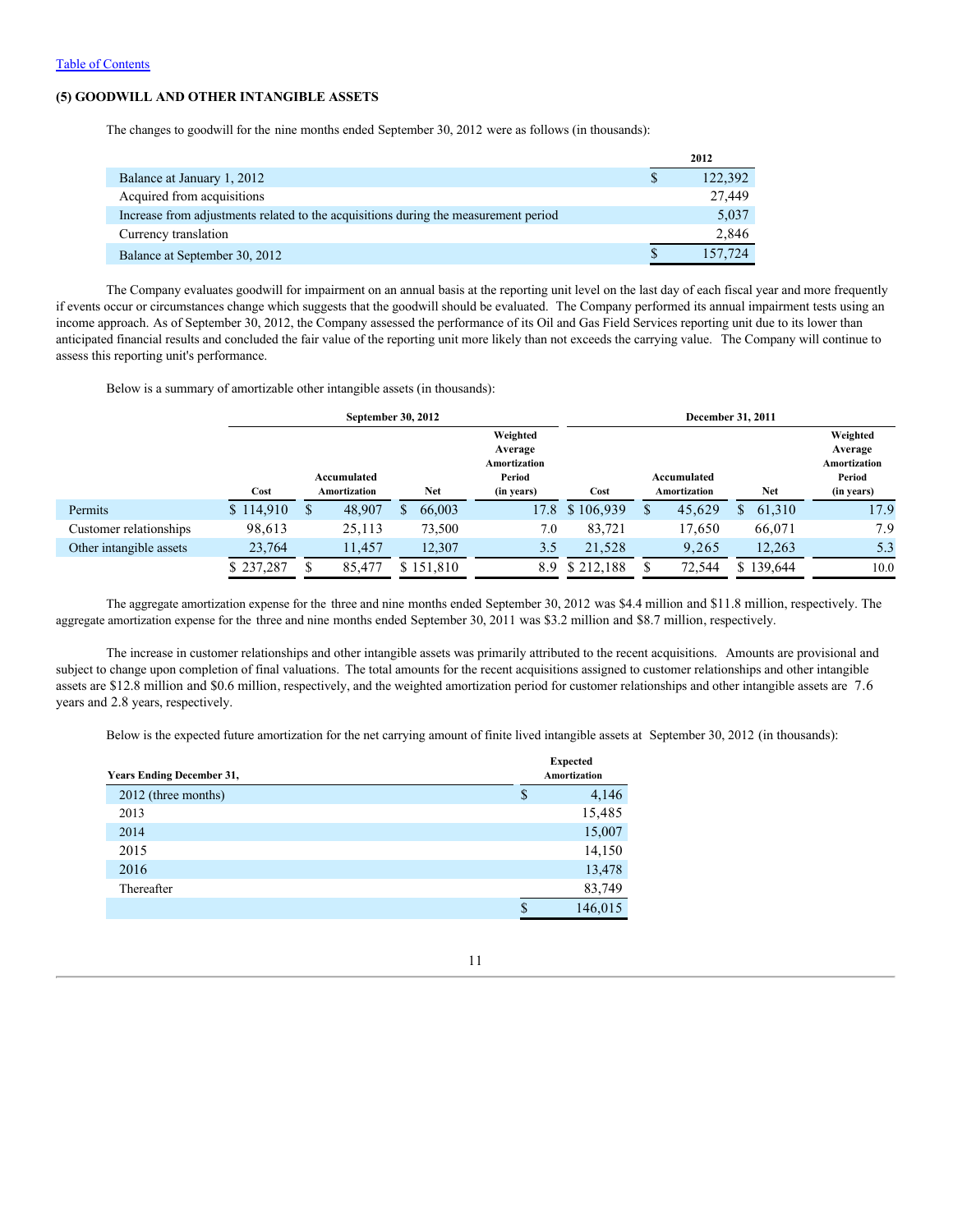# **(6) ACCRUED EXPENSES**

Accrued expenses consisted of the following (in thousands):

|                                            |    | September 30,<br>2012 |     | December 31,<br>2011 |
|--------------------------------------------|----|-----------------------|-----|----------------------|
| Insurance                                  | \$ | 22,602                | - S | 21,712               |
| Interest                                   |    | 7,605                 |     | 15,434               |
| Accrued disposal costs                     |    | 1,796                 |     | 2,455                |
| Accrued compensation and benefits          |    | 41,885                |     | 56,029               |
| Income, real estate, sales and other taxes |    | 24,568                |     | 14,863               |
| Other                                      |    | 38,231                |     | 37,499               |
|                                            | S  | 136,687               |     | 147,992              |

# **(7) CLOSURE AND POST-CLOSURE LIABILITIES**

The changes to closure and post-closure liabilities (also referred to as "asset retirement obligations") for the nine months ended September 30, 2012 were as follows (in thousands):

|                                                      |   | Landfill<br><b>Retirement</b><br>Liability | Non-Landfill<br><b>Retirement</b><br>Liability |            | Total   |
|------------------------------------------------------|---|--------------------------------------------|------------------------------------------------|------------|---------|
| Balance at January 1, 2012                           | S | 25,764 \$                                  |                                                | $9,117$ \$ | 34,881  |
| New asset retirement obligations                     |   | 2,292                                      |                                                |            | 2,292   |
| Accretion                                            |   | 2,145                                      |                                                | 810        | 2,955   |
| Changes in estimates recorded to statement of income |   | 490                                        |                                                | 446        | 936     |
| Other changes in estimates recorded to balance sheet |   | (2,058)                                    |                                                | 15         | (2,043) |
| Expenditures                                         |   | (1,995)                                    |                                                | (565)      | (2,560) |
| Currency translation and other                       |   | 120                                        |                                                | 52         | 172     |
| Balance at September 30, 2012                        |   | 26,758                                     | -S                                             | 9,875      | 36.633  |

All of the landfill facilities included in the above were active as of September 30, 2012. New asset retirement obligations incurred in the period January through July 2012 were discounted at the credit-adjusted risk-free rate of 8.56%. Subsequent to the Company's \$800.0 million senior unsecured notes offering which was completed on July 30, 2012, the Company recalculated its credit-adjusted risk-free rate. Beginning in August 2012, new asset retirement obligations will be discounted at the rate of 6.66%. The Company has used a consistent inflation rate of 1.02% throughout the 2012 year.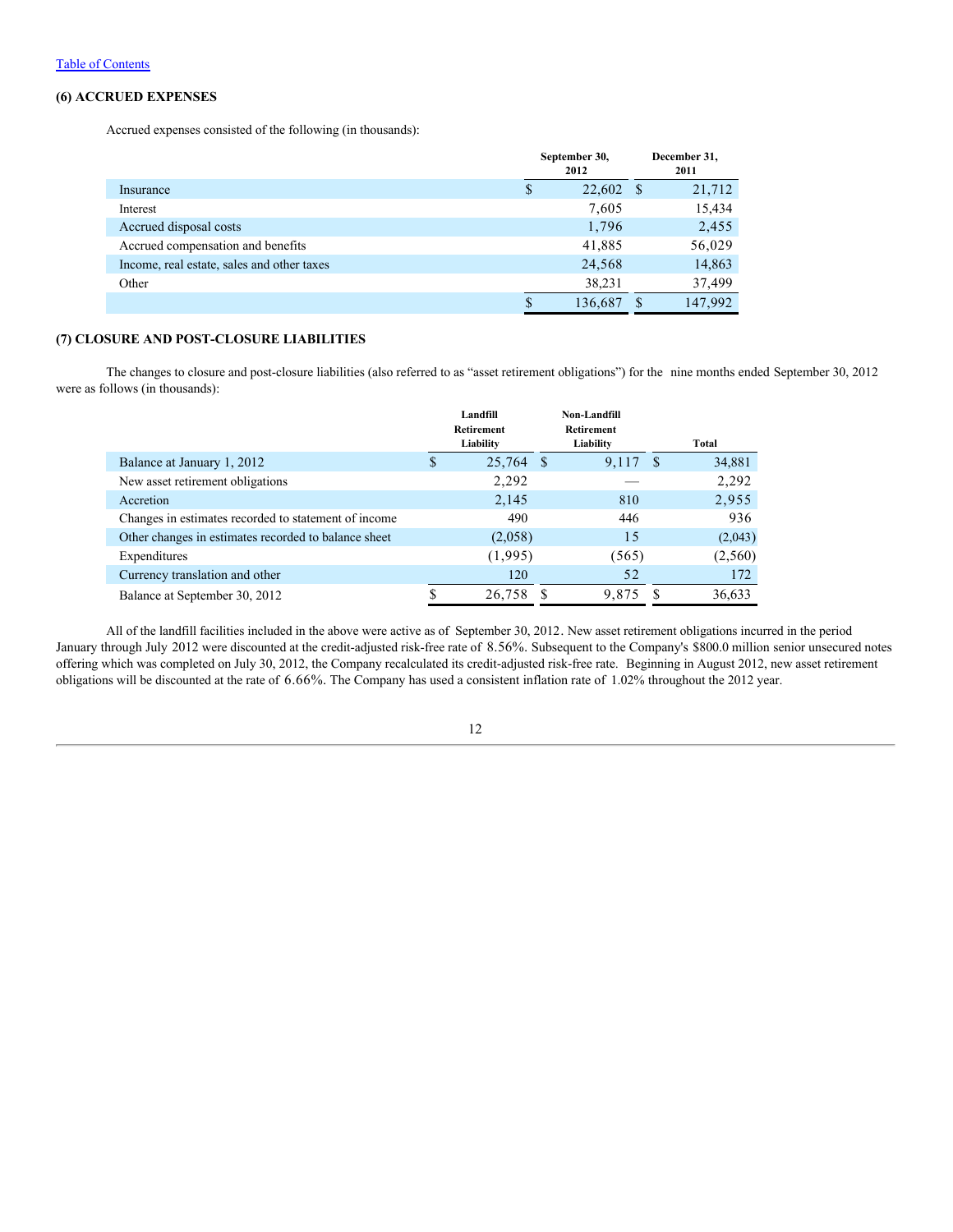# **(8) REMEDIAL LIABILITIES**

The changes to remedial liabilities for the nine months ended September 30, 2012 were as follows (in thousands):

|                                                         | Remedial<br><b>Liabilities for</b><br><b>Landfill Sites</b> |   | Remedial<br><b>Liabilities for</b><br><b>Inactive Sites</b> |    | Remedial<br><b>Liabilities</b><br>(Including)<br>Superfund) for<br>Non-Landfill<br><b>Operations</b> |               | Total    |
|---------------------------------------------------------|-------------------------------------------------------------|---|-------------------------------------------------------------|----|------------------------------------------------------------------------------------------------------|---------------|----------|
| Balance at January 1, 2012                              | \$<br>5,600                                                 | S | 78,449                                                      | -S | 51,271                                                                                               | <sup>\$</sup> | 135,320  |
| Accretion                                               | 206                                                         |   | 2,585                                                       |    | 1,663                                                                                                |               | 4,454    |
| Changes in estimates recorded to<br>statement of income | (50)                                                        |   | (846)                                                       |    | (3,593)                                                                                              |               | (4, 489) |
| Expenditures                                            | (65)                                                        |   | (3,488)                                                     |    | (1,720)                                                                                              |               | (5,273)  |
| Currency translation and other                          | 99                                                          |   | 4                                                           |    | 497                                                                                                  |               | 600      |
| Balance at September 30, 2012                           | \$<br>5.790                                                 | S | 76,704                                                      | S  | 48.118                                                                                               | S             | 130.612  |

# **(9) FINANCING ARRANGEMENTS**

The following table is a summary of the Company's financing arrangements (in thousands):

|                                                      |    | September 30,<br>2012 | December 31,<br>2011 |
|------------------------------------------------------|----|-----------------------|----------------------|
|                                                      |    |                       |                      |
| Senior secured notes, at 7.625%, due August 15, 2016 | S  |                       | 520,000              |
| Senior unsecured notes, at 5.25%, due August 1, 2020 |    | 800,000               |                      |
| Revolving credit facility, due May 31, 2016          |    |                       |                      |
| Unamortized notes premium and discount, net          |    |                       | 4,203                |
| Long-term obligations                                | \$ | 800,000               | 524,203              |

At September 30, 2012, the revolving credit facility had no outstanding loans, \$163.4 million available to borrow and \$86.6 million of letters of credit outstanding. There have been no changes to the revolving credit facility since December 31, 2011.

On July 13, 2012, the Company redeemed \$30.0 million principal amount of the \$520.0 million aggregate principal amount of the Company's 7.625% senior secured notes ("2016 Notes") in accordance with the terms of the 2016 Notes. On July 16, 2012, the Company commenced a tender offer to purchase any and all of the \$490.0 million aggregate principal amount of the then outstanding 2016 Notes following such partial redemption. On July 30, 2012, the Company purchased the \$339.1 million principal amount of the 2016 Notes which had been tendered by July 27, 2012, and called for redemption on August 15, 2012 the \$150.9 million principal amount of the 2016 Notes which had not been tendered. The Company financed that purchase and call for redemption of the 2016 Notes through a private placement of \$800.0 million aggregate principal amount of 5.25% senior unsecured notes due 2020 ("New Notes") which the Company also completed on July 30, 2012. The Company intends to use the \$262.8 million of remaining net proceeds from such private placement of the New Notes to finance potential future acquisitions and for general corporate purposes. The Company is conducting an exchange offer for the unregistered New Notes originally issued for New Notes the Company registered under the Securities Act of 1933, as amended, pursuant to a registration statement which became effective in October 2012.

In connection with the tender offer and redemption of the 2016 Notes described above, the Company recorded an aggregate \$ 26.4 million loss on early extinguishment of debt, which consisted of \$21.1 million of purchase, consent and redemption fees and non-cash expenses of \$5.3 million, of which \$8.8 million related to unamortized financing costs offset partially by \$3.5 million of unamortized net premium.

## The principal terms of the New Notes are as follows:

The New Notes mature on August 1, 2020 and bear interest at a rate of 5.25% per annum, computed on the basis of a 360-day year composed of twelve 30-day months and payable semi-annually on August 1 and February 1 of each year, commencing on February 1, 2013. The Company may redeem some or all of the New Notes at any time on or after August 1, 2016 upon not less than 30 nor more than 60 days' notice, at the following redemption prices (expressed as percentages of the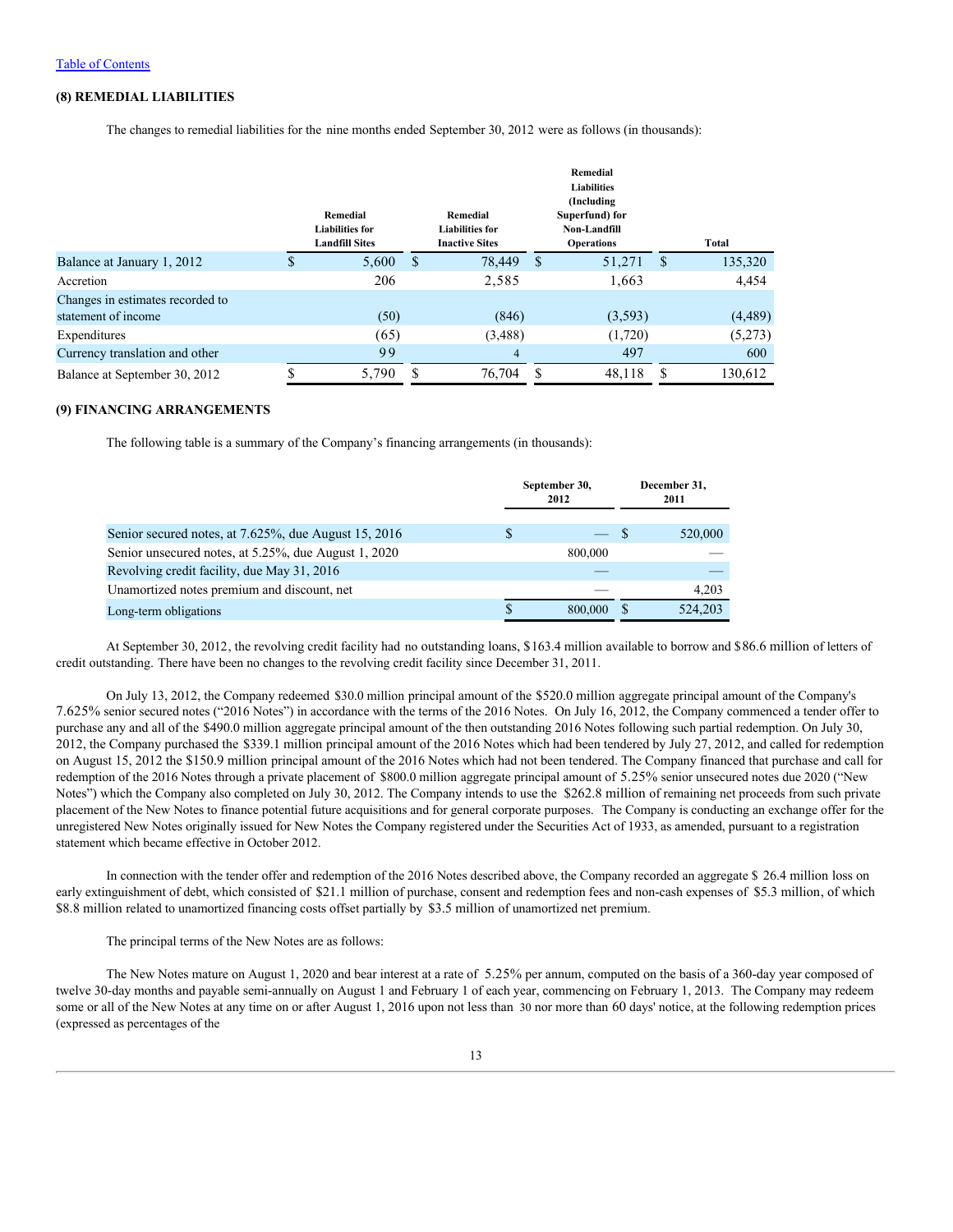#### [Table of Contents](#page-0-0)

principal amount) if redeemed during the twelve-month period commencing on August 1 of the year set forth below, plus, in each case, accrued and unpaid interest, if any, to the date of redemption:

| Year                | Percentage  |
|---------------------|-------------|
| 2016                | $102.625\%$ |
| 2017                | 101.313 %   |
| 2018 and thereafter | $100.000\%$ |

At any time prior to August 1, 2015, the Company may also redeem up to 35% of the aggregate principal amount of all New Notes issued under the indenture (whether on July 30, 2012 or thereafter pursuant to an issuance of additional New Notes under the indenture) at a redemption price of 105.250% of the principal amount, plus any accrued and unpaid interest, using proceeds from certain equity offerings, and may also redeem some or all of the New Notes at a redemption price of 100% of the principal amount plus a make-whole premium and any accrued and unpaid interest. Holders may require the Company to repurchase the New Notes at a purchase price equal to 101% of the principal amount, plus any accrued and unpaid interest, upon a change of control of the Company.

The New Notes and the related indenture contain various customary covenants and are guaranteed by substantially all the Company's current and future domestic restricted subsidiaries. The New Notes are the Company's and the guarantors' senior unsecured obligations ranking equally with the Company's and the guarantors' existing and future senior unsecured obligations and senior to any future indebtedness that is expressly subordinated to the New Notes and the guarantees. The New Notes and the guarantees rank effectively junior in right of payment to the Company's and the guarantors' secured indebtedness (including loans and reimbursement obligations in respect of outstanding letters of credit) under the Company's revolving credit facility and capital lease obligations to the extent of the value of the assets securing such secured indebtedness. The New Notes are not guaranteed by the Company's Canadian or other foreign subsidiaries, and the new notes will be structurally subordinated to all indebtedness and other liabilities, including trade payables, of the Company's subsidiaries that are not guarantors of the New Notes.

The financing arrangements and principal terms of the 2016 Notes and the revolving credit facility are discussed further in the Company's Current Report on Form 8-K dated July 16, 2012.

## **(10) INCOME TAXES**

The Company's effective tax rate for the three and nine months ended September 30, 2012 was 33.8% and 35.6%, respectively, compared to 33.7% and 34.7% for the same period in 2011.

As of September 30, 2012, the Company had recorded \$36.2 million of liabilities for unrecognized tax benefits and \$28.8 million of interest and penalties. As of December 31, 2011, the Company had recorded \$36.2 million of liabilities for unrecognized tax benefits and \$26.8 million of interest and penalties.

The Company believes that it is reasonably possible that total unrecognized tax benefits and related reserves will decrease by approximately \$63.8 million within the next twelve months as a result of the lapse of the statute of limitations. The \$63.8 million (which includes interest and penalties of \$28.6 million) is primarily related to a historical Canadian debt restructuring transaction and, if realized, will be recorded in earnings and therefore will impact the effective income tax rate.

#### **(11) EARNINGS PER SHARE**

The Company computed basic earnings per share, or EPS, for the three and nine months ended September 30, 2012 using the weighted average number of shares outstanding during the periods. For the three and nine months ended September 30, 2012, the dilutive effect of all then outstanding options, restricted stock and performance awards is included in the EPS calculations below except for 66,000 outstanding performance stock awards for which the performance criteria were not attained at that time. For the three and nine months ended September 30, 2011, the EPS calculations below include the dilutive effects of all then outstanding options, restricted stock, and performance awards except for 73,000 outstanding performance stock awards for which the performance criteria were not attained at that time.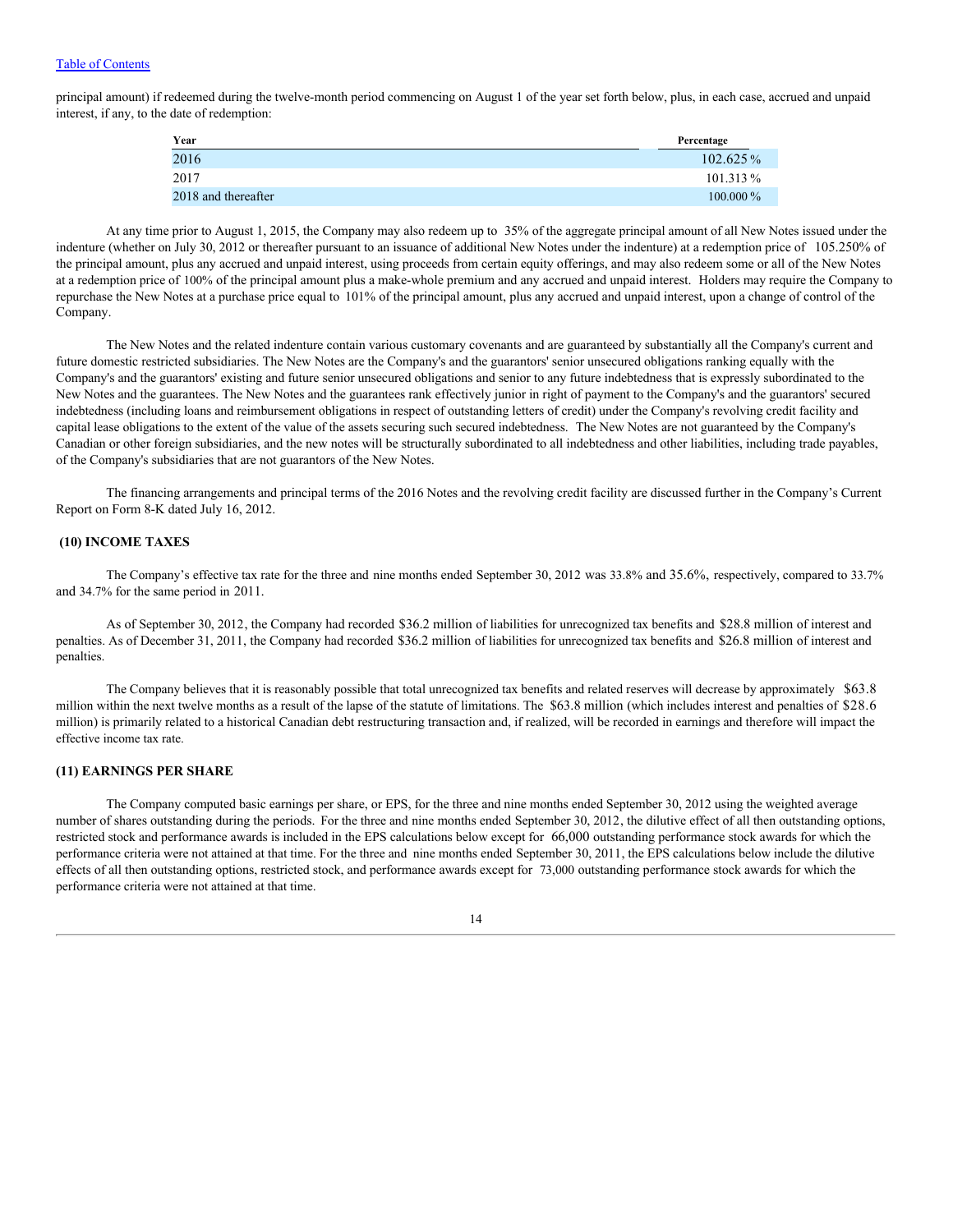The following is a reconciliation of basic and diluted earnings per share computations (in thousands except for per share amounts):

|                                                     | <b>Three Months Ended</b> |               |               |        |              |               | <b>Nine Months Ended</b> |        |  |
|-----------------------------------------------------|---------------------------|---------------|---------------|--------|--------------|---------------|--------------------------|--------|--|
|                                                     |                           | September 30, |               |        |              | September 30, |                          |        |  |
|                                                     |                           | 2012          |               | 2011   | 2012         |               |                          | 2011   |  |
| Numerator for basic and diluted earnings per share: |                           |               |               |        |              |               |                          |        |  |
| Net Income                                          | \$                        | 12,359        | <sup>\$</sup> | 37,133 | \$           | 67,800        | \$                       | 89,019 |  |
|                                                     |                           |               |               |        |              |               |                          |        |  |
| Denominator:                                        |                           |               |               |        |              |               |                          |        |  |
| Basic shares outstanding                            |                           | 53,374        |               | 53,023 |              | 53,303        |                          | 52,921 |  |
| Dilutive effect of equity-based compensation awards |                           | 191           |               | 347    |              | 216           |                          | 377    |  |
| Dilutive shares outstanding                         |                           | 53,565        |               | 53,370 |              | 53,519        |                          | 53,298 |  |
|                                                     |                           |               |               |        |              |               |                          |        |  |
| Basic earnings per share:                           | \$                        | 0.23          | <sup>\$</sup> | 0.70   | $\mathbb{S}$ | 1.27          | <sup>\$</sup>            | 1.68   |  |
|                                                     |                           |               |               |        |              |               |                          |        |  |
| Diluted earnings per share:                         | \$                        | 0.23          | S             | 0.70   | S            | 1.27          | S                        | 1.67   |  |
|                                                     |                           |               |               |        |              |               |                          |        |  |

## **(12) STOCK-BASED COMPENSATION**

The following table summarizes the total number and type of awards granted during the three and nine months ended September 30, 2012, as well as the related weighted-average grant-date fair values:

|               |     | <b>Nine Months Ended</b>               |                                                                            |  |                                                                   |  |
|---------------|-----|----------------------------------------|----------------------------------------------------------------------------|--|-------------------------------------------------------------------|--|
|               |     |                                        | <b>September 30, 2012</b>                                                  |  |                                                                   |  |
| <b>Shares</b> |     | <b>Grant-Date</b><br><b>Fair Value</b> | <b>Shares</b>                                                              |  | <b>Weighted Average</b><br><b>Grant-Date</b><br><b>Fair Value</b> |  |
| 33,494        | - S | 53.41                                  | 108,761                                                                    |  | 60.49                                                             |  |
| 1.392         | -S  | 53.41                                  | 70,511                                                                     |  | 66.98                                                             |  |
| 34,886        |     |                                        | 179,272                                                                    |  |                                                                   |  |
|               |     |                                        | <b>Three Months Ended</b><br>September 30, 2012<br><b>Weighted Average</b> |  |                                                                   |  |

Certain performance stock awards granted in March 2012, June 2012 and September 2012 are subject to achieving three performance goals including predetermined revenue, EBITDA and total reportable incident rate targets for a specified period of time as well as service conditions. As of September 30, 2012, based on year-to-date results of operations, management has not determined that it is probable that the performance targets for the 2012 performance awards will be achieved by December 31, 2013. As a result, the Company recognized no expense during the three and nine months ended September 30, 2012 related to the 2012 performance stock awards.

## **(13) COMMITMENTS AND CONTINGENCIES**

## *Legal and Administrative Proceedings*

The Company's waste management services are regulated by federal, state, provincial and local laws enacted to regulate discharge of materials into the environment, remediation of contaminated soil and groundwater or otherwise protect the environment. This ongoing regulation results in the Company frequently becoming a party to legal or administrative proceedings involving all levels of governmental authorities and other interested parties. The issues involved in such proceedings generally relate to applications for permits and licenses by the Company and conformity with legal requirements, alleged violations of existing permits and licenses, or alleged responsibility arising under federal or state Superfund laws to remediate contamination at properties owned either by the Company or by other parties ("third party sites") to which either the Company or prior owners of certain of the Company's facilities shipped wastes.

At September 30, 2012 and December 31, 2011, the Company had recorded reserves of \$30.2 million and \$30.3 million, respectively, in the Company's financial statements for actual or probable liabilities related to the legal and administrative proceedings in which the Company was then involved, the principal of which are described below. At September 30, 2012 and December 31, 2011, the Company also believed that it was reasonably possible that the amount of these potential liabilities could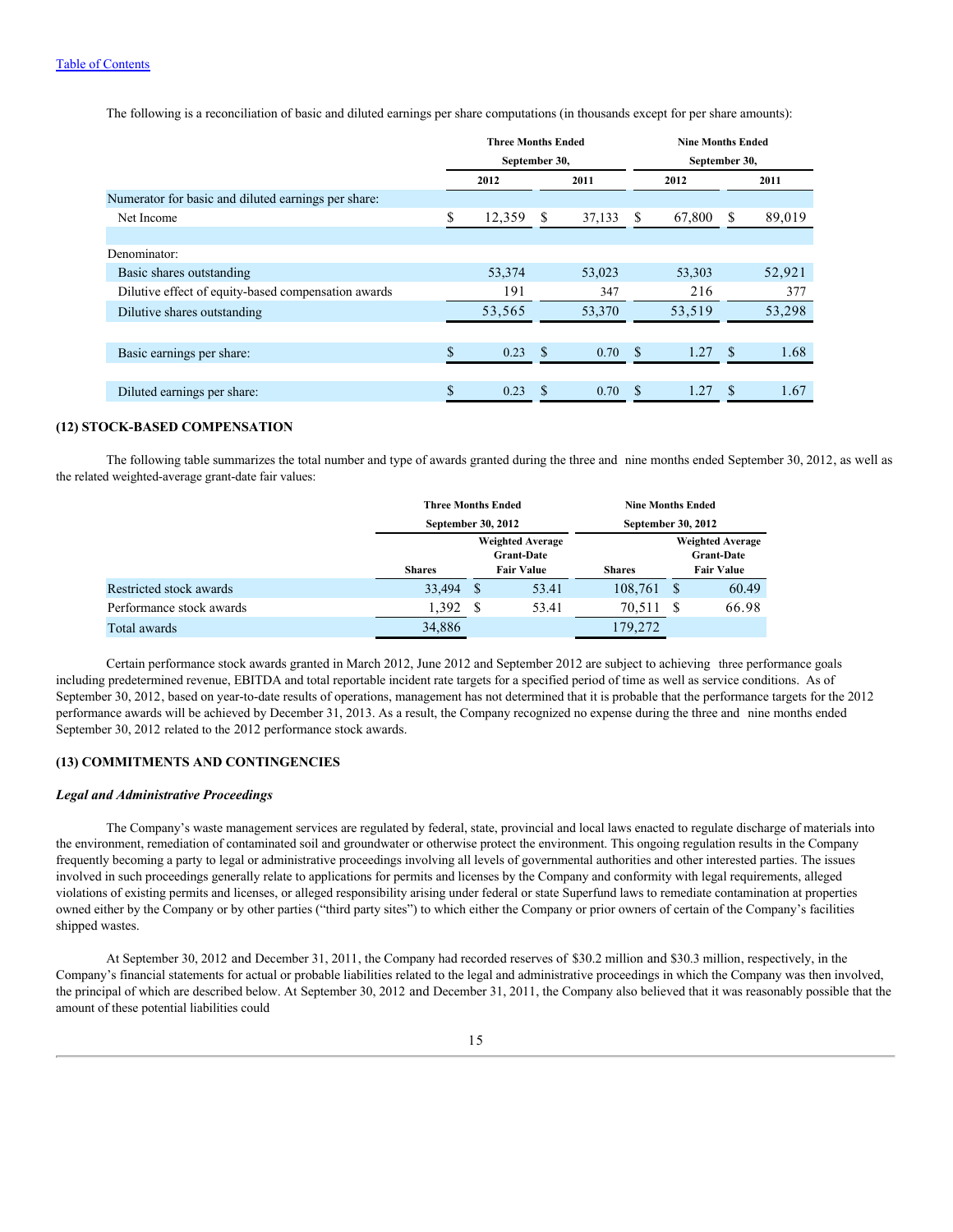be as much as \$2.7 million more. The Company periodically adjusts the aggregate amount of these reserves when these actual or probable liabilities are paid or otherwise discharged, new claims arise, or additional relevant information about existing or probable claims becomes available. As of September 30, 2012, the \$30.2 million of reserves consisted of (i) \$27.4 million related to pending legal or administrative proceedings, including Superfund liabilities, which were included in remedial liabilities on the consolidated balance sheets and (ii) \$2.8 million primarily related to federal and state enforcement actions, which were included in accrued expenses on the consolidated balance sheets.

As of September 30, 2012, the principal legal and administrative proceedings in which the Company was involved were as follows:

*Ville Mercier.* In September 2002, the Company acquired the stock of a subsidiary (the "Mercier Subsidiary") which owns a hazardous waste incinerator in Ville Mercier, Quebec (the "Mercier Facility"). The property adjacent to the Mercier Facility, which is also owned by the Mercier Subsidiary, is now contaminated as a result of actions dating back to 1968, when the Government of Quebec issued to a company unrelated to the Mercier Subsidiary two permits to dump organic liquids into lagoons on the property. In 1999, Ville Mercier and three neighboring municipalities filed separate legal proceedings against the Mercier Subsidiary and the Government of Quebec claiming a total of \$1.6 million as damages for additional costs to obtain drinking water supplies and seek an injunctive order to obligate the defendants to remediate the groundwater in the region. The Quebec Government also sued the Mercier Subsidiary to recover approximately \$17.4 million (CDN) of alleged past costs for constructing and operating a treatment system and providing alternative drinking water supplies. On September 26, 2007, the Quebec Minister of Sustainable Development, Environment and Parks issued a Notice pursuant to Section 115.1 of the Environment Quality Act, superseding Notices issued in 1992, which are the subject of the pending litigation. The Mercier Subsidiary continues to assert that it has no responsibility for the groundwater contamination in the region and will contest any action by the Ministry to impose costs for remedial measures on the Mercier Subsidiary. The Company also continues to pursue settlement options. At September 30, 2012 and December 31, 2011, the Company had accrued \$14.2 million and \$13.3 million, respectively, for remedial liabilities relating to the Ville Mercier legal proceedings.

*Deer Trail, Colorado Facility.* Since April 5, 2006, the Company has been involved in various legal proceedings which have arisen as a result of the issuance by the Colorado Department of Public Health and Environment ("CDPHE") of a radioactive materials license ("RAD License") to a Company subsidiary, Clean Harbors Deer Trail, LLC ("CHDT") to accept certain low level radioactive materials known as "NORM/TENORM" wastes for disposal. Adams County, the county where the CHDT facility is located, filed two suits against the CDPHE in Colorado effectively seeking to invalidate the license. On December 16, 2011, the parties to the lawsuits described above reached an Agreement in Principle ("AIP") to resolve all outstanding disputes. The AIP required additional approvals by County and State authorities before a final settlement and dismissal of the lawsuits can be finalized, and the approvals were obtained in November 2012.

#### *Superfund Proceedings*

The Company has been notified that either the Company or the prior owners of certain of the Company's facilities for which the Company may have certain indemnification obligations have been identified as potentially responsible parties ("PRPs") or potential PRPs in connection with 68 sites which are subject to or are proposed to become subject to proceedings under federal or state Superfund laws. Of the 68 sites, two involve facilities that are now owned by the Company and 6 6 involve third party sites to which either the Company or the prior owners shipped wastes. In connection with each site, the Company has estimated the extent, if any, to which it may be subject, either directly or as a result of any such indemnification provisions, for cleanup and remediation costs, related legal and consulting costs associated with PRP investigations, settlements, and related legal and administrative proceedings. The amount of such actual and potential liability is inherently difficult to estimate because of, among other relevant factors, uncertainties as to the legal liability (if any) of the Company or the prior owners of certain of the Company's facilities to contribute a portion of the cleanup costs, the assumptions that must be made in calculating the estimated cost and timing of remediation, the identification of other PRPs and their respective capability and obligation to contribute to remediation efforts, and the existence and legal standing of indemnification agreements (if any) with prior owners, which may either benefit the Company or subject the Company to potential indemnification obligations.

The Company's potential liability for cleanup costs at the two facilities now owned by the Company and at 35 (the "Listed Third Party Sites") of the 6 6 third party sites arose out of the Company's 2002 acquisition of substantially all of the assets (the "CSD assets") of the Chemical Services Division of Safety-Kleen Corp. As part of the purchase price for the CSD assets, the Company became liable as the owner of these two facilities and also agreed to indemnify the prior owners of the CSD assets against their share of certain cleanup costs for the Listed Third Party Sites payable to governmental entities under federal or state Superfund laws. Of the 35 Listed Third Party Sites, seven are currently requiring expenditures on remediation, 13 are now settled, and 15 are not currently requiring expenditures on remediation. The status of one of the facilities now owned by the Company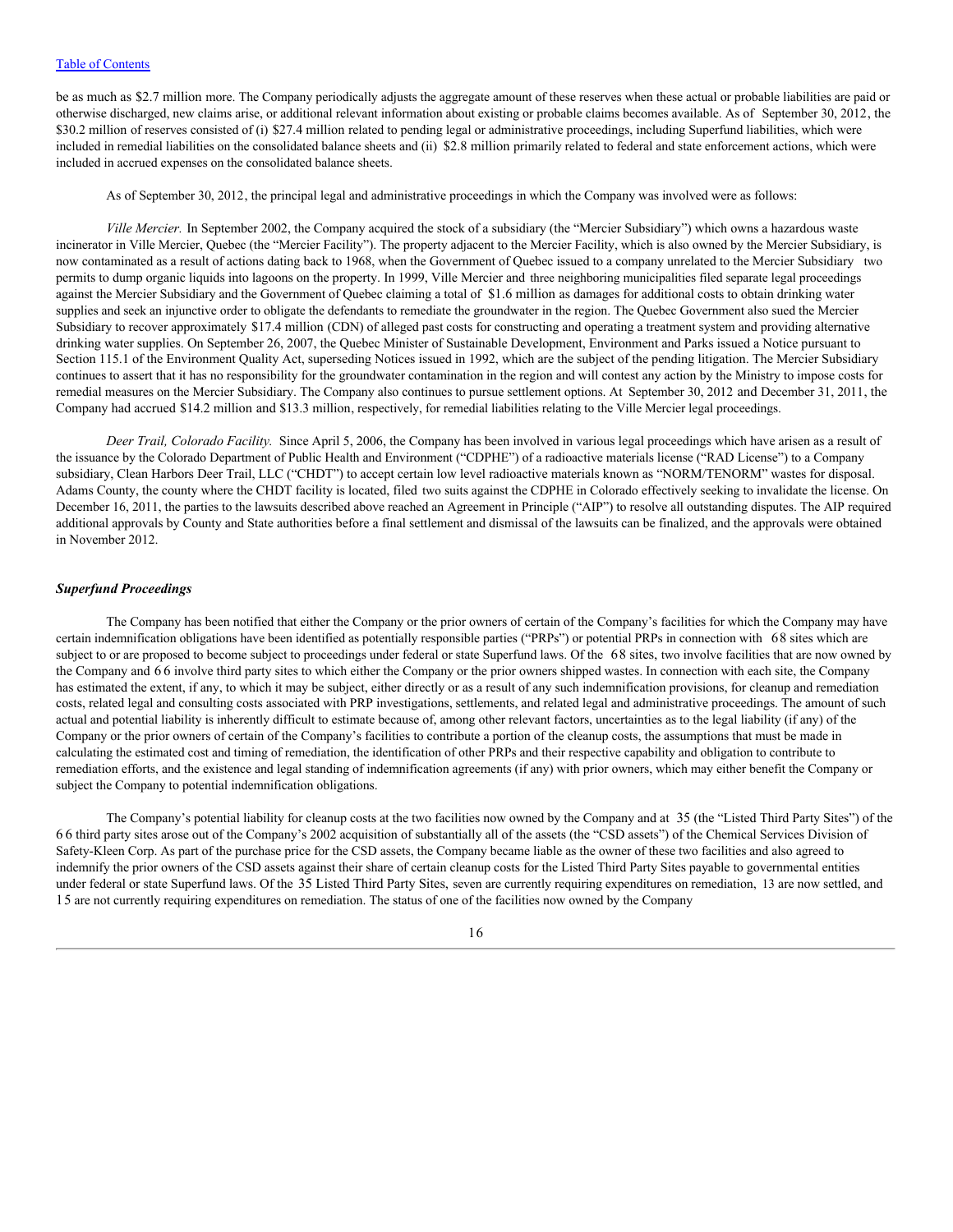(the BR Facility) and one of the Listed Third Party Sites (the Casmalia site) are further described below. There are also two third party sites at which the Company has been named a PRP as a result of its acquisition of the CSD assets but disputes that it has any cleanup or related liabilities; one such site (the Marine Shale site) is described below. The Company views any liabilities associated with the Marine Shale site and the other third party site as excluded liabilities under the terms of the CSD asset acquisition, but the Company is working with the EPA on a potential settlement. In addition to the CSD related Superfund sites, there are certain of the other third party sites which are not related to the Company's acquisition of the CSD assets, and certain notifications which the Company has received about other third party sites.

*BR Facility.* The Company acquired in 2002 as part of the CSD assets a former hazardous waste incinerator and landfill in Baton Rouge (the "BR Facility"), for which operations had been previously discontinued by the prior owner. In September 2007, the United States Environmental Protection Agency (the "EPA") issued a special notice letter to the Company related to the Devil's Swamp Lake Site ("Devil's Swamp") in East Baton Rouge Parish, Louisiana. Devil's Swamp includes a lake located downstream of an outfall ditch where wastewater and stormwater have been discharged, and Devil's Swamp is proposed to be included on the National Priorities List due to the presence of Contaminants of Concern ("COC") cited by the EPA. These COCs include substances of the kind found in wastewater and storm water discharged from the BR Facility in past operations. The EPA originally requested COC generators to submit a good faith offer to conduct a remedial investigation feasibility study directed towards the eventual remediation of the site. The Company is currently performing corrective actions at the BR Facility under an order issued by the Louisiana Department of Environmental Quality (the "LDEQ"), and has begun conducting the remedial investigation and feasibility study under an order issued by the EPA. The Company cannot presently estimate the potential additional liability for the Devil's Swamp cleanup until a final remedy is selected by the EPA.

*Casmalia Site.* At one of the 35 Listed Third Party Sites, the Casmalia Resources Hazardous Waste Management Facility (the "Casmalia site") in Santa Barbara County, California, the Company received from the EPA a request for information in May 2007. In that request, the EPA is seeking information about the extent to which, if at all, the prior owner transported or arranged for disposal of waste at the Casmalia site. The Company has not recorded any liability for this 2007 notice on the basis that such transporter or arranger liability is currently neither probable nor estimable.

*Marine Shale Site.* On May 11, 2007, the EPA and the LDEQ issued a special notice to the Company and other PRPs, seeking a good faith offer to address site remediation at the former Marine Shale facility. Certain of the former owners of the CSD assets were major customers of Marine Shale, but the Marine Shale site was not included as a Listed Third Party Site in connection with the Company's acquisition of the CSD assets and the Company was never a customer of Marine Shale. Although the Company believes that it is not liable (either directly or under any indemnification obligation) for cleanup costs at the Marine Shale site, the Company elected to join with other parties which had been notified that are potentially PRPs in connection with Marine Shale site to form a group (the "Site Group") to retain common counsel and participate in further negotiations with the EPA and the LDEQ directed towards the eventual remediation of the Marine Shale site. The Site Group made a good faith settlement offer to the EPA on November 29, 2007, and negotiations among the EPA, the LDEQ and the Site Group with respect to the Marine Shale site are ongoing. At September 30, 2012 and December 31, 2011, the amount of the Company's reserves relating to the Marine Shale site was \$4 million and \$3.8 million, respectively.

*Certain Other Third Party Sites.* At 15 of the 6 6 third party sites, the Company has an indemnification agreement with ChemWaste, a former subsidiary of Waste Management, Inc. and the prior owner. The agreement indemnifies the Company with respect to any liability at the 15 sites for waste disposed prior to the Company's acquisition of the sites. Accordingly, Waste Management is paying all costs of defending those subsidiaries in those 15 cases, including legal fees and settlement costs. However, there can be no guarantee that the Company's ultimate liabilities for these sites will not exceed the amount recorded or that indemnities applicable to any of these sites will be available to pay all or a portion of related costs. The Company does not have an indemnity agreement with respect to any of the other remaining 6 6 third party sites not discussed above. However, the Company believes that its additional potential liability, if any, to contribute to the cleanup of such remaining sites will not, in the aggregate, exceed \$100,000.

*Other Notifications.* Between September 2004 and May 2006, the Company also received notices from certain of the prior owners of the CSD assets seeking indemnification from the Company at five third party sites which are not included in the third party sites described above that have been designated as Superfund sites or potential Superfund sites and for which those prior owners have been identified as PRPs or potential PRPs. The Company has responded to such letters asserting that the Company has no obligation to indemnify those prior owners for any cleanup and related costs (if any) which they may incur in connection with these five sites. The Company intends to assist those prior owners by providing information that is now in the Company's possession with respect to those five sites and, if appropriate, to participate in negotiations with the government agencies and PRP groups involved. The Company has also investigated the sites to determine the existence of potential liabilities independent from the liability of those former owners, and concluded that at this time the Company is not liable for any portion of the potential cleanup of the five sites and therefore has not established a reserve.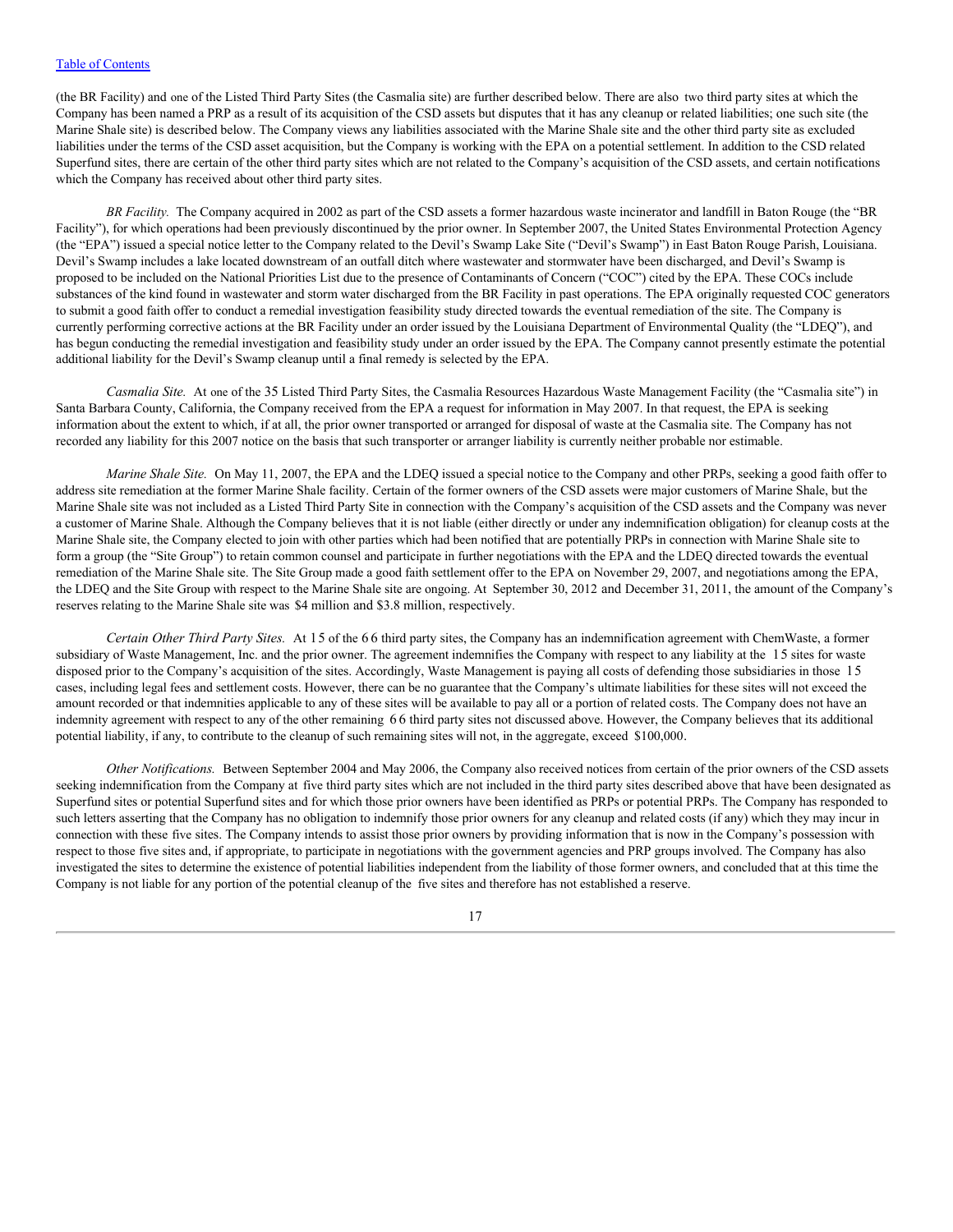#### *Federal, State and Provincial Enforcement Actions*

From time to time, the Company pays fines or penalties in regulatory proceedings relating primarily to waste treatment, storage or disposal facilities. As of September 30, 2012 and December 31, 2011, there were three and four proceedings, respectively, for which the Company reasonably believed that the sanctions could equal or exceed \$100,000. The Company believes that the fines or other penalties in these or any of the other regulatory proceedings, individually or in the aggregate, will not have a material adverse effect on its financial condition, results of operations or cash flows.

#### *Other Contingencies*

In December 2010, the Company paid \$10.5 million to acquire a minority interest in Safety-Kleen, Inc. ("Safety-Kleen"). Subsequent to the purchase of those securities but prior to December 31, 2010, Safety-Kleen exercised its irrevocable call right for those shares and tendered payment for a total of \$10.5 million. The Company is disputing the fair value attributable to the minority interest by the privately-held company and has recorded the \$10.5 million in prepaid expenses and other current assets. The potential recovery of any additional amount depends upon several contested factors, and is considered a gain contingency and therefore has not been recorded in the Company's consolidated financial statements. Subsequent to September 30, 2012, the Company has stayed the litigation pending the completion of the Company's proposed acquisition of Safety-Kleen.

## **(14) SEGMENT REPORTING**

During the quarter ended March 31, 2012, the Company re-assigned certain departments among its segments to support management reporting changes. Accordingly, the Company re-allocated shared departmental costs among its segments. The Company has recast the prior year segment information to conform to the current year presentation.

The Company's operations are managed in four reportable segments: Technical Services, Field Services, Industrial Services and Oil and Gas Field Services. Performance of the segments is evaluated on several factors, of which the primary financial measure is "Adjusted EBITDA," which consists of net income plus accretion of environmental liabilities, depreciation and amortization, net interest expense, and provision for income taxes. Also excluded is other expense (income) and loss on early extinguishment of debt as these amounts are not considered part of usual business operations. Transactions between the segments are accounted for at the Company's estimate of fair value based on similar transactions with outside customers.

The operations not managed through the Company's four operating segments are recorded as "Corporate Items." Corporate Items revenues consist of two different operations for which the revenues are insignificant. Corporate Items cost of revenues represents certain central services that are not allocated to the four operating segments for internal reporting purposes. Corporate Items selling, general and administrative expenses include typical corporate items such as legal, accounting and other items of a general corporate nature that are not allocated to the Company's four operating segments.

The following table reconciles third party revenues to direct revenues for the three and nine months ended September 30, 2012 and 2011 (in thousands). Third party revenue is revenue billed to outside customers by a particular segment. Direct revenue is the revenue allocated to the segment performing the provided service. The Company analyzes results of operations based on direct revenues because the Company believes that these revenues and related expenses best reflect the manner in which operations are managed.

|                            | For the Three Months Ended September 30, 2012 |  |                          |  |                               |  |                          |  |                    |  |               |  |
|----------------------------|-----------------------------------------------|--|--------------------------|--|-------------------------------|--|--------------------------|--|--------------------|--|---------------|--|
|                            | Oil and Gas                                   |  |                          |  |                               |  |                          |  |                    |  |               |  |
|                            | Technical<br><b>Services</b>                  |  | Field<br><b>Services</b> |  | Industrial<br><b>Services</b> |  | Field<br><b>Services</b> |  | Corporate<br>Items |  | <b>Totals</b> |  |
| Third party revenues       | 236,605                                       |  | 60.194                   |  | 149,120                       |  | 87.619                   |  | 268                |  | 533,806       |  |
| Intersegment revenues, net | 5.501                                         |  | (2,531)                  |  | (4.599)                       |  | 2.296                    |  | (667)              |  |               |  |
| Direct revenues            | 242,106                                       |  | 57.663                   |  | 144.521                       |  | 89.915                   |  | (399)              |  | 533,806       |  |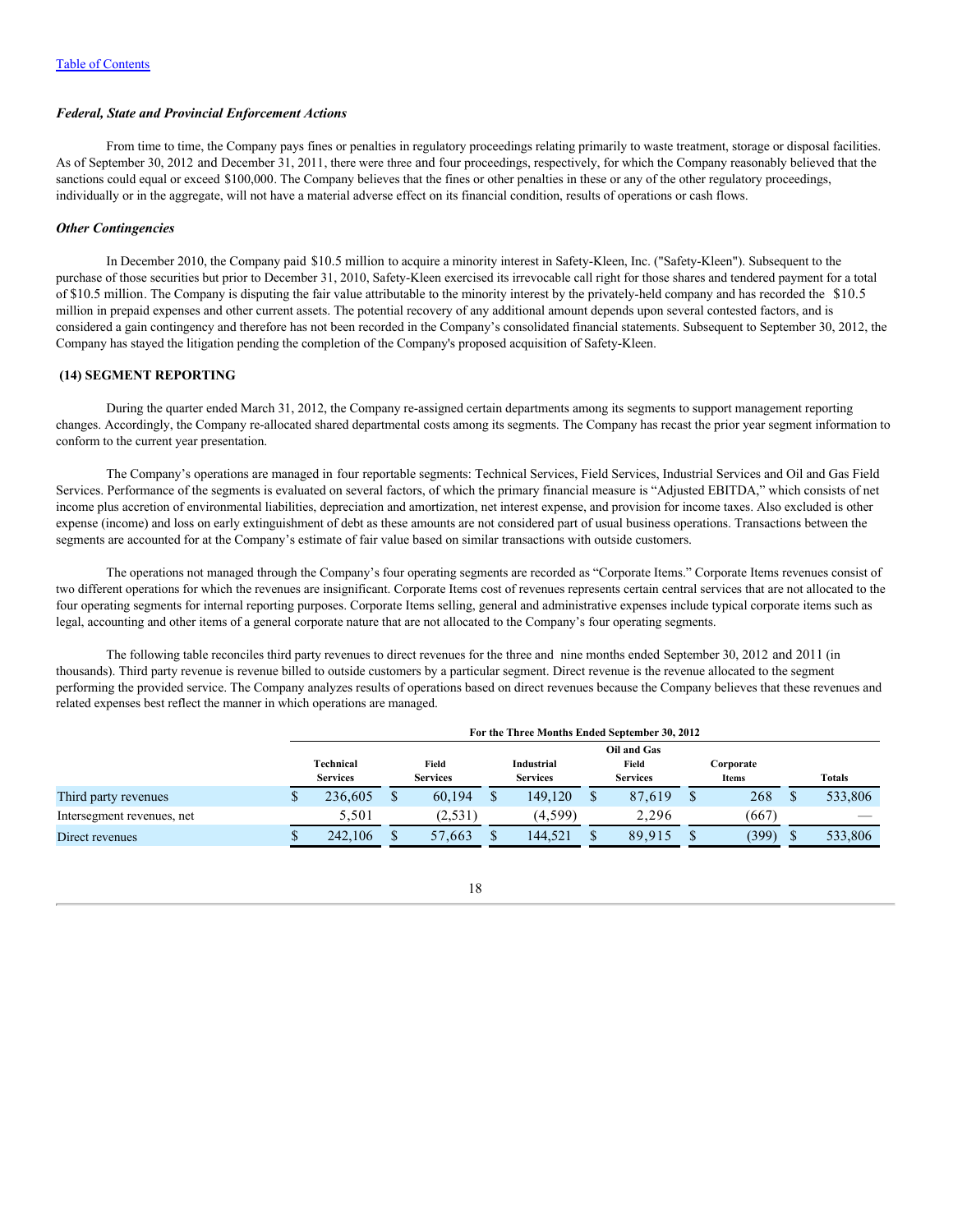## [Table of Contents](#page-0-0)

|                            | For the Three Months Ended September 30, 2011 |  |                          |  |                               |  |                          |   |                    |  |               |  |
|----------------------------|-----------------------------------------------|--|--------------------------|--|-------------------------------|--|--------------------------|---|--------------------|--|---------------|--|
|                            | Oil and Gas                                   |  |                          |  |                               |  |                          |   |                    |  |               |  |
|                            | Technical<br><b>Services</b>                  |  | Field<br><b>Services</b> |  | Industrial<br><b>Services</b> |  | Field<br><b>Services</b> |   | Corporate<br>Items |  | <b>Totals</b> |  |
| Third party revenues       | 221.424                                       |  | 105.181                  |  | 123.639                       |  | 105.546                  |   | 263                |  | 556,053       |  |
| Intersegment revenues, net | 6.934                                         |  | (5.661)                  |  | (171)                         |  | (532)                    |   | (570)              |  |               |  |
| Direct revenues            | 228,358                                       |  | 99.520                   |  | 123.468                       |  | 105,014                  | S | (307)              |  | 556,053       |  |

|                            | For the Nine Months Ended September 30, 2012 |  |                          |  |                               |  |                          |  |                    |  |               |  |
|----------------------------|----------------------------------------------|--|--------------------------|--|-------------------------------|--|--------------------------|--|--------------------|--|---------------|--|
|                            | Oil and Gas                                  |  |                          |  |                               |  |                          |  |                    |  |               |  |
|                            | Technical<br><b>Services</b>                 |  | Field<br><b>Services</b> |  | Industrial<br><b>Services</b> |  | Field<br><b>Services</b> |  | Corporate<br>Items |  | <b>Totals</b> |  |
| Third party revenues       | 676,074                                      |  | 174.557                  |  | 458.858                       |  | 318,158                  |  | 1.299              |  | .628,946      |  |
| Intersegment revenues, net | 22,779                                       |  | (10.309)                 |  | (19.970)                      |  | 8.962                    |  | (1, 462)           |  |               |  |
| Direct revenues            | 698.853                                      |  | 164,248                  |  | 438.888                       |  | 327,120                  |  | (163)              |  | .628.946      |  |

|                            | For the Nine Months Ended September 30, 2011 |  |                 |  |                 |  |                 |  |           |  |               |  |
|----------------------------|----------------------------------------------|--|-----------------|--|-----------------|--|-----------------|--|-----------|--|---------------|--|
|                            |                                              |  |                 |  |                 |  |                 |  |           |  |               |  |
|                            | Technical                                    |  | Field           |  | Industrial      |  | Field           |  | Corporate |  |               |  |
|                            | <b>Services</b>                              |  | <b>Services</b> |  | <b>Services</b> |  | <b>Services</b> |  | Items     |  | <b>Totals</b> |  |
| Third party revenues       | 633.187                                      |  | 216,377         |  | 351.534         |  | 236,553         |  | 599       |  | 1,438,250     |  |
| Intersegment revenues, net | 7.181                                        |  | (13, 279)       |  | (7,217)         |  | 4.859           |  | (1.544)   |  |               |  |
| Direct revenues            | 650.368                                      |  | 203,098         |  | 344, 317        |  | 241.412         |  | (945)     |  | .438,250      |  |

The following table presents information used by management by reported segment (in thousands). The Company does not allocate interest expense, income taxes, depreciation, amortization, accretion of environmental liabilities, other expense (income), and loss on early extinguishment of debt to its segments.

|                                                      |              | <b>For the Three Months Ended</b> |              |          | <b>For the Nine Months Ended</b><br>September 30, |           |               |           |  |
|------------------------------------------------------|--------------|-----------------------------------|--------------|----------|---------------------------------------------------|-----------|---------------|-----------|--|
|                                                      |              | September 30,                     |              |          |                                                   |           |               |           |  |
|                                                      |              | 2012                              |              | 2011     |                                                   | 2012      |               | 2011      |  |
| Adjusted EBITDA:                                     |              |                                   |              |          |                                                   |           |               |           |  |
| <b>Technical Services</b>                            | $\mathbb{S}$ | 67,332                            | -S           | 62,531   | <b>S</b>                                          | 184,874   | <sup>\$</sup> | 174,033   |  |
| <b>Field Services</b>                                |              | 5,707                             |              | 19,318   |                                                   | 15,599    |               | 31,527    |  |
| <b>Industrial Services</b>                           |              | 37,860                            |              | 25,933   |                                                   | 107,452   |               | 77,630    |  |
| Oil and Gas Field Services                           |              | 14,752                            |              | 25,062   |                                                   | 60,961    |               | 45,748    |  |
| Corporate Items                                      |              | (25, 124)                         |              | (29,013) |                                                   | (78, 710) |               | (76, 289) |  |
| Total                                                | \$           | 100,527                           | S            | 103,831  | \$                                                | 290,176   | \$            | 252,649   |  |
|                                                      |              |                                   |              |          |                                                   |           |               |           |  |
| Reconciliation to Consolidated Statements of Income: |              |                                   |              |          |                                                   |           |               |           |  |
| Accretion of environmental liabilities               | \$           | 2,488                             | <sup>S</sup> | 2,435    | - \$                                              | 7,409     | <sup>\$</sup> | 7,231     |  |
| Depreciation and amortization                        |              | 41,300                            |              | 34,604   |                                                   | 116,794   |               | 87,000    |  |
| Income from operations                               |              | 56,739                            |              | 66,792   |                                                   | 165,973   |               | 158,418   |  |
| Other expense (income)                               |              | 91                                |              | (164)    |                                                   | 465       |               | (5,931)   |  |
| Loss on early extinguishment of debt                 |              | 26,385                            |              |          |                                                   | 26,385    |               |           |  |
| Interest expense, net of interest income             |              | 11,596                            |              | 10,927   |                                                   | 33,836    |               | 28,047    |  |
| Income before provision for income taxes             |              | 18,667                            | \$           | 56,029   | \$                                                | 105,287   | \$            | 136,302   |  |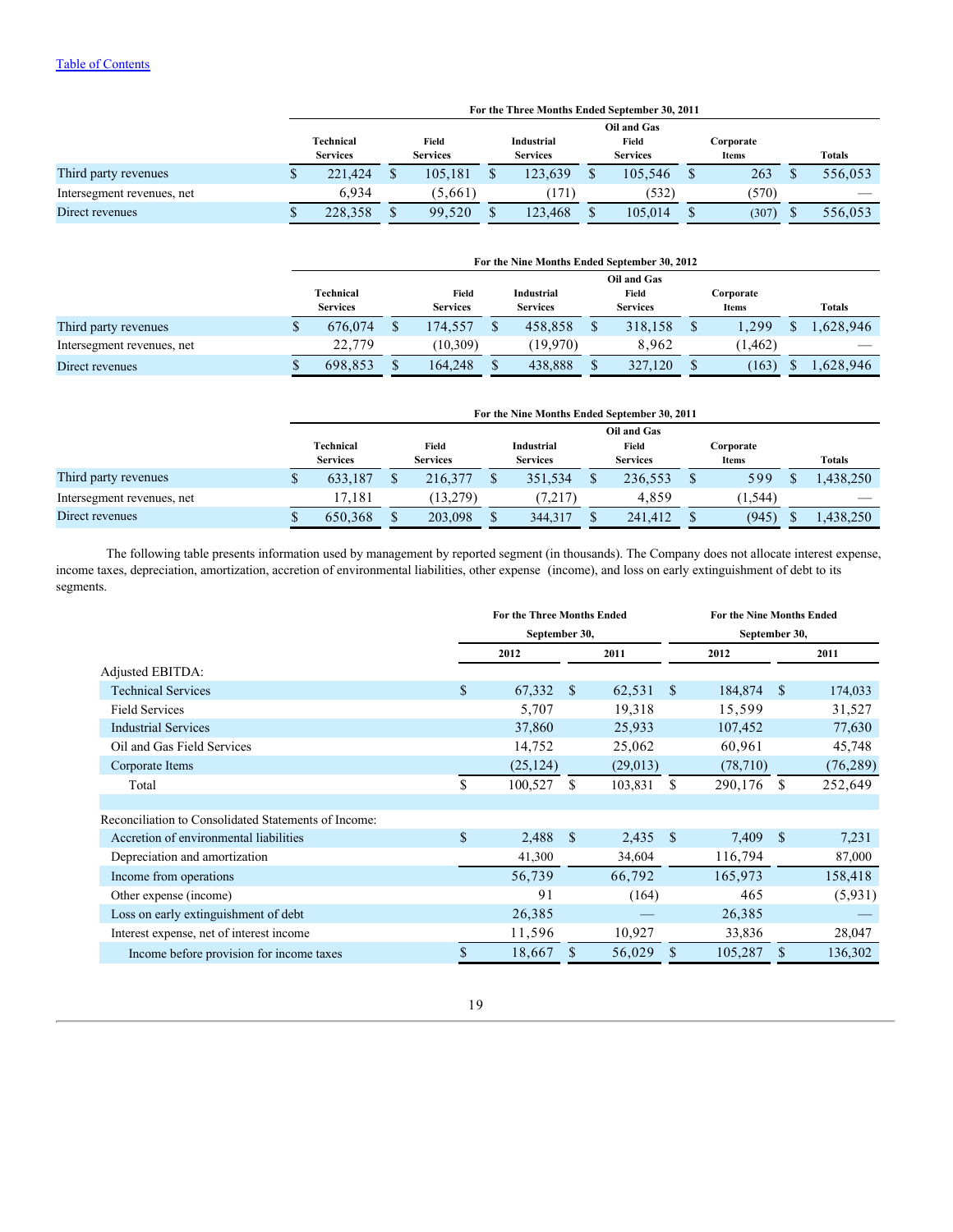The following table presents assets by reported segment and in the aggregate (in thousands):

|                                          |             | September 30,<br>2012 |               | December 31,<br>2011 |
|------------------------------------------|-------------|-----------------------|---------------|----------------------|
| Property, plant and equipment, net       |             |                       |               |                      |
| <b>Technical Services</b>                | \$          | 323,159               | <sup>\$</sup> | 308,118              |
| <b>Field Services</b>                    |             | 35,323                |               | 30,296               |
| <b>Industrial Services</b>               |             | 301,748               |               | 254,469              |
| Oil and Gas Field Services               |             | 278,245               |               | 267,987              |
| Corporate Items                          |             | 64,939                |               | 43,077               |
| Total property, plant and equipment, net | $\mathbf S$ | 1,003,414             | $\mathbb{S}$  | 903,947              |
| Intangible assets:                       |             |                       |               |                      |
| <b>Technical Services</b>                |             |                       |               |                      |
| Goodwill                                 | \$          | 45,473                | <sup>S</sup>  | 44,410               |
| Permits and other intangibles, net       |             | 79,615                |               | 81,605               |
| <b>Total Technical Services</b>          |             | 125,088               |               | 126,015              |
| <b>Field Services</b>                    |             |                       |               |                      |
| Goodwill                                 |             | 2,232                 |               | 2,232                |
| Permits and other intangibles, net       |             | 3,140                 |               | 1,204                |
| <b>Total Field Services</b>              |             | 5,372                 |               | 3,436                |
| <b>Industrial Services</b>               |             |                       |               |                      |
| Goodwill                                 |             | 69,870                |               | 45,444               |
| Permits and other intangibles, net       |             | 34,537                |               | 19,701               |
| <b>Total Industrial Services</b>         |             | 104,407               |               | 65,145               |
| Oil and Gas Field Services               |             |                       |               |                      |
| Goodwill                                 |             | 40,149                |               | 30,306               |
| Permits and other intangibles, net       |             | 34,518                |               | 37,134               |
| Total Oil and Gas Field Services         |             | 74,667                |               | 67,440               |
| Total                                    | \$          | 309,534               | \$            | 262,036              |

The following table presents the total assets by reported segment (in thousands):

|                            | September 30,<br>2012 |           |  |           |
|----------------------------|-----------------------|-----------|--|-----------|
| <b>Technical Services</b>  | S                     | 619,868   |  | 604,904   |
| <b>Field Services</b>      |                       | 47,001    |  | 37,850    |
| <b>Industrial Services</b> |                       | 445,048   |  | 345,202   |
| Oil and Gas Field Services |                       | 377,938   |  | 429,938   |
| Corporate Items            |                       | 959,548   |  | 667,909   |
| Total                      |                       | 2,449,403 |  | 2,085,803 |

The following table presents the total assets by geographical area (in thousands):

|                      |   | September 30,<br>2012 |    | December 31,<br>2011 |
|----------------------|---|-----------------------|----|----------------------|
| <b>United States</b> | P | 1,427,861             | \$ | 1,119,491            |
| Canada               |   | 1,021,542             |    | 961,936              |
| Other foreign        |   |                       |    | 4,376                |
| Total                |   | 2,449,403             | S  | 2,085,803            |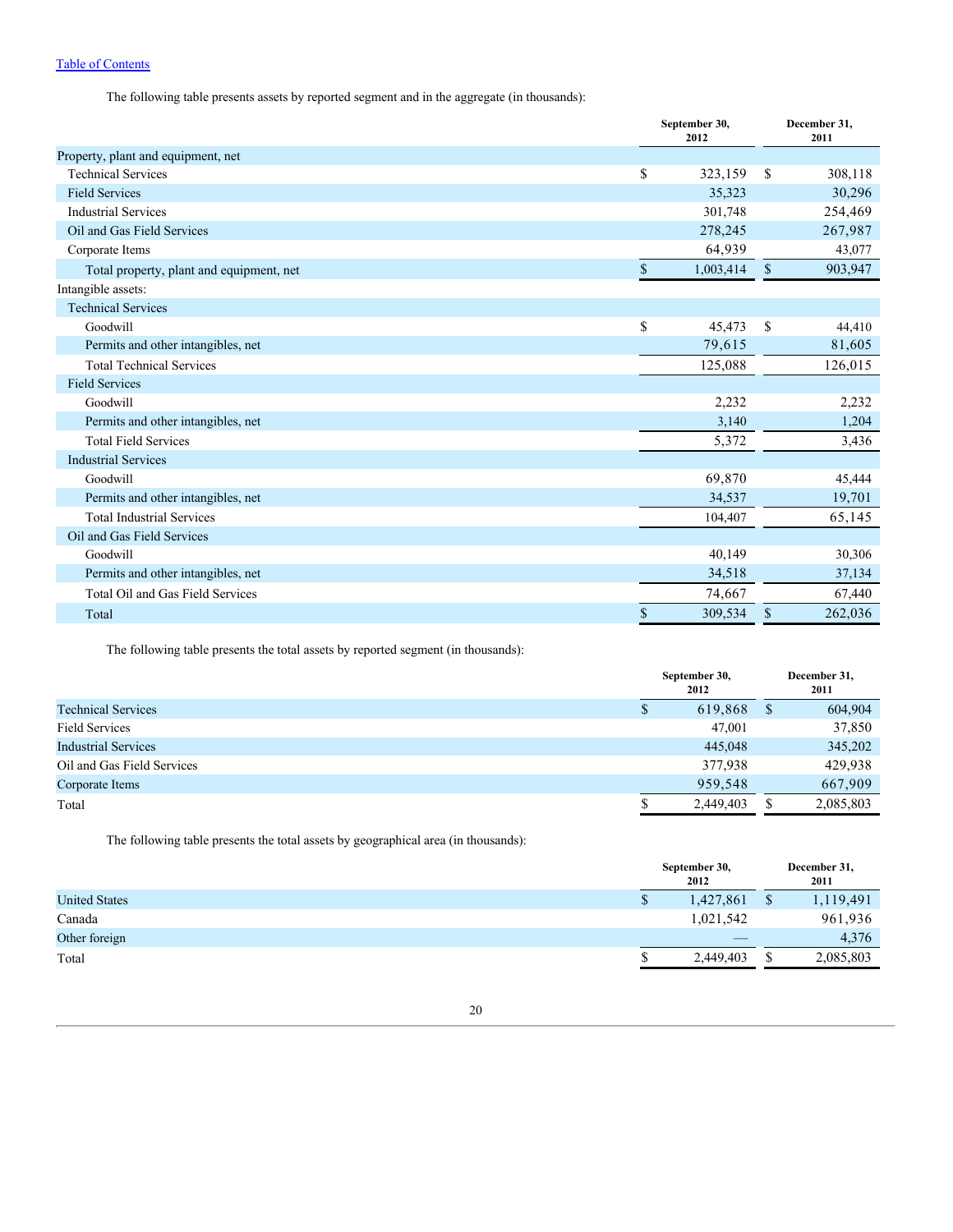# **(15) GUARANTOR AND NON-GUARANTOR SUBSIDIARIES FINANCIAL INFORMATION**

The New Notes are and the 2016 Notes were guaranteed by substantially all of the Company's subsidiaries organized in the United States. Each guarantor for the New Notes and the 2016 Notes is a wholly-owned subsidiary of the Company and its guarantee is both full and unconditional and joint and several. The New Notes are and the 2016 Notes were not guaranteed by the Company's Canadian or other foreign subsidiaries. The following presents supplemental condensed consolidating financial information for the parent company, the guarantor subsidiaries and the non-guarantor subsidiaries, respectively.

Following is the condensed consolidating balance sheet at September 30, 2012 (in thousands):

|                                                        |    | Clean<br>Harbors, Inc. |     | <b>U.S. Guarantor</b><br><b>Subsidiaries</b> |              | Foreign<br><b>Non-Guarantor</b><br><b>Subsidiaries</b> |          | Consolidating<br><b>Adjustments</b> |    |           |  |  |  | Total |
|--------------------------------------------------------|----|------------------------|-----|----------------------------------------------|--------------|--------------------------------------------------------|----------|-------------------------------------|----|-----------|--|--|--|-------|
| <b>Assets:</b>                                         |    |                        |     |                                              |              |                                                        |          |                                     |    |           |  |  |  |       |
| Cash and cash equivalents                              | S  | 327,020                | S.  | 114,602                                      | \$.          | 81,992                                                 | <b>S</b> |                                     | S  | 523,614   |  |  |  |       |
| Intercompany receivables                               |    | 328,608                |     |                                              |              | 115,876                                                |          | (444, 484)                          |    |           |  |  |  |       |
| Other current assets                                   |    | 26,065                 |     | 342,516                                      |              | 217,093                                                |          |                                     |    | 585,674   |  |  |  |       |
| Property, plant and equipment, net                     |    |                        |     | 449,338                                      |              | 554,076                                                |          |                                     |    | 1,003,414 |  |  |  |       |
| Investments in subsidiaries                            |    | 1,218,442              |     | 502,375                                      |              | 91,751                                                 |          | (1,812,568)                         |    |           |  |  |  |       |
| Intercompany debt receivable                           |    |                        |     | 485,539                                      |              | 3,701                                                  |          | (489,240)                           |    |           |  |  |  |       |
| Other long-term assets                                 |    | 12,735                 |     | 141,232                                      |              | 182,734                                                |          |                                     |    | 336,701   |  |  |  |       |
| Total assets                                           | S. | 1,912,870              | \$  | 2,035,602                                    | <sup>S</sup> | 1,247,223                                              |          | (2,746,292)                         | S  | 2,449,403 |  |  |  |       |
| Liabilities and Stockholders' Equity:                  |    |                        |     |                                              |              |                                                        |          |                                     |    |           |  |  |  |       |
| Current liabilities                                    | \$ | 11,976                 | \$. | 234,742                                      | $\mathbb{S}$ | 118,845                                                | <b>S</b> |                                     | \$ | 365,563   |  |  |  |       |
| Intercompany payables                                  |    |                        |     | 444,484                                      |              |                                                        |          | (444, 484)                          |    |           |  |  |  |       |
| Closure, post-closure and<br>remedial liabilities, net |    |                        |     | 124,481                                      |              | 23,212                                                 |          |                                     |    | 147,693   |  |  |  |       |
| Long-term obligations                                  |    | 800,000                |     |                                              |              |                                                        |          |                                     |    | 800,000   |  |  |  |       |
| Capital lease obligations, net                         |    |                        |     | 289                                          |              | 3,188                                                  |          |                                     |    | 3,477     |  |  |  |       |
| Intercompany debt payable                              |    | 3,701                  |     |                                              |              | 485,539                                                |          | (489, 240)                          |    |           |  |  |  |       |
| Other long-term liabilities                            |    | 90,438                 |     | 7,798                                        |              | 27,679                                                 |          |                                     |    | 125,915   |  |  |  |       |
| <b>Total liabilities</b>                               |    | 906,115                |     | 811,794                                      |              | 658,463                                                |          | (933, 724)                          |    | 1,442,648 |  |  |  |       |
| Stockholders' equity                                   |    | 1,006,755              |     | 1,223,808                                    |              | 588,760                                                |          | (1,812,568)                         |    | 1,006,755 |  |  |  |       |
| Total liabilities and stockholders' equity             |    | 1,912,870              |     | 2,035,602                                    | S            | 1,247,223                                              |          | (2,746,292)                         | S  | 2,449,403 |  |  |  |       |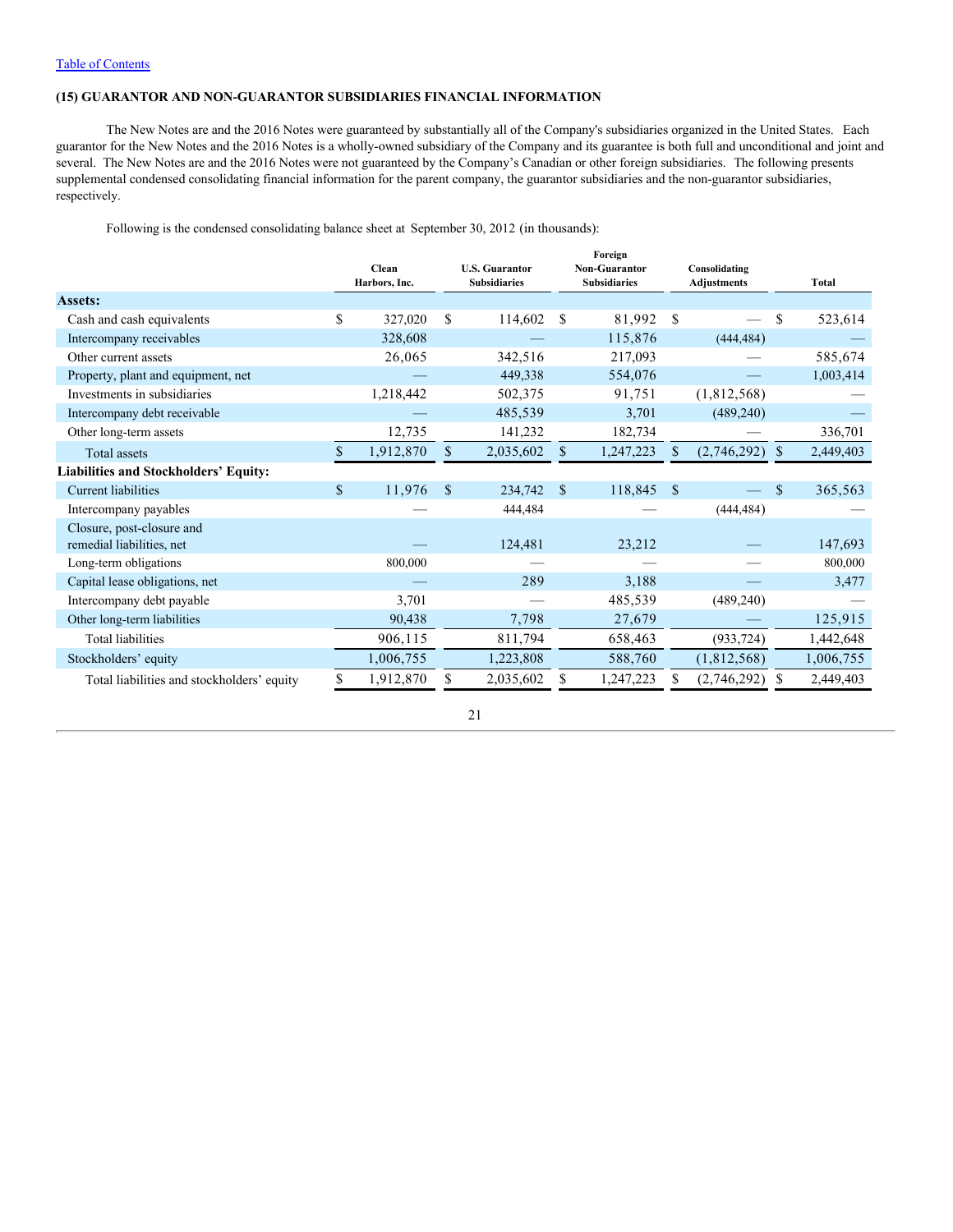Following is the condensed consolidating balance sheet at December 31, 2011 (in thousands):

|                                                 | Clean<br>Harbors, Inc. |           |               | <b>U.S. Guarantor</b><br><b>Subsidiaries</b> |    | Foreign<br><b>Non-Guarantor</b><br><b>Subsidiaries</b> | Consolidating<br><b>Adjustments</b> |             |              | Total     |
|-------------------------------------------------|------------------------|-----------|---------------|----------------------------------------------|----|--------------------------------------------------------|-------------------------------------|-------------|--------------|-----------|
| Assets:                                         |                        |           |               |                                              |    |                                                        |                                     |             |              |           |
| Cash and cash equivalents                       | \$                     | 91,581    | S             | 128,071                                      | S  | 41,071                                                 | \$                                  |             | \$.          | 260,723   |
| Intercompany receivables                        |                        | 319,444   |               |                                              |    | 126,823                                                |                                     | (446, 267)  |              |           |
| Other current assets                            |                        | 43,687    |               | 324,607                                      |    | 262,851                                                |                                     |             |              | 631,145   |
| Property, plant and equipment, net              |                        |           |               | 392,566                                      |    | 511,381                                                |                                     |             |              | 903,947   |
| Investments in subsidiaries                     |                        | 1,064,966 |               | 421,648                                      |    | 91,654                                                 |                                     | (1,578,268) |              |           |
| Intercompany debt receivable                    |                        |           |               | 472,929                                      |    | 3,701                                                  |                                     | (476, 630)  |              |           |
| Other long-term assets                          |                        | 13,228    |               | 111,104                                      |    | 165,656                                                |                                     |             |              | 289,988   |
| Total assets                                    | S.                     | 1,532,906 | <sup>S</sup>  | 1,850,925                                    | \$ | 1,203,137                                              | <sup>S</sup>                        | (2,501,165) | <sup>S</sup> | 2,085,803 |
| Liabilities and Stockholders' Equity:           |                        |           |               |                                              |    |                                                        |                                     |             |              |           |
| <b>Current liabilities</b>                      | \$                     | 15,612    | <sup>\$</sup> | 220,968                                      | \$ | 145,162                                                | S                                   |             | \$.          | 381,742   |
| Intercompany payables                           |                        |           |               | 446,267                                      |    |                                                        |                                     | (446, 267)  |              |           |
| Closure, post-closure and remedial liabilities, |                        |           |               |                                              |    |                                                        |                                     |             |              |           |
| net                                             |                        |           |               | 133,773                                      |    | 21,369                                                 |                                     |             |              | 155,142   |
| Long-term obligations                           |                        | 524,203   |               |                                              |    |                                                        |                                     |             |              | 524,203   |
| Capital lease obligations, net                  |                        |           |               | 475                                          |    | 5,900                                                  |                                     |             |              | 6,375     |
| Intercompany debt payable                       |                        | 3,701     |               |                                              |    | 472,929                                                |                                     | (476, 630)  |              |           |
| Other long-term liabilities                     |                        | 88,403    |               | 7,588                                        |    | 21,363                                                 |                                     |             |              | 117,354   |
| <b>Total liabilities</b>                        |                        | 631,919   |               | 809,071                                      |    | 666,723                                                |                                     | (922, 897)  |              | 1,184,816 |
| Stockholders' equity                            |                        | 900,987   |               | 1,041,854                                    |    | 536,414                                                |                                     | (1,578,268) |              | 900,987   |
| Total liabilities and stockholders' equity      |                        | 1,532,906 | <b>S</b>      | 1,850,925                                    | S  | 1,203,137                                              | S                                   | (2,501,165) | S            | 2,085,803 |
|                                                 |                        |           |               |                                              |    |                                                        |                                     |             |              |           |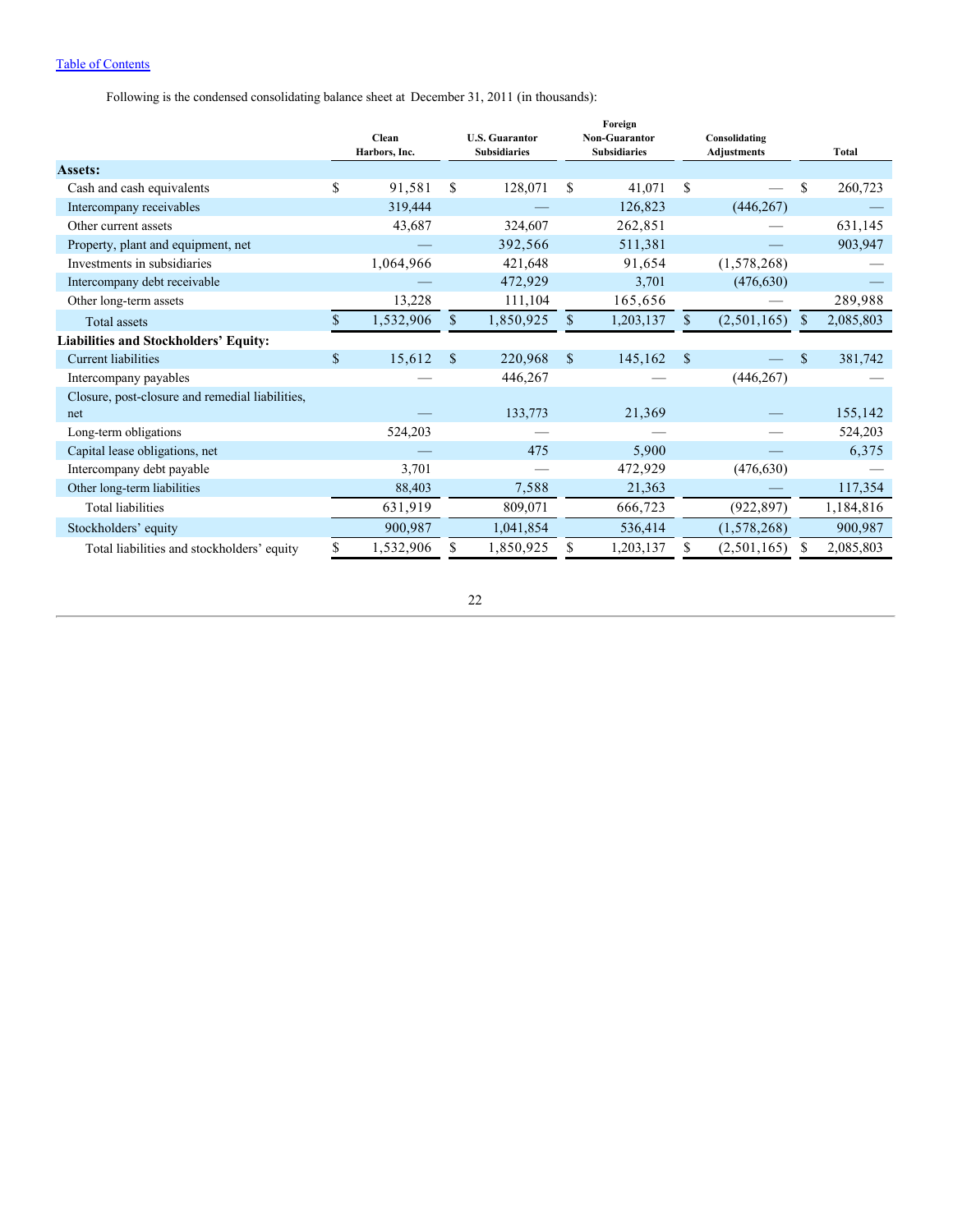Following is the consolidating statement of income (loss) for the three months ended September 30, 2012 (in thousands):

|                                              | Clean<br>Harbors, Inc. | <b>U.S. Guarantor</b><br><b>Subsidiaries</b> | Foreign<br><b>Non-Guarantor</b><br><b>Subsidiaries</b> | Consolidating<br><b>Adjustments</b> | Total                   |
|----------------------------------------------|------------------------|----------------------------------------------|--------------------------------------------------------|-------------------------------------|-------------------------|
| Revenues                                     | \$                     | 314,822<br>\$                                | $\mathbb{S}$<br>223,982                                | $\mathbf{s}$<br>(4,998)             | 533,806<br><sup>S</sup> |
| Cost of revenues (exclusive of items shown   |                        |                                              |                                                        |                                     |                         |
| separately below)                            |                        | 218,697                                      | 159,241                                                | (4,998)                             | 372,940                 |
| Selling, general and administrative expenses | 9                      | 35,810                                       | 24,520                                                 |                                     | 60,339                  |
| Accretion of environmental liabilities       |                        | 2,150                                        | 338                                                    |                                     | 2,488                   |
| Depreciation and amortization                |                        | 20,778                                       | 20,522                                                 |                                     | 41,300                  |
| Income from operations                       | (9)                    | 37,387                                       | 19,361                                                 |                                     | 56,739                  |
| Other expense                                |                        | (8)                                          | (83)                                                   |                                     | (91)                    |
| Loss on early extinguishment of debt         | (26, 385)              |                                              |                                                        |                                     | (26, 385)               |
| Interest (expense) income                    | (11,247)               | 180                                          | (529)                                                  |                                     | (11, 596)               |
| Equity in earnings of subsidiaries           | 50,039                 | 15,869                                       |                                                        | (65,908)                            |                         |
| Intercompany dividend income (expense)       |                        |                                              | 3,439                                                  | (3, 439)                            |                         |
| Intercompany interest income (expense)       |                        | 10,290                                       | (10,290)                                               |                                     |                         |
| Income before provision for income taxes     | 12,398                 | 63,718                                       | 11,898                                                 | (69, 347)                           | 18,667                  |
| Provision for income taxes                   | 39                     | 3,831                                        | 2,438                                                  |                                     | 6,308                   |
| Net income                                   | 12,359                 | 59,887                                       | 9,460                                                  | (69, 347)                           | 12,359                  |
| Other comprehensive income (loss)            | 29,980                 | 29,980                                       | 13,042                                                 | (43, 022)                           | 29,980                  |
| Comprehensive income (loss)                  | 42,339<br>S            | \$<br>89,867                                 | \$<br>22,502                                           | (112, 369)<br>S                     | 42,339<br>S             |

Following is the consolidating statement of income (loss) for the three months ended September 30, 2011 (in thousands):

|                                                                 | Clean<br>Harbors, Inc. | <b>U.S. Guarantor</b><br><b>Subsidiaries</b> |           |    | Foreign<br><b>Non-Guarantor</b><br><b>Subsidiaries</b> |               | Consolidating<br><b>Adjustments</b> | Total     |  |
|-----------------------------------------------------------------|------------------------|----------------------------------------------|-----------|----|--------------------------------------------------------|---------------|-------------------------------------|-----------|--|
|                                                                 |                        |                                              |           |    |                                                        |               |                                     |           |  |
| Revenues                                                        | \$                     | \$                                           | 327,093   | S. | 237,589                                                | <sup>\$</sup> | $(8,629)$ \$                        | 556,053   |  |
| Cost of revenues (exclusive of items shown<br>separately below) |                        |                                              | 229,272   |    | 165,875                                                |               | (8,629)                             | 386,518   |  |
| Selling, general and administrative expenses                    | 27                     |                                              | 39,889    |    | 25,788                                                 |               |                                     | 65,704    |  |
| Accretion of environmental liabilities                          |                        |                                              | 2,120     |    | 315                                                    |               |                                     | 2,435     |  |
| Depreciation and amortization                                   |                        |                                              | 16,069    |    | 18,535                                                 |               |                                     | 34,604    |  |
| Income from operations                                          | (27)                   |                                              | 39,743    |    | 27,076                                                 |               |                                     | 66,792    |  |
| Other income                                                    |                        |                                              | 51        |    | 113                                                    |               |                                     | 164       |  |
| Interest expense                                                | (10, 739)              |                                              | (10)      |    | (178)                                                  |               |                                     | (10, 927) |  |
| Equity in earnings of subsidiaries                              | 52,408                 |                                              | 18,548    |    |                                                        |               | (70, 956)                           |           |  |
| Intercompany dividend income (expense)                          |                        |                                              |           |    | 3,491                                                  |               | (3,491)                             |           |  |
| Intercompany interest income (expense)                          |                        |                                              | 6,759     |    | (6,759)                                                |               |                                     |           |  |
| Income before provision for income taxes                        | 41,642                 |                                              | 65,091    |    | 23,743                                                 |               | (74, 447)                           | 56,029    |  |
| Provision for income taxes                                      | 4,509                  |                                              | 8,335     |    | 6,052                                                  |               |                                     | 18,896    |  |
| Net income                                                      | 37,133                 |                                              | 56,756    |    | 17,691                                                 |               | (74, 447)                           | 37,133    |  |
| Other comprehensive (loss) income                               | (58, 144)              |                                              | (58, 144) |    | (20, 839)                                              |               | 78,983                              | (58, 144) |  |
| Comprehensive (loss) income                                     | \$<br>(21, 011)        | S                                            | (1,388)   | \$ | (3,148)                                                | S             | 4,536                               | (21,011)  |  |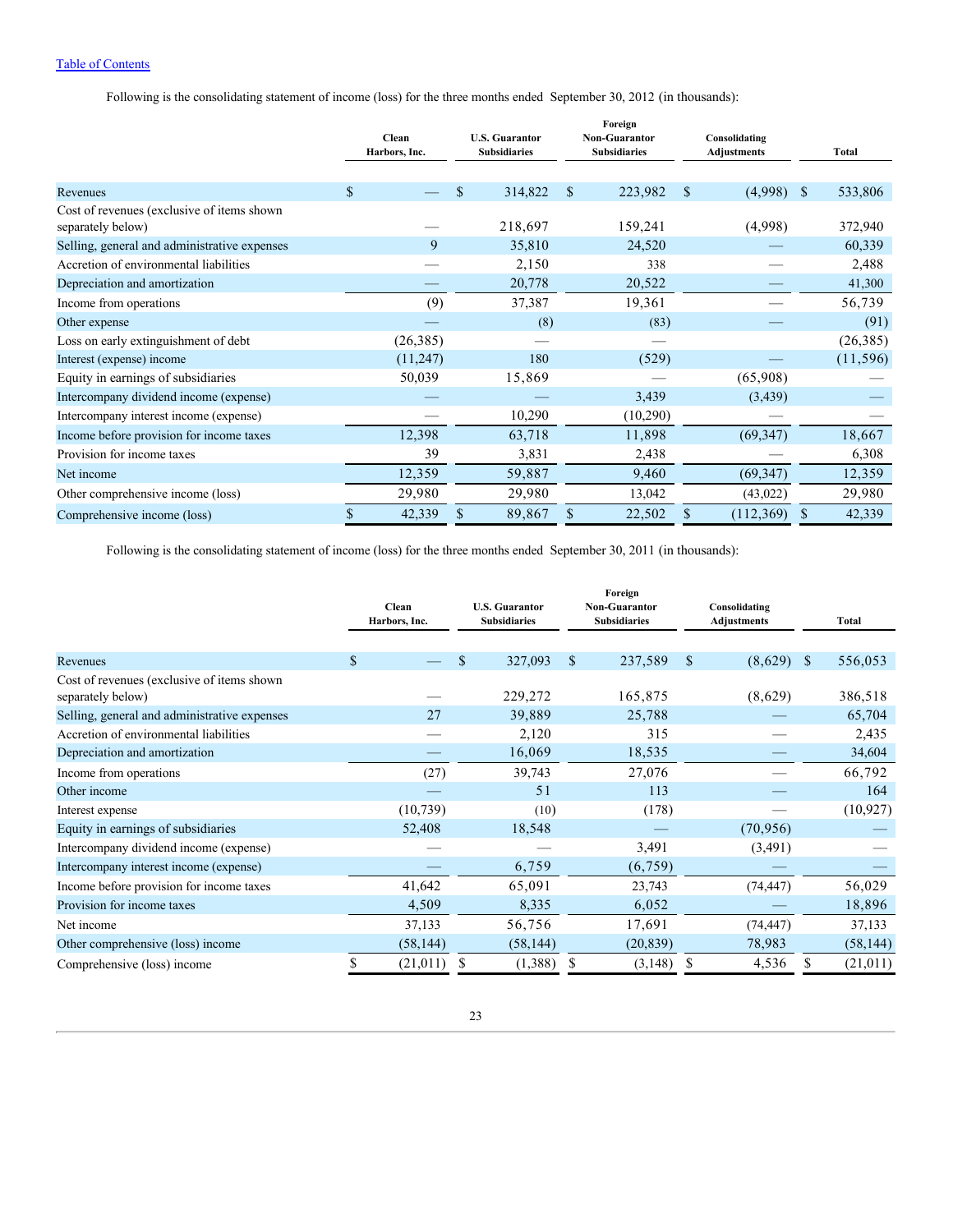Following is the consolidating statement of income for the nine months ended September 30, 2012 (in thousands):

|                                              | Foreign       |    |                       |               |                      |               |                    |    |              |
|----------------------------------------------|---------------|----|-----------------------|---------------|----------------------|---------------|--------------------|----|--------------|
|                                              | Clean         |    | <b>U.S. Guarantor</b> |               | <b>Non-Guarantor</b> | Consolidating |                    |    |              |
|                                              | Harbors, Inc. |    | <b>Subsidiaries</b>   |               | <b>Subsidiaries</b>  |               | <b>Adjustments</b> |    | <b>Total</b> |
|                                              |               |    |                       |               |                      |               |                    |    |              |
| Revenues                                     | \$            | \$ | 920,101               | <sup>\$</sup> | 724,532              | S             | $(15,687)$ \$      |    | 1,628,946    |
| Cost of revenues (exclusive of items shown   |               |    |                       |               |                      |               |                    |    |              |
| separately below)                            |               |    | 630,652               |               | 525,913              |               | (15,687)           |    | 1,140,878    |
| Selling, general and administrative expenses | 27            |    | 122,167               |               | 75,698               |               |                    |    | 197,892      |
| Accretion of environmental liabilities       |               |    | 6,430                 |               | 979                  |               |                    |    | 7,409        |
| Depreciation and amortization                |               |    | 56,568                |               | 60,226               |               |                    |    | 116,794      |
| Income from operations                       | (27)          |    | 104,284               |               | 61,716               |               |                    |    | 165,973      |
| Other expense                                |               |    | (333)                 |               | (132)                |               |                    |    | (465)        |
| Loss on early extinguishment of debt         | (26, 385)     |    |                       |               |                      |               |                    |    | (26, 385)    |
| Interest (expense) income                    | (32,679)      |    |                       |               | (1,157)              |               |                    |    | (33, 836)    |
| Equity in earnings of subsidiaries           | 124,965       |    | 49,236                |               |                      |               | (174,201)          |    |              |
| Intercompany dividend income (expense)       | 10,010        |    |                       |               | 10,354               |               | (20, 364)          |    |              |
| Intercompany interest income (expense)       |               |    | 30,894                |               | (30, 894)            |               |                    |    |              |
| Income before provision for income taxes     | 75,884        |    | 184,081               |               | 39,887               |               | (194, 565)         |    | 105,287      |
| Provision for income taxes                   | 8,084         |    | 19,473                |               | 9,930                |               |                    |    | 37,487       |
| Net income                                   | 67,800        |    | 164,608               |               | 29,957               |               | (194, 565)         |    | 67,800       |
| Other comprehensive income (loss)            | 27,703        |    | 27,703                |               | 11,370               |               | (39,073)           |    | 27,703       |
| Comprehensive income (loss)                  | 95,503        | \$ | 192,311               | \$            | 41,327               | \$            | (233, 638)         | \$ | 95,503       |

Following is the consolidating statement of income for the nine months ended September 30, 2011 (in thousands):

|                                                                 | Clean |               |    | <b>U.S. Guarantor</b> |              | Foreign<br><b>Non-Guarantor</b> |                    | Consolidating |   |           |
|-----------------------------------------------------------------|-------|---------------|----|-----------------------|--------------|---------------------------------|--------------------|---------------|---|-----------|
|                                                                 |       | Harbors, Inc. |    | <b>Subsidiaries</b>   |              | <b>Subsidiaries</b>             | <b>Adjustments</b> |               |   | Total     |
|                                                                 |       |               |    |                       |              |                                 |                    |               |   |           |
| Revenues                                                        | \$    |               | \$ | 838,654               | <sup>S</sup> | 619,615                         | <sup>S</sup>       | $(20,019)$ \$ |   | 1,438,250 |
| Cost of revenues (exclusive of items shown<br>separately below) |       |               |    | 582,767               |              | 444,101                         |                    | (20,019)      |   | 1,006,849 |
| Selling, general and administrative expenses                    |       | 77            |    | 114,621               |              | 64,054                          |                    |               |   | 178,752   |
| Accretion of environmental liabilities                          |       |               |    | 6,297                 |              | 934                             |                    |               |   | 7,231     |
| Depreciation and amortization                                   |       |               |    | 41,760                |              | 45,240                          |                    |               |   | 87,000    |
| Income from operations                                          |       | (77)          |    | 93,209                |              | 65,286                          |                    |               |   | 158,418   |
| Other income                                                    |       |               |    | 3,781                 |              | 2,150                           |                    |               |   | 5,931     |
| Interest (expense) income                                       |       | (28,045)      |    | 163                   |              | (165)                           |                    |               |   | (28, 047) |
| Equity in earnings of subsidiaries                              |       | 129,273       |    | 50,260                |              |                                 |                    | (179, 533)    |   |           |
| Intercompany dividend income (expense)                          |       |               |    |                       |              | 10,484                          |                    | (10, 484)     |   |           |
| Intercompany interest income (expense)                          |       |               |    | 24,459                |              | (24, 459)                       |                    |               |   |           |
| Income before provision for income taxes                        |       | 101,151       |    | 171,872               |              | 53,296                          |                    | (190, 017)    |   | 136,302   |
| Provision for income taxes                                      |       | 12,132        |    | 21,511                |              | 13,640                          |                    |               |   | 47,283    |
| Net income                                                      |       | 89,019        |    | 150,361               |              | 39,656                          |                    | (190, 017)    |   | 89,019    |
| Other comprehensive (loss) income                               |       | (38, 537)     |    | (38, 537)             |              | (15,044)                        |                    | 53,581        |   | (38, 537) |
| Comprehensive income (loss)                                     |       | 50,482        |    | 111,824               |              | 24,612                          |                    | (136, 436)    | S | 50,482    |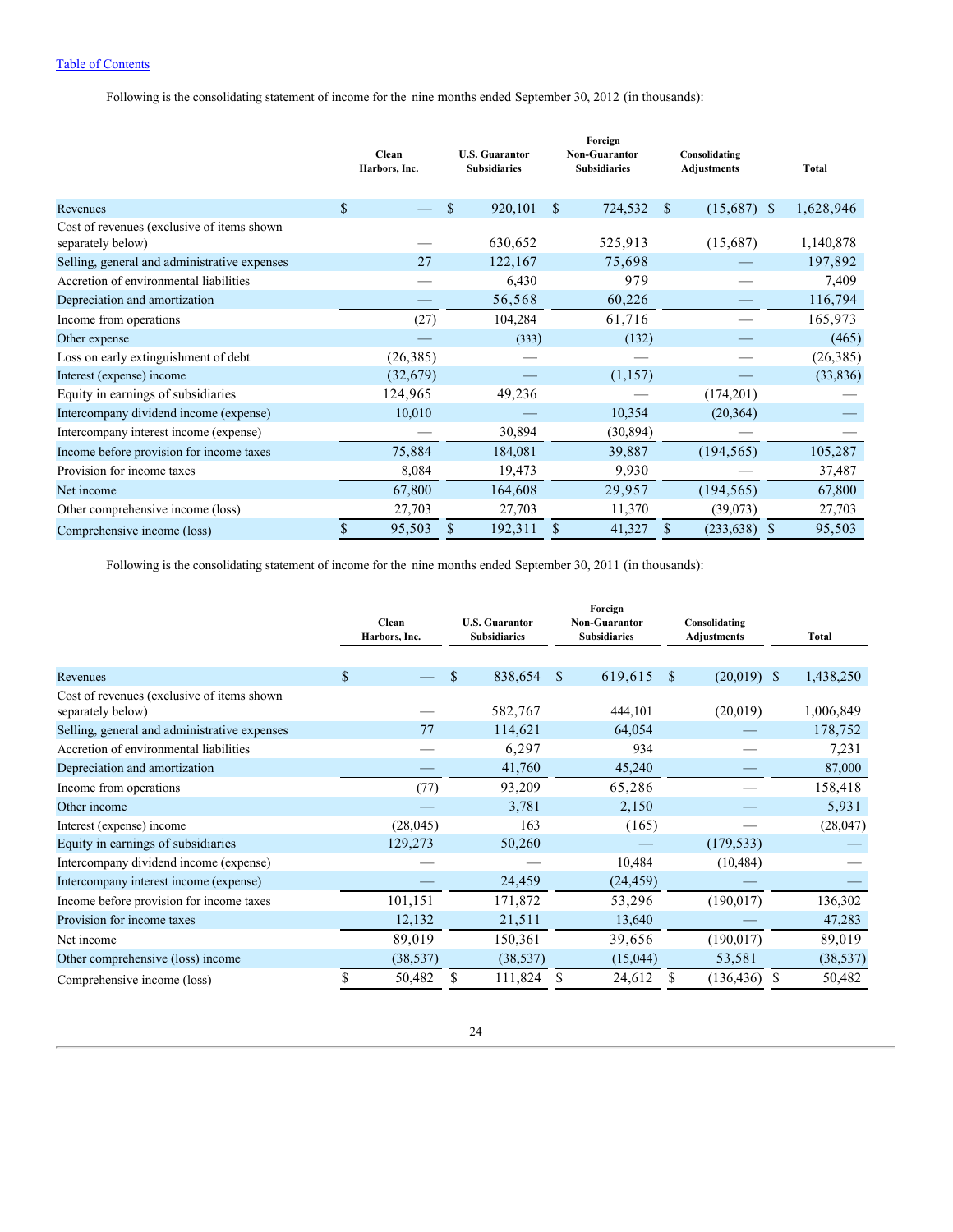Following is the condensed consolidating statement of cash flows for the nine months ended September 30, 2012 (in thousands):

|                                                            |              | Clean<br>Harbors, Inc. | <b>U.S. Guarantor</b><br><b>Subsidiaries</b> |              | Foreign<br><b>Non-Guarantor</b><br><b>Subsidiaries</b> |               | Total      |
|------------------------------------------------------------|--------------|------------------------|----------------------------------------------|--------------|--------------------------------------------------------|---------------|------------|
| Net cash from operating activities                         | $\mathbb{S}$ | $(49,918)$ \$          | 98,497                                       | $\mathbb{S}$ | 184,113                                                | <sup>\$</sup> | 232,692    |
| Cash flows from investing activities:                      |              |                        |                                              |              |                                                        |               |            |
| Additions to property, plant and equipment                 |              |                        | (75,664)                                     |              | (54, 662)                                              |               | (130, 326) |
| Proceeds from sales of fixed assets                        |              |                        | 3,411                                        |              | 779                                                    |               | 4,190      |
| Acquisitions, net of cash acquired                         |              |                        | (51, 424)                                    |              | (41, 051)                                              |               | (92, 475)  |
| Costs to obtain or renew permits                           |              |                        | (625)                                        |              | (1,784)                                                |               | (2,409)    |
| Purchase of marketable securities                          |              |                        |                                              |              | (10,517)                                               |               | (10, 517)  |
| Other                                                      |              |                        | 603                                          |              | 4,517                                                  |               | 5,120      |
| Net cash from investing activities                         |              |                        | (123, 699)                                   |              | (102, 718)                                             |               | (226, 417) |
| Cash flows from financing activities:                      |              |                        |                                              |              |                                                        |               |            |
| Change in uncashed checks                                  |              |                        | (7, 771)                                     |              | (6, 184)                                               |               | (13, 955)  |
| Proceeds from exercise of stock options                    |              | 231                    |                                              |              |                                                        |               | 231        |
| Proceeds from employee stock purchase plan                 |              | 4,627                  |                                              |              |                                                        |               | 4,627      |
| Remittance of shares, net                                  |              | (1,604)                |                                              |              |                                                        |               | (1,604)    |
| Excess tax benefit of stock-based compensation             |              | 1,786                  |                                              |              |                                                        |               | 1,786      |
| Deferred financing costs paid                              |              | (9,638)                |                                              |              |                                                        |               | (9,638)    |
| Payments on capital leases                                 |              |                        | (781)                                        |              | (4, 522)                                               |               | (5,303)    |
| Principal payment on debt                                  |              | (520,000)              |                                              |              |                                                        |               | (520,000)  |
| Issuance of senior unsecured notes                         |              | 800,000                |                                              |              |                                                        |               | 800,000    |
| Distribution of cash earned on employee participation plan |              | (55)                   |                                              |              |                                                        |               | (55)       |
| Dividends (paid) / received                                |              | 10,010                 | (23, 669)                                    |              | 13,659                                                 |               |            |
| Interest (payments) / received                             |              |                        | 43,954                                       |              | (43, 954)                                              |               |            |
| Net cash from financing activities                         |              | 285,357                | 11,733                                       |              | (41,001)                                               |               | 256,089    |
| Effect of exchange rate change on cash                     |              |                        |                                              |              | 527                                                    |               | 527        |
| Increase in cash and cash equivalents                      |              | 235,439                | (13, 469)                                    |              | 40,921                                                 |               | 262,891    |
| Cash and cash equivalents, beginning of period             |              | 91,581                 | 128,071                                      |              | 41,071                                                 |               | 260,723    |
| Cash and cash equivalents, end of period                   | \$           | 327,020                | \$<br>114,602                                | \$           | 81,992                                                 | \$            | 523,614    |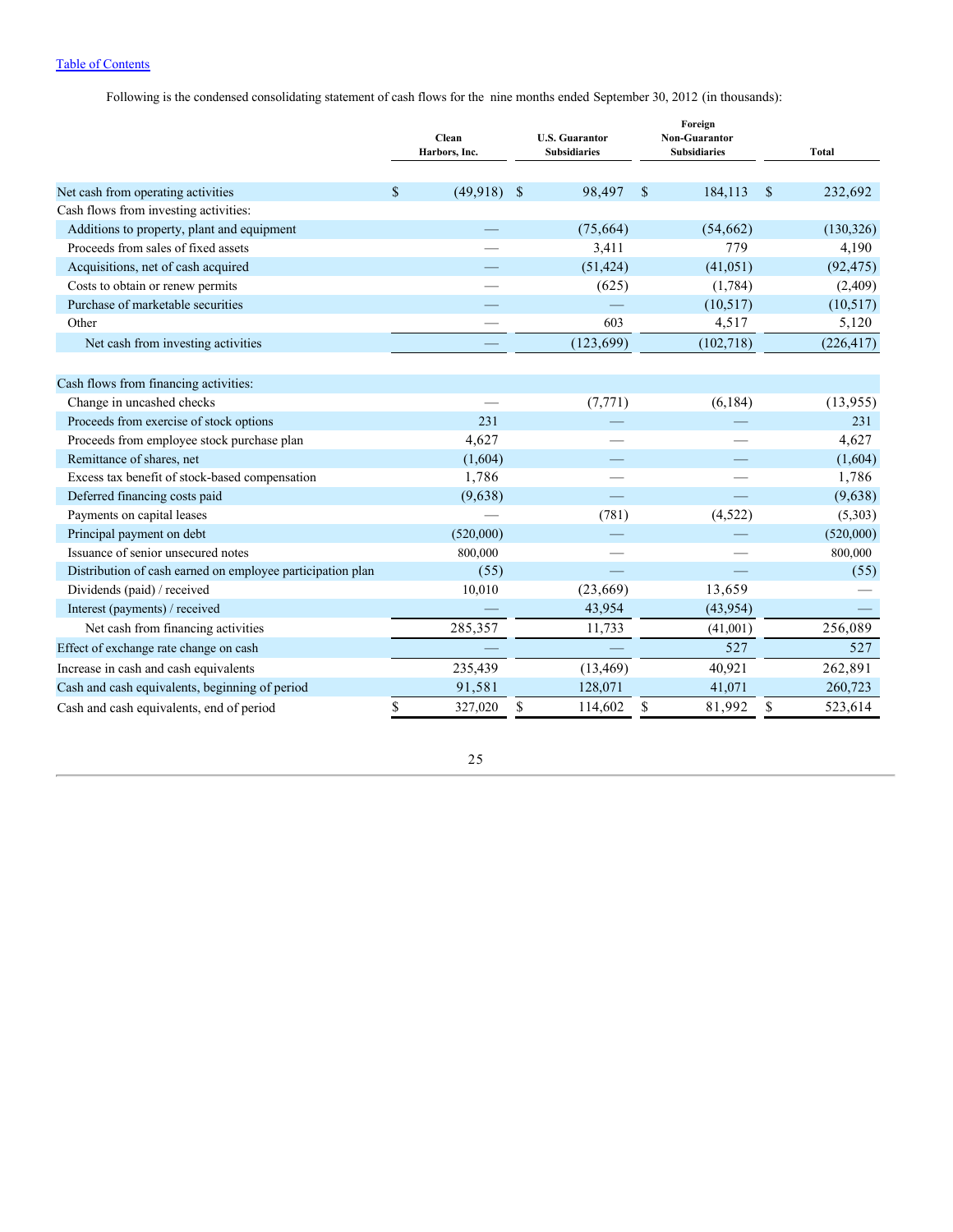Following is the condensed consolidating statement of cash flows for the nine months ended September 30, 2011 (in thousands):

**Foreign**

|                                                            |              | Clean<br>Harbors, Inc. | <b>U.S. Guarantor</b><br><b>Subsidiaries</b> |            |              | r oreign<br>Non-Guarantor<br><b>Subsidiaries</b> |              | <b>Total</b> |
|------------------------------------------------------------|--------------|------------------------|----------------------------------------------|------------|--------------|--------------------------------------------------|--------------|--------------|
| Net cash from operating activities                         | $\mathbb{S}$ | $(16,908)$ \$          |                                              | 77,653     | $\mathbb{S}$ | 90,591                                           | \$           | 151,336      |
| Cash flows from investing activities:                      |              |                        |                                              |            |              |                                                  |              |              |
| Additions to property, plant and equipment                 |              |                        |                                              | (75, 274)  |              | (38, 370)                                        |              | (113, 644)   |
| Proceeds from sale of fixed assets                         |              |                        |                                              | 545        |              | 5,380                                            |              | 5,925        |
| Acquisitions, net of cash acquired                         |              |                        |                                              | (50, 166)  |              | (286,794)                                        |              | (336,960)    |
| Costs to obtain or renew permits                           |              |                        |                                              | (486)      |              | (1,870)                                          |              | (2,356)      |
| Proceeds from sale of marketable securities                |              |                        |                                              |            |              | 425                                              |              | 425          |
| Proceeds from sale of long term investments                |              |                        |                                              | 1,000      |              |                                                  |              | 1,000        |
| Investment in subsidiaries                                 |              | (258, 597)             |                                              | 178,884    |              | 79,713                                           |              |              |
| Net cash from investing activities                         |              | (258, 597)             |                                              | 54,503     |              | (241, 516)                                       |              | (445, 610)   |
| Cash flows from financing activities:                      |              |                        |                                              |            |              |                                                  |              |              |
| Change in uncashed checks                                  |              |                        |                                              | (1,363)    |              | (1,217)                                          |              | (2,580)      |
| Proceeds from exercise of stock options                    |              | 1,089                  |                                              |            |              |                                                  |              | 1,089        |
| Proceeds from employee stock purchase plan                 |              | 2,451                  |                                              |            |              |                                                  |              | 2,451        |
| Remittance of shares, net                                  |              | (1,897)                |                                              |            |              |                                                  |              | (1,897)      |
| Excess tax benefit of stock-based compensation             |              | 1,949                  |                                              |            |              |                                                  |              | 1,949        |
| Deferred financing costs paid                              |              | (8, 442)               |                                              |            |              |                                                  |              | (8, 442)     |
| Payments of capital leases                                 |              |                        |                                              | (532)      |              | (5,243)                                          |              | (5,775)      |
| Distribution of cash earned on employee participation plan |              |                        |                                              |            |              | (189)                                            |              | (189)        |
| Issuance of senior secured notes, including premium        |              | 261,250                |                                              |            |              |                                                  |              | 261,250      |
| Dividends (paid) / received                                |              | 10,186                 |                                              | (24, 306)  |              | 14,120                                           |              |              |
| Interest (payments) / received                             |              |                        |                                              | 35,088     |              | (35,088)                                         |              |              |
| Intercompany debt                                          |              |                        |                                              | (120, 475) |              | 120,475                                          |              |              |
| Net cash from financing activities                         |              | 266,586                |                                              | (111, 588) |              | 92,858                                           |              | 247,856      |
| Effect of exchange rate change on cash                     |              |                        |                                              |            |              | 1,367                                            |              | 1,367        |
| Increase (decrease) in cash and cash equivalents           |              | (8,919)                |                                              | 20,568     |              | (56,700)                                         |              | (45,051)     |
| Cash and cash equivalents, beginning of period             |              | 100,476                |                                              | 124,582    |              | 77,152                                           |              | 302,210      |
| Cash and cash equivalents, end of period                   | \$           | 91,557                 | \$                                           | 145,150    | $\mathbf S$  | 20,452                                           | $\mathbb{S}$ | 257,159      |

# **(16) SUBSEQUENT EVENT**

On October 26, 2012, the Company signed an agreement and plan of merger (the "Merger Agreement") which provides that, subject to the terms and conditions contained in the Merger Agreement, the Company will acquire 100% jof Safety-Kleen, a Delaware corporation headquartered in Richardson, Texas. Safety-Kleen is the largest re-refiner and recycler of used oil in North America and a leading provider of parts cleaning and environmental services. Safety-Kleen services commercial and industrial customers in the U.S., Canada and Puerto Rico. The proposed addition of Safety-Kleen aligns with the Company's acquisition strategy of increasing density in its existing markets and establishing leadership positions in new markets.

Under the terms of the Merger Agreement, the Company will pay to Safety-Kleen shareholders cash consideration in an amount equal to \$1.25 billion plus the amount of cash and cash equivalents held by Safety-Kleen on the closing date less the amount of debt held by Safety-Kleen on the closing date, plus or minus, as applicable, the amount by which Safety-Kleen's working capital (excluding cash) on the closing date exceeds or is less than \$50 million.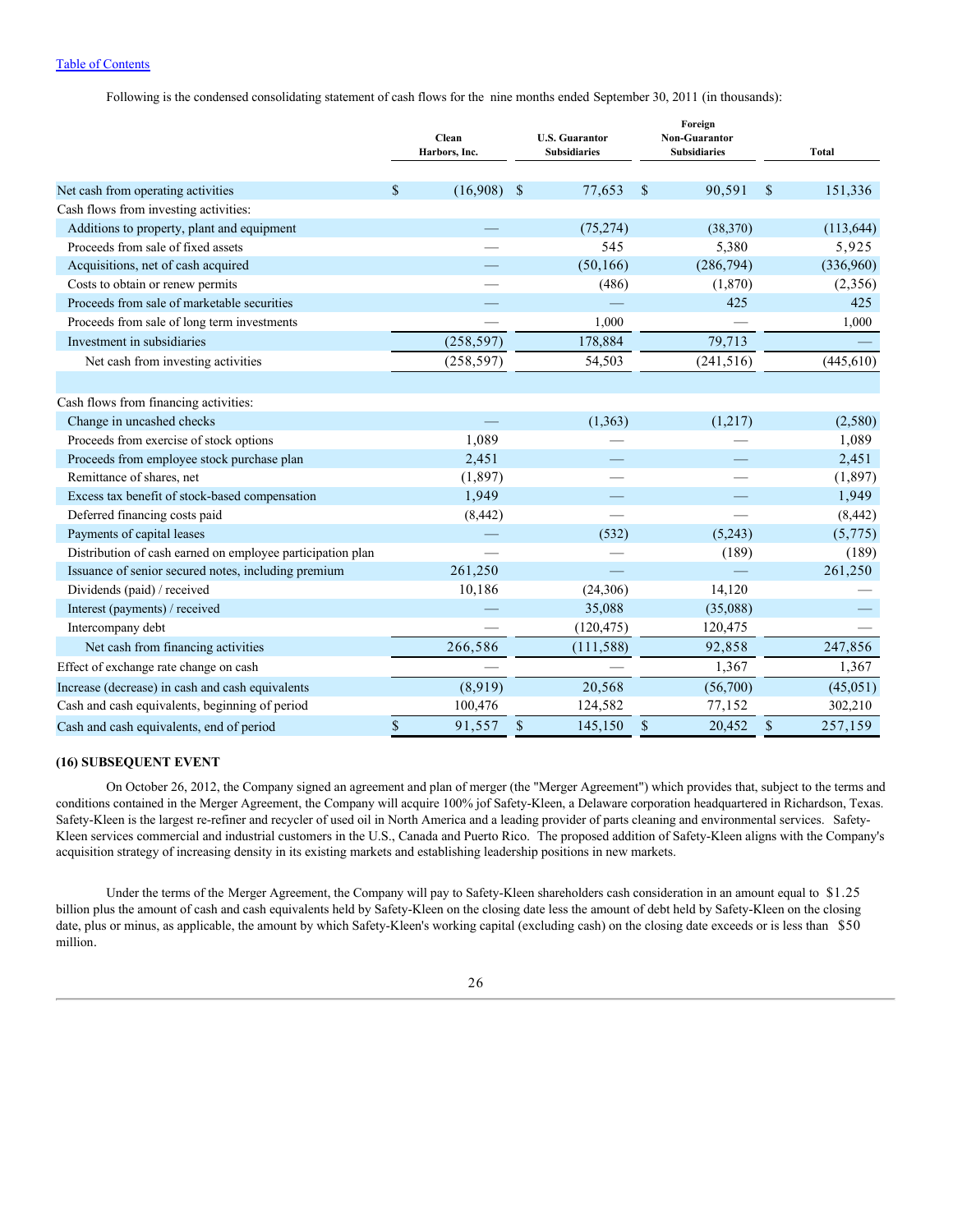The Merger Agreement is not subject to a financing contingency. The Company has received a backup financing commitment from Goldman Sachs Bank USA, but is considering other financing options, which may include a combination of existing cash, debt and equity. The acquisition is subject to approval by regulators and the Safety-Kleen shareholders, as well as other customary closing conditions, and is expected to be completed by the end of 2012. The Merger Agreement is subject to termination by either the Company or Safety-Kleen under certain circumstances.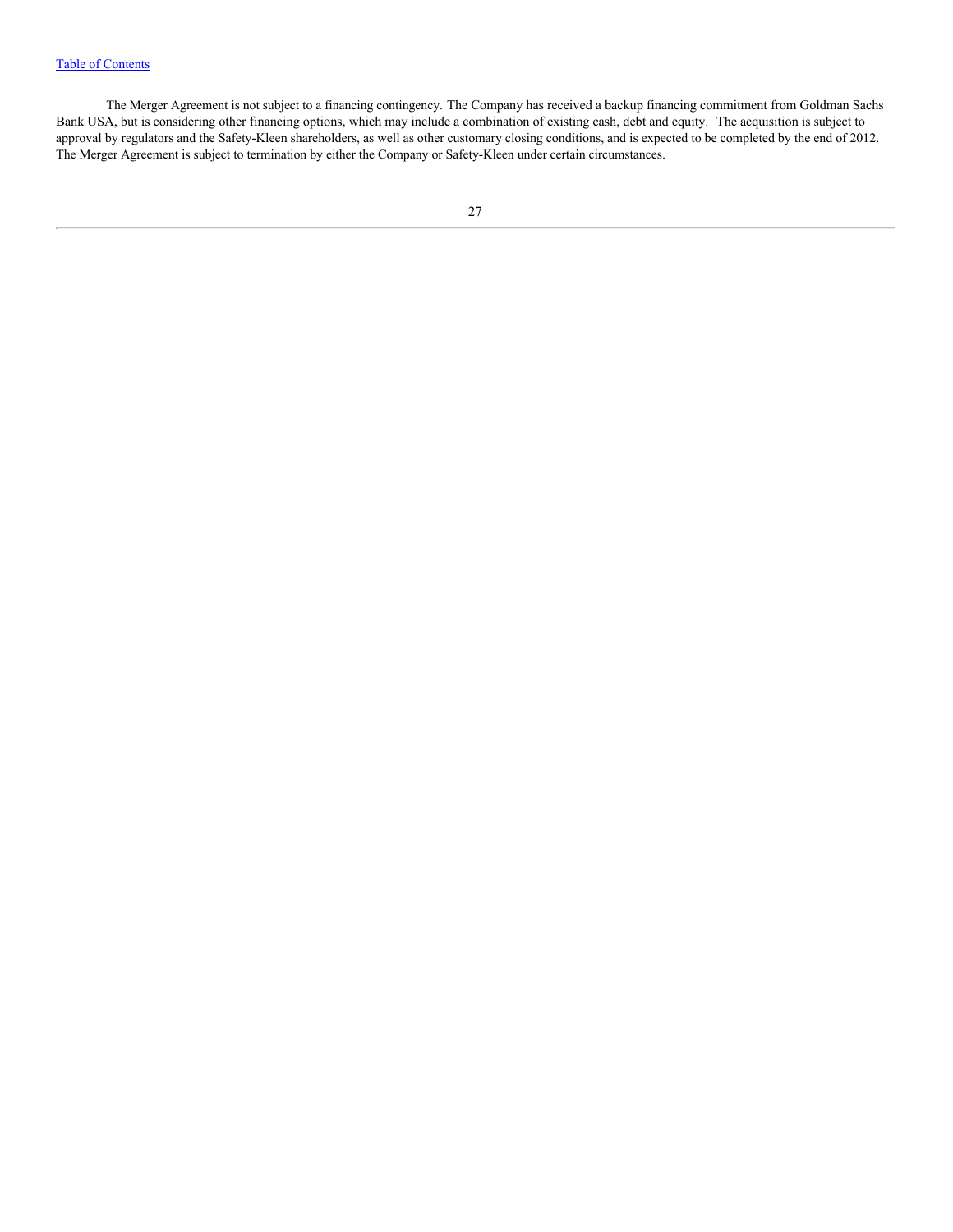## <span id="page-30-0"></span>**ITEM 2. MANAGEMENT'S DISCUSSION AND ANALYSIS OF FINANCIAL CONDITION AND RESULTS OF OPERATIONS**

#### *Forward-Looking Statements*

In addition to historical information, this Quarterly Report on 10-Q contains forward-looking statements, which are generally identifiable by use of the words "believes," "expects," "intends," "anticipates," "plans to," "estimates," "projects," or similar expressions. These forward-looking statements are subject to certain risks and uncertainties that could cause actual results to differ materially from those reflected in these forward-looking statements. Factors that might cause such a difference include, but are not limited to, those discussed under Item 1A, "Risk Factors," in our Annual Report on Form 10-K filed with the Securities and Exchange Commission on February 29, 2012, under Item 1A, "Risk Factors," included in Part II—Other Information in this report, and in other documents we file from time to time with the Securities and Exchange Commission. Readers are cautioned not to place undue reliance on these forward-looking statements, which reflect management's opinions only as of the date hereof. We undertake no obligation to revise or publicly release the results of any revision to these forward-looking statements.

#### *General*

We are a leading provider of environmental, energy and industrial services throughout North America. We serve over 60,000 customers, including a majority of Fortune 500 companies, thousands of smaller private entities and numerous federal, state, provincial and local governmental agencies. We have more than 200 locations, including over 50 waste management facilities, throughout North America in 38 U.S. states, seven Canadian provinces, Mexico and Puerto Rico.

During the three months ended March 31, 2012, we re-assigned certain departments among the segments to support management reporting changes. Accordingly, we re-allocated shared departmental costs among our segments. We have recast the prior year segment information to conform to the current year presentation.

We report our business in four operating segments, consisting of:

- Technical Services provide a broad range of hazardous material management services including the packaging, collection, transportation, treatment and disposal of hazardous and non-hazardous waste at Company owned incineration, landfill, wastewater, and other treatment facilities.
- Field Services provide a wide variety of environmental cleanup services on customer sites or other locations on a scheduled or emergency response basis including tank cleaning, decontamination, remediation, and spill cleanup.
- Industrial Services provides industrial and specialty services, such as high-pressure and chemical cleaning, catalyst handling, decoking, material processing, surface rentals and industrial lodging services to refineries, chemical plants, oil sands facilities, pulp and paper mills, and other industrial facilities.
- Oil and Gas Field Services provides fluid handling, fluid hauling, down hole servicing, exploration, mapping and directional boring services to the energy sector serving oil and gas exploration, production, and power generation.

Technical Services and Field Services are included as part of Clean Harbors Environmental Services, and Industrial Services and Oil and Gas Field Services are included as part of Clean Harbors Energy and Industrial Services.

#### *Acquisitions*

The Company acquired during the second quarter of 2012 all of the outstanding stock of a privately owned Canadian company which provides workforce accommodations, camp catering and fresh food services to the remote industries of natural resources and during the third quarter of 2012 certain assets of a privately owned U.S. company that is engaged in the business of materials handling services that includes a variety of support equipment to provide customers with a sole source for any dredging and dewatering project. The combined purchase price for these acquisitions were approximately \$83.7 million, including the assumption and payment of debt of \$7.7 million, and post-closing adjustments of \$3.9 million based upon the assumed target amounts of working capital.

Additionally, on October 26, 2012, the Company signed the Merger Agreement which provides that, subject to the terms and conditions contained in the Merger Agreement, the Company will acquire 100% of Safety-Kleen, Inc. ("Safety-Kleen"), a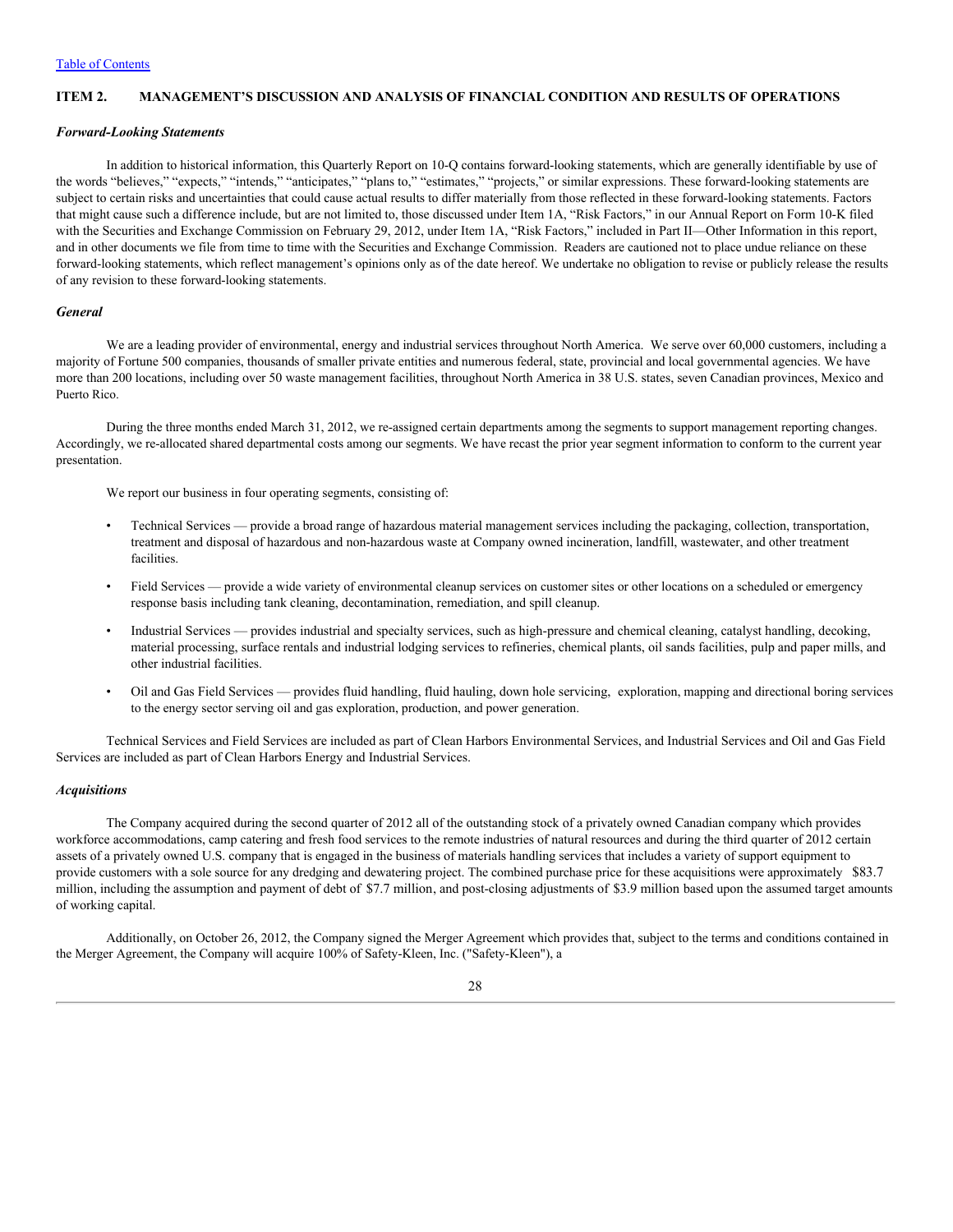Delaware corporation headquartered in Richardson, Texas. Safety-Kleen is the largest re-refiner and recycler of used oil in North America and a leading provider of parts cleaning and environmental services. Safety-Kleen services commercial and industrial customers in the U.S., Canada and Puerto Rico. The proposed addition of Safety-Kleen aligns with the Company's acquisition strategy of increasing density in its existing markets and establishing leadership positions in new markets.

Under the terms of the Merger Agreement, the Company will pay to Safety-Kleen shareholders cash consideration in an amount equal to \$1.25 billion plus the amount of cash and cash equivalents held by Safety-Kleen on the closing date less the amount of debt held by Safety-Kleen on the closing date, plus or minus, as applicable, the amount by which Safety-Kleen's working capital (excluding cash) on the closing date exceeds or is less than \$50 million.

The Merger Agreement is not subject to a financing contingency. The Company has received a backup financing commitment from Goldman Sachs Bank USA, but is considering other financing options, which may include a combination of existing cash, debt and equity. The acquisition is subject to approval by regulators and the Safety-Kleen shareholders, as well as other customary closing conditions, and is expected to be completed by the end of 2012. The Merger Agreement is subject to termination by either the Company or Safety-Kleen under certain circumstances.

#### *Summary of Operations*

 During the three months ended September 30, 2012, our revenues were \$533.8 million, compared with \$556.1 million during the three months ended September 30, 2011. Although our Technical Services and Industrial Services segments experienced revenue growth during the three months ended September 30, 2012, the year-over-year revenue decrease was driven primarily due to decreases in the level of emergency response work within our Field Service segment as well as decreases in our Oil and Gas Field Service segment.

Our Technical Services revenues accounted for 45% of our total revenues for the three months ended September 30, 2012. The year-over-year increase in revenues of 6% was primarily due to increases in volumes being processed through our incinerators, landfills, treatment, storage and disposal facilities, and waster water treatment plants. The utilization rate at our incinerators was 91.3% for the three months ended September 30, 2012, compared with 89.0% in the comparable period of 2011, and an increase in our landfill volumes.

Our Field Services revenues accounted for 11% of our total revenues for the three months ended September 30, 2012. The year-over-year decrease in revenue of 42% resulted primarily from a decreased level of emergency response work during the three months ended September 30, 2012. During the three months ended September 30, 2011, Field Services performed emergency response work to the Yellowstone River oil spill in Montana which accounted for \$41.5 million of our third party revenues.

Our Industrial Services revenues accounted for 27% of our total revenues for the three months ended September 30, 2012. The year-over-year increase in revenue of 17% was primarily due to an increase in our lodging business, particularly our fixed lodging locations, growth in the oil sands region of Canada an increase in a broad array of our specialty services and a higher level of turnaround work year-over-year.

Our Oil and Gas Field Services revenues accounted for 17% of our total revenues for the three months ended September 30, 2012. The year-over-year decrease of 14% was primarily due to a reduction in fluids handling and surface rental activity, decreased exploration activities and a reduction in the energy services business.

Our cost of revenues decreased from \$386.5 million during the three months ended September 30, 2011 to \$372.9 million during the three months ended September 30, 2012. Our cost of revenues decreased primarily due to the lack of emergency response work in 2012. Our gross profit margin was 30.1% for the three months ended September 30, 2012, compared to 30.5% in the same period last year. The year-over-year decrease in gross margin was primarily due to decreased gross margin in our Oil and Gas Field Services segment.

During the three months ended September 30, 2012, our effective tax rate was 33.8%, compared with 33.7% for the same period last year.

## *Environmental Liabilities*

We have accrued environmental liabilities as of September 30, 2012, of approximately \$167.2 million, substantially all of which we assumed as part of acquisitions. We anticipate such liabilities will be payable over many years and that cash flows generated from operations will be sufficient to fund the payment of such liabilities when required. However, events not now anticipated (such as future changes in environmental laws and regulations) could require that such payments be made earlier or in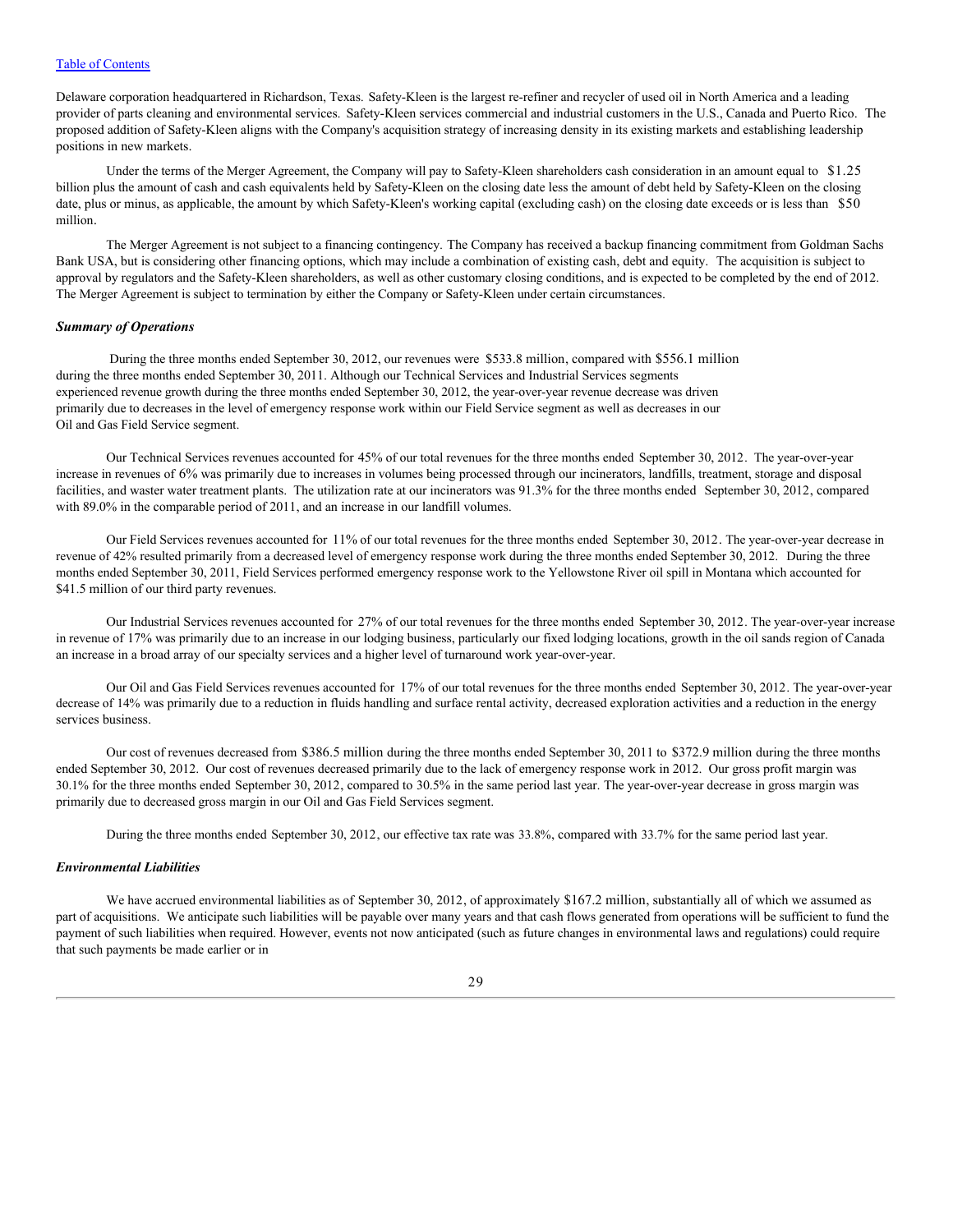greater amounts than currently anticipated.

We realized a net benefit in the nine months ended September 30, 2012 of \$3.6 million related to changes in our environmental liability estimates. Changes in environmental liability estimates include changes in landfill retirement liability estimates, which are recorded in cost of revenues, and changes in non-landfill retirement and remedial liability estimates, which are recorded in selling, general and administrative costs. During the nine months ended September 30, 2012, a charge of approximately \$0.5 million was recorded in cost of revenues and a benefit of approximately \$4.1 million was recorded in selling, general and administrative expenses. See further detail discussed in Note 7, "Closure and Post-Closure Liabilities," and Note 8, "Remedial Liabilities," to our consolidated financial statements included in Item 1 of this report.

## *Results of Operations*

The following table sets forth for the periods indicated certain operating data associated with our results of operations. This table and subsequent discussions should be read in conjunction with Item 6, "Selected Financial Data," and Item 8, "Financial Statements and Supplementary Data," of our Annual Report on Form 10-K for the year ended December 31, 2011, and Item 1, "Financial Statements," in this report.

|                                                                 | <b>Percentage of Total Revenues</b> |           |                                  |           |  |  |  |  |  |  |
|-----------------------------------------------------------------|-------------------------------------|-----------|----------------------------------|-----------|--|--|--|--|--|--|
|                                                                 | <b>For the Three Months Ended</b>   |           | <b>For the Nine Months Ended</b> |           |  |  |  |  |  |  |
|                                                                 | September 30,                       |           | September 30,                    |           |  |  |  |  |  |  |
|                                                                 | 2012                                | 2011      | 2012                             | 2011      |  |  |  |  |  |  |
| Revenues                                                        | 100.0%                              | $100.0\%$ | $100.0\%$                        | $100.0\%$ |  |  |  |  |  |  |
| Cost of revenues (exclusive of items shown<br>separately below) | 69.9                                | 69.5      | 70.0                             | 70.0      |  |  |  |  |  |  |
| Selling, general and administrative expenses                    | 11.3                                | 11.8      | 12.1                             | 12.4      |  |  |  |  |  |  |
| Accretion of environmental liabilities                          | 0.5                                 | 0.4       | 0.5                              | 0.5       |  |  |  |  |  |  |
| Depreciation and amortization                                   | 7.7                                 | 6.2       | 7.2                              | 6.0       |  |  |  |  |  |  |
| Income from operations                                          | 10.6                                | 12.1      | 10.2                             | 11.1      |  |  |  |  |  |  |
| Other (expense) income                                          |                                     |           |                                  | 0.4       |  |  |  |  |  |  |
| Loss on early extinguishment of debt                            | (4.9)                               |           | (1.6)                            |           |  |  |  |  |  |  |
| Interest expense, net of interest income                        | (2.2)                               | (2.0)     | (2.1)                            | (2.0)     |  |  |  |  |  |  |
| Income before provision for income taxes                        | 3.5                                 | 10.1      | 6.5                              | 9.5       |  |  |  |  |  |  |
| Provision for income taxes                                      | 1.2                                 | 3.4       | 2.3                              | 3.3       |  |  |  |  |  |  |
| Net Income                                                      | $2.3\%$                             | $6.7\%$   | 4.2 $%$                          | $6.2\%$   |  |  |  |  |  |  |

#### *Earnings Before Interest, Taxes, Depreciation and Amortization ("Adjusted EBITDA")*

We define Adjusted EBITDA (a measure not defined under generally accepted accounting principles) as net income plus accretion of environmental liabilities, depreciation and amortization, net interest expense and provision for income taxes, less other income and income from discontinued operations, net of tax. Our management considers Adjusted EBITDA to be a measurement of performance which provides useful information to both management and investors. Adjusted EBITDA should not be considered an alternative to net income or other measurements under generally accepted accounting principles in the United States ("GAAP"). Because Adjusted EBITDA is not calculated identically by all companies, our measurements of Adjusted EBITDA may not be comparable to similarly titled measures reported by other companies.

We use Adjusted EBITDA to enhance our understanding of our core operating performance, which represents our views concerning our performance in the ordinary, ongoing and customary course of our operations. We historically have found it helpful, and believe that investors have found it helpful, to consider an operating measure that excludes expenses such as debt extinguishment and related costs relating to transactions not reflective of our core operations.

The information about our core operating performance provided by this financial measure is used by our management for a variety of purposes. We regularly communicate Adjusted EBITDA results to our board of directors and discuss with the board our interpretation of such results. We also compare our Adjusted EBITDA performance against internal targets as a key factor in determining cash bonus compensation for executives and other employees, largely because we believe that this measure is indicative of how the fundamental business is performing and is being managed.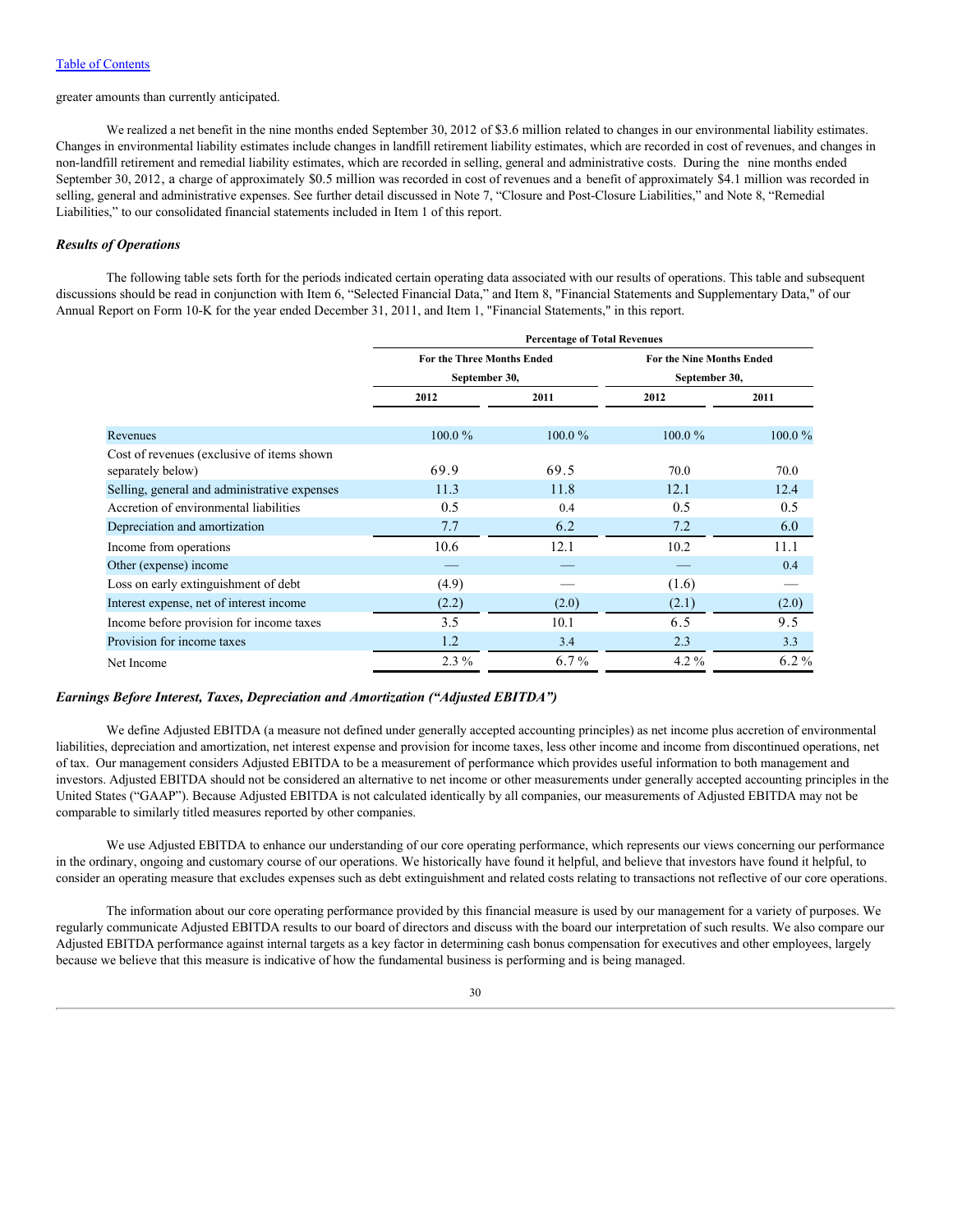We also provide information relating to our Adjusted EBITDA so that analysts, investors and other interested persons have the same data that we use to assess our core operating performance. We believe that Adjusted EBITDA should be viewed only as a supplement to the GAAP financial information. We also believe, however, that providing this information in addition to, and together with, GAAP financial information permits the foregoing persons to obtain a better understanding of our core operating performance and to evaluate the efficacy of the methodology and information used by management to evaluate and measure such performance on a standalone and a comparative basis.

The following is a reconciliation of net income to Adjusted EBITDA (in thousands):

|                                        |   | <b>For the Three Months Ended</b> |    |         | For the Nine Months Ended |               |     |         |  |  |
|----------------------------------------|---|-----------------------------------|----|---------|---------------------------|---------------|-----|---------|--|--|
|                                        |   | September 30,                     |    |         |                           | September 30, |     |         |  |  |
|                                        |   | 2012                              |    | 2011    |                           | 2012          |     | 2011    |  |  |
| Net income                             | S | 12,359                            | -S | 37,133  | S                         | 67,800        | -S  | 89,019  |  |  |
| Accretion of environmental liabilities |   | 2,488                             |    | 2,435   |                           | 7,409         |     | 7,231   |  |  |
| Depreciation and amortization          |   | 41,300                            |    | 34,604  |                           | 116,794       |     | 87,000  |  |  |
| Other expense (income)                 |   | 91                                |    | (164)   |                           | 465           |     | (5,931) |  |  |
| Loss on early extinguishment of debt   |   | 26,385                            |    |         |                           | 26,385        |     |         |  |  |
| Interest expense, net                  |   | 11,596                            |    | 10,927  |                           | 33,836        |     | 28,047  |  |  |
| Provision for income taxes             |   | 6,308                             |    | 18,896  |                           | 37,487        |     | 47,283  |  |  |
| <b>Adjusted EBITDA</b>                 |   | 100,527                           | S  | 103,831 | S                         | 290,176       | \$. | 252,649 |  |  |

The following reconciles Adjusted EBITDA to cash from operations (in thousands):

|                                                            | <b>For the Nine Months Ended</b> |              |           |  |  |  |
|------------------------------------------------------------|----------------------------------|--------------|-----------|--|--|--|
|                                                            | September 30,                    |              |           |  |  |  |
|                                                            |                                  | 2012         | 2011      |  |  |  |
| Adjusted EBITDA                                            | \$                               | 290,176 \$   | 252,649   |  |  |  |
| Interest expense, net                                      |                                  | (33,836)     | (28,047)  |  |  |  |
| Provision for income taxes                                 |                                  | (37, 487)    | (47, 283) |  |  |  |
| Allowance for doubtful accounts                            |                                  | 809          | 623       |  |  |  |
| Amortization of deferred financing costs and debt discount |                                  | 1,173        | 1,230     |  |  |  |
| Change in environmental liability estimates                |                                  | (3,553)      | (2, 467)  |  |  |  |
| Deferred income taxes                                      |                                  | (494)        | (197)     |  |  |  |
| Stock-based compensation                                   |                                  | 5,235        | 5,329     |  |  |  |
| Excess tax benefit of stock-based compensation             |                                  | (1,786)      | (1,949)   |  |  |  |
| Income tax benefits related to stock option exercises      |                                  | 1,776        | 1,949     |  |  |  |
| Eminent domain compensation                                |                                  |              | 3,354     |  |  |  |
| Prepayment penalty on early extinguishment of debt         |                                  | (21,044)     |           |  |  |  |
| Environmental expenditures                                 |                                  | (7,833)      | (8, 551)  |  |  |  |
| Changes in assets and liabilities, net of acquisitions:    |                                  |              |           |  |  |  |
| Accounts receivable                                        |                                  | 59,881       | (32,670)  |  |  |  |
| Other current assets                                       |                                  | 5,130        | (14, 113) |  |  |  |
| Accounts payable                                           |                                  | (18,969)     | 30,241    |  |  |  |
| Other current and long-term liabilities                    |                                  | (6, 486)     | (8,762)   |  |  |  |
| Net cash from operating activities                         | \$                               | 232,692<br>S | 151,336   |  |  |  |

#### *Segment data*

Performance of our segments is evaluated on several factors of which the primary financial measure is Adjusted EBITDA. The following tables set forth certain operating data associated with our results of operations and summarizes Adjusted EBITDA contribution by operating segment for the three months ended September 30, 2012 and 2011 (in thousands). We consider the Adjusted EBITDA contribution from each operating segment to include revenue attributable to each segment less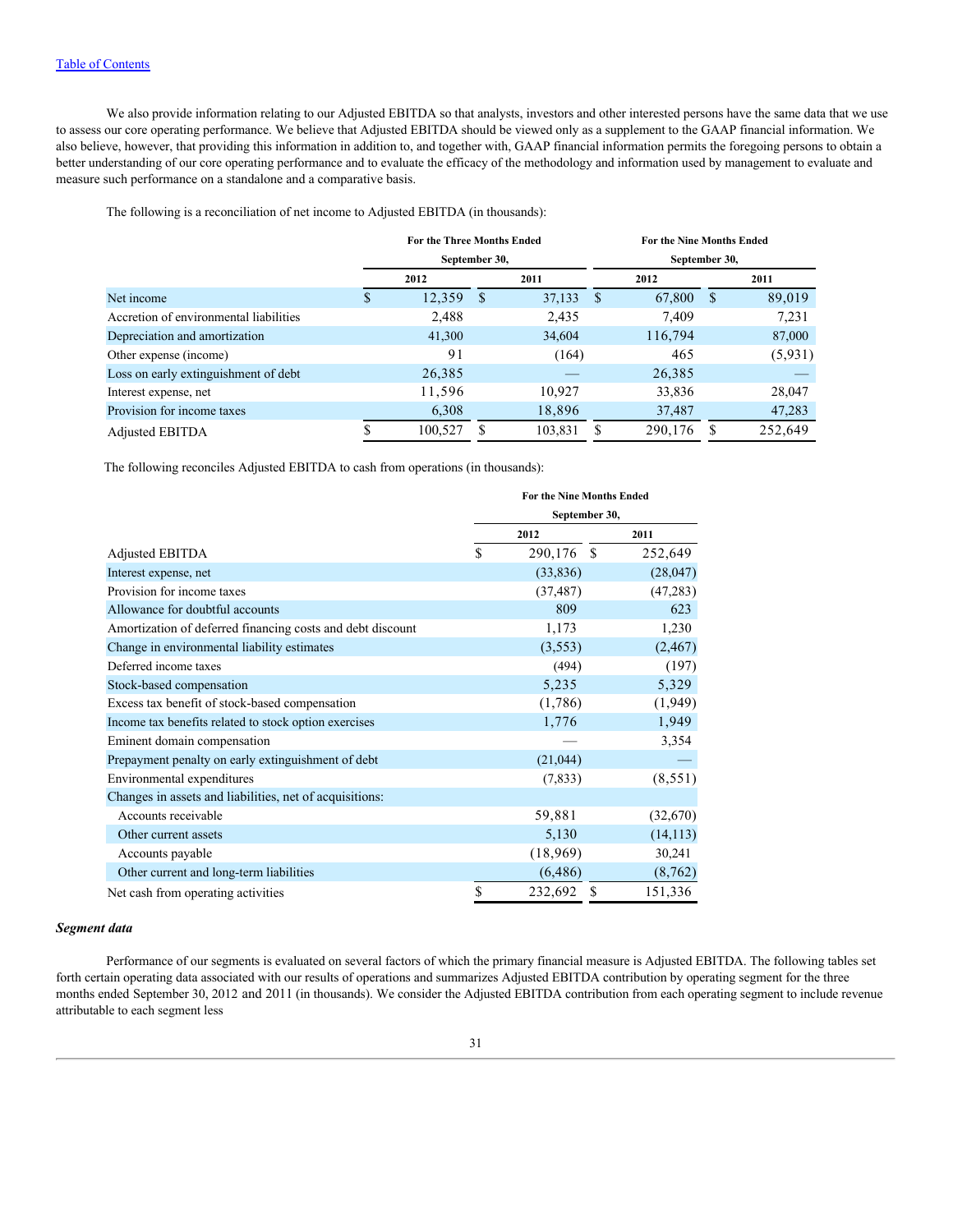operating expenses, which include cost of revenues and selling, general and administrative expenses. Revenue attributable to each segment is generally external or direct revenue from third party customers. Certain income or expenses of a non-recurring or unusual nature are not included in the operating segment Adjusted EBITDA contribution. Amounts presented have been recast to reflect the changes made to our segment presentation as a result of the changes made in the first quarter of 2012 in how we manage our business. This table and subsequent discussions should be read in conjunction with Item 6, "Selected Financial Data" and Item 8, "Financial Statements and Supplementary Data" included in our Annual Report on Form 10-K for the year ended December 31, 2011, Item 8, "Financial Statements and Supplementary Data" and in particular Note 14, "Segment Reporting," included in our Current Report on Form 8-K filed on July 16, 2012 and Item 1, "Unaudited Financial Statements" and in particular Note 14, "Segment Reporting," in this report.

#### *Three months ended September 30, 2012 versus the three months ended September 30, 2011*

|                                                                | <b>Summary of Operations (in thousands)</b> |                          |                                          |                        |                         |  |  |  |  |
|----------------------------------------------------------------|---------------------------------------------|--------------------------|------------------------------------------|------------------------|-------------------------|--|--|--|--|
|                                                                |                                             |                          | For the Three Months Ended September 30, |                        |                         |  |  |  |  |
|                                                                |                                             | 2012                     | 2011                                     | $\mathbf{s}$<br>Change | $\frac{0}{6}$<br>Change |  |  |  |  |
| Direct Revenues:                                               |                                             |                          |                                          |                        |                         |  |  |  |  |
| <b>Technical Services</b>                                      | $\mathcal{S}$                               | 242,106<br><sup>\$</sup> | 228,358<br><sup>\$</sup>                 | 13,748                 | 6.0%                    |  |  |  |  |
| <b>Field Services</b>                                          |                                             | 57,663                   | 99,520                                   | (41, 857)              | (42.1)                  |  |  |  |  |
| <b>Industrial Services</b>                                     |                                             | 144,521                  | 123,468                                  | 21,053                 | 17.1                    |  |  |  |  |
| Oil and Gas Field Services                                     |                                             | 89,915                   | 105,014                                  | (15,099)               | (14.4)                  |  |  |  |  |
| Corporate Items                                                |                                             | (399)                    | (307)                                    | (92)                   | 30.0                    |  |  |  |  |
| Total                                                          |                                             | 533,806                  | 556,053                                  | (22, 247)              | (4.0)                   |  |  |  |  |
| Cost of Revenues (exclusive of items shown<br>separately) (1): |                                             |                          |                                          |                        |                         |  |  |  |  |
| <b>Technical Services</b>                                      |                                             | 158,508                  | 147,282                                  | 11,226                 | 7.6                     |  |  |  |  |
| <b>Field Services</b>                                          |                                             | 46,158                   | 74,248                                   | (28,090)               | (37.8)                  |  |  |  |  |
| <b>Industrial Services</b>                                     |                                             | 98,760                   | 89,410                                   | 9,350                  | 10.5                    |  |  |  |  |
| Oil and Gas Field Services                                     |                                             | 67,888                   | 72,204                                   | (4,316)                | (6.0)                   |  |  |  |  |
| Corporate Items                                                |                                             | 1,626                    | 3,374                                    | (1,748)                | (51.8)                  |  |  |  |  |
| Total                                                          |                                             | 372,940                  | 386,518                                  | (13,578)               | (3.5)                   |  |  |  |  |
| Selling, General & Administrative Expenses:                    |                                             |                          |                                          |                        |                         |  |  |  |  |
| <b>Technical Services</b>                                      |                                             | 16,266                   | 18,545                                   | (2,279)                | (12.3)                  |  |  |  |  |
| <b>Field Services</b>                                          |                                             | 5,798                    | 5,954                                    | (156)                  | (2.6)                   |  |  |  |  |
| <b>Industrial Services</b>                                     |                                             | 7,901                    | 8,125                                    | (224)                  | (2.8)                   |  |  |  |  |
| Oil and Gas Field Services                                     |                                             | 7,275                    | 7,748                                    | (473)                  | (6.1)                   |  |  |  |  |
| Corporate Items                                                |                                             | 23,099                   | 25,332                                   | (2,233)                | (8.8)                   |  |  |  |  |
| Total                                                          |                                             | 60,339                   | 65,704                                   | (5,365)                | (8.2)                   |  |  |  |  |
|                                                                |                                             |                          |                                          |                        |                         |  |  |  |  |
| Adjusted EBITDA:                                               |                                             |                          |                                          |                        |                         |  |  |  |  |
| <b>Technical Services</b>                                      |                                             | 67,332                   | 62,531                                   | 4,801                  | 7.7                     |  |  |  |  |
| <b>Field Services</b>                                          |                                             | 5,707                    | 19,318                                   | (13,611)               | (70.5)                  |  |  |  |  |
| <b>Industrial Services</b>                                     |                                             | 37,860                   | 25,933                                   | 11,927                 | 46.0                    |  |  |  |  |
| Oil and Gas Field Services                                     |                                             | 14,752                   | 25,062                                   | (10,310)               | (41.1)                  |  |  |  |  |
| Corporate Items                                                |                                             | (25, 124)                | (29,013)                                 | 3,889                  | (13.4)                  |  |  |  |  |
| Total                                                          | \$                                          | $\mathbb{S}$<br>100,527  | $\mathbb{S}$<br>103,831                  | (3,304)                | $(3.2)\%$               |  |  |  |  |

(1) Items shown separately consist of (i) accretion of environmental liabilities and (ii) depreciation and amortization.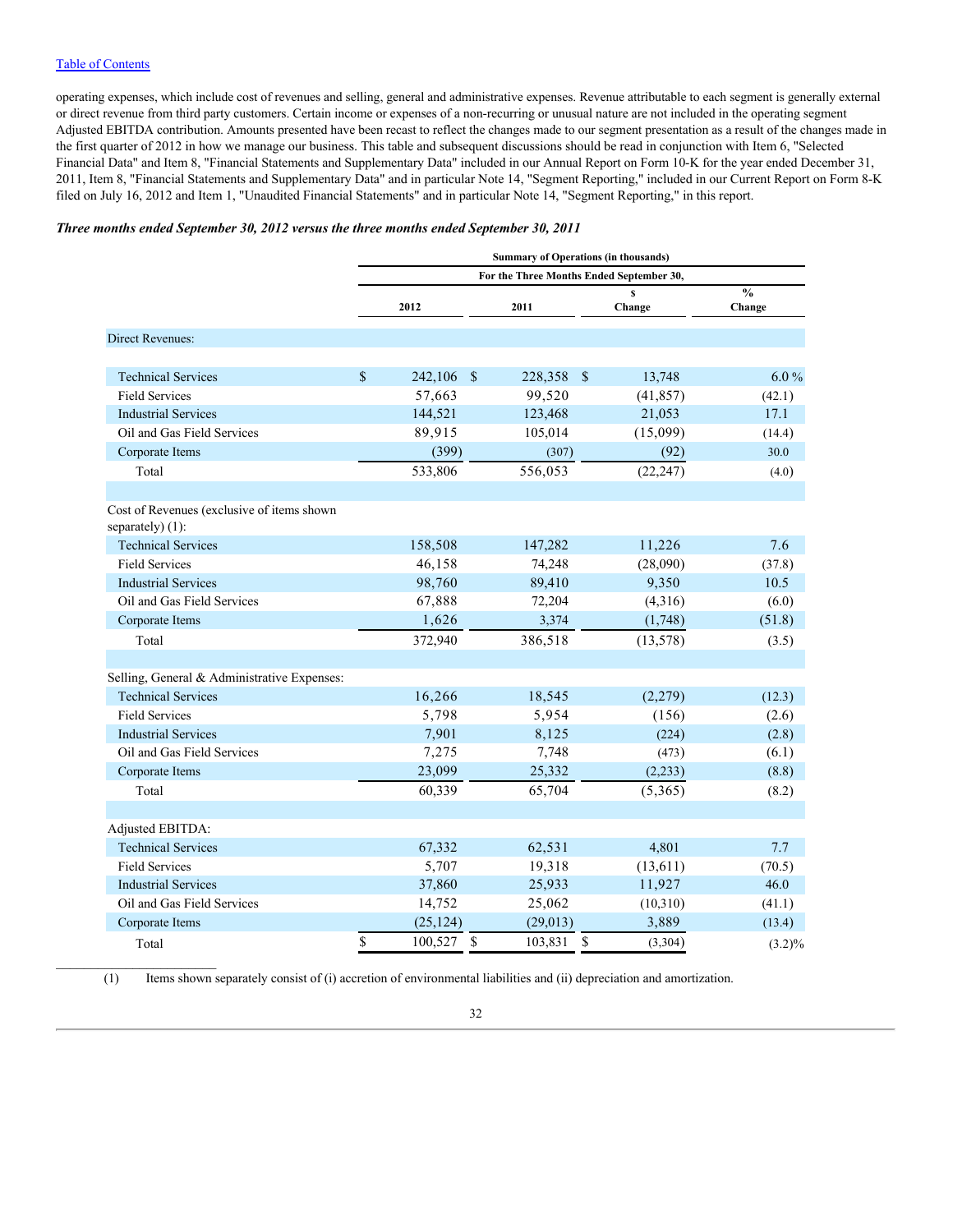#### *Revenues*

Technical Services revenues increased 6.0%, or \$13.7 million, in the three months ended September 30, 2012 from the comparable period in 2011 primarily due to increases in volumes being processed through our incinerators, landfills, treatment, storage and disposal facilities, and waste water treatment plants. The utilization rate at our incinerators was 91.3% for the three months ended September 30, 2012, compared with 89.0% in the comparable period of 2011, and our landfill volumes increased due to several large scale projects and Bakken Oil Fields related activity.

Field Services revenues decreased 42.1%, or \$41.9 million, in the three months ended September 30, 2012 from the comparable period in 2011 primarily due to the decreased level of emergency response work. During the three months ended September 30, 2011, Field Services performed emergency response work to the Yellowstone River oil spill in Montana which accounted for \$41.5 million of our third party revenues.

Industrial Services revenues increased 17.1%, or \$21.1 million, in the three months ended September 30, 2012 from the comparable period in 2011 primarily due to an increase in our lodging business, particularly our fixed lodging locations (\$11.9 million), growth in the oil sands region of Canada, an increase in a broad array of our specialty services, and a higher level of turnaround work year-over-year. These increases resulted partially from revenues associated with our acquisitions in 2012 and 2011, including Peak in June 2011.

Oil and Gas Field Services revenues decreased 14.4%, or \$15.1 million, in the three months ended September 30, 2012 from the comparable period in 2011 primarily due to a reduction in fluids handling and surface rentals activity related to the acquisition of Peak in June 2011 (\$7.9 million), decreased exploration activities (\$5.9 million), and a reduction in the energy services business (\$4.6 million). During the three months ended June 30, 2012, we began repositioning some of our solids control assets and rental equipment as a result of the shift earlier this year by many energy producers away from some dry gas wells toward liquid gas and oil plays.

There are many factors which have impacted, and continue to impact, our revenues. These factors include, but are not limited to: the level of emergency response projects, the general conditions of the oil and gas industries, competitive industry pricing, and the effects of fuel prices on our fuel recovery fees.

## *Cost of Revenues*

Technical Services cost of revenues increased 7.6%, or \$11.2 million, in the three months ended September 30, 2012 from the comparable period in 2011 primarily due to increases in outside transportation (\$3.3 million), materials for reclaim (\$3.2 million), salary and labor expenses (\$2.0 million), outside disposal and rail costs (\$1.1 million).

Field Services cost of revenues decreased 37.8%, or \$28.1 million, in the three months ended September 30, 2012 from the comparable period in 2011 primarily due to decreases in the level of emergency response work including the Yellowstone River oil spill in Montana during the three months ended September 30, 2011 (\$28.1 million).

Industrial Services cost of revenues increased 10.5%, or \$9.4 million, in the three months ended September 30, 2012 from the comparable period in 2011 primarily due to increased salary and labor expenses associated with acquisitions during 2012 and 2011.

Oil and Gas Field Services cost of revenues decreased 6.0%, or \$4.3 million, in the three months ended September 30, 2012 from the comparable period in 2011 primarily due to costs related to a reduction in fluids handling and surface rentals activity, decreased exploration activities and a reduction in the energy services business.

We believe that our ability to manage operating costs is important in our ability to remain price competitive. We continue to upgrade the quality and efficiency of our waste treatment services through the development of new technology, continued modifications and upgrades at our facilities and implementation of strategic sourcing initiatives. We plan to continue to focus on achieving cost savings relating to purchased goods and services through a strategic sourcing initiative. No assurance can be given that our efforts to reduce future operating expenses will be successful.

### *Selling, General and Administrative Expenses*

Technical Services selling, general and administrative expenses decreased 12.3%, or \$2.3 million, in the three months ended September 30, 2012 from the comparable period in 2011 primarily due to decreased incentive compensation and environmental changes in estimate.

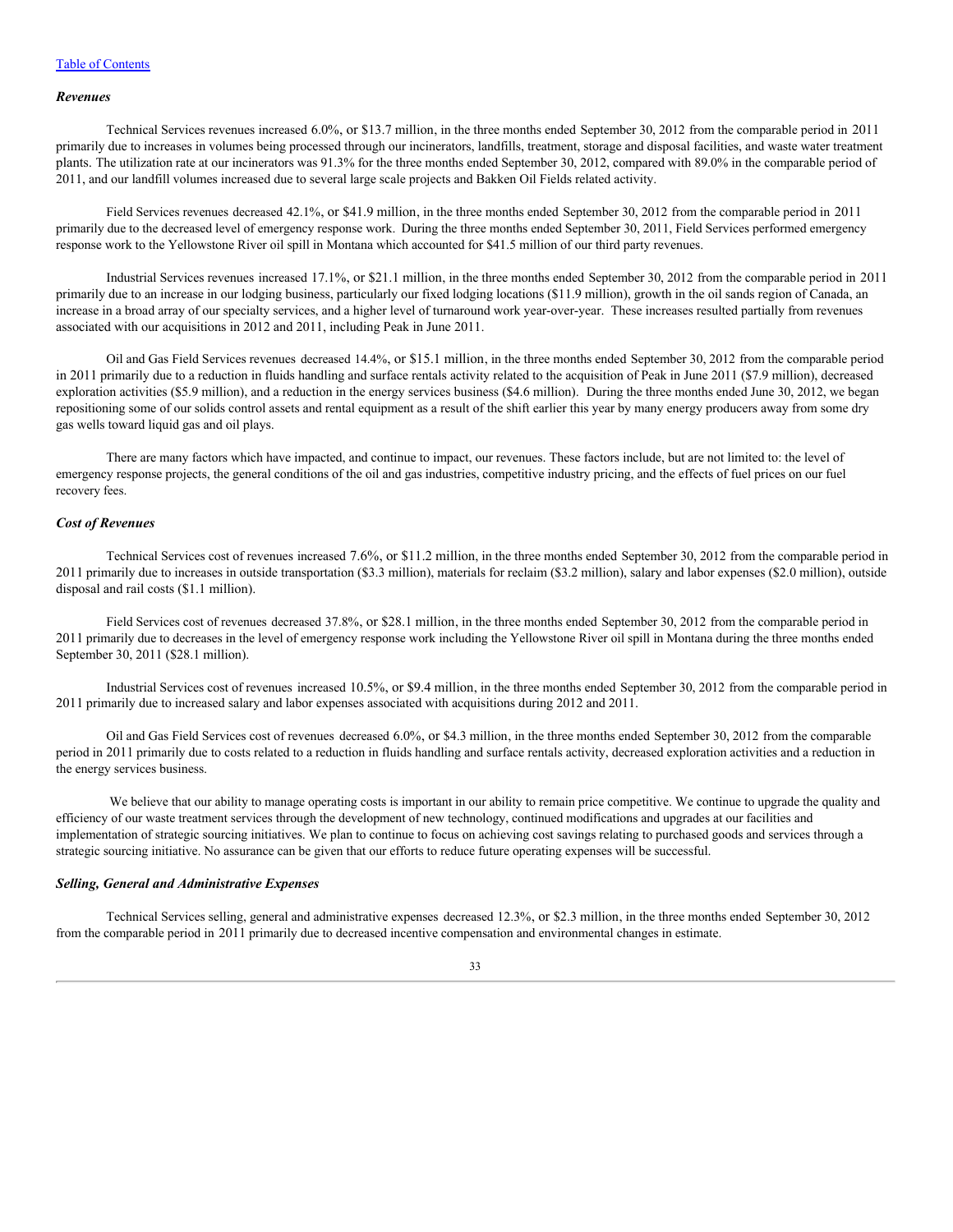Field Services selling, general and administrative expenses decreased 2.6%, or \$0.2 million, in the three months ended September 30, 2012 from the comparable period in 2011 primarily due to decreased incentive compensation.

Industrial Services selling, general and administrative expenses decreased 2.8%, or \$0.2 million, in the three months ended September 30, 2012 from the comparable period in 2011 primarily due to decreased incentive compensation.

Oil and Gas Field Services selling, general and administrative expenses decreased 6.1% or \$0.5 million for the three months ended September 30, 2012, from the comparable period in 2011. The decreased was primarily due to decreases in incentive compensation.

Corporate Items selling, general and administrative expenses decreased 8.8%, or \$2.2 million, for the three months ended September 30, 2012, as compared to the same period in 2011 primarily to decreases in incentive compensation (\$2.7 million).

#### *Depreciation and Amortization*

|                                     |   | Three Months Ended September 30, |  |        |  |  |  |
|-------------------------------------|---|----------------------------------|--|--------|--|--|--|
|                                     |   | (in thousands)                   |  |        |  |  |  |
|                                     |   | 2012                             |  | 2011   |  |  |  |
| Depreciation of fixed assets        | S | 31,636 \$                        |  | 28,456 |  |  |  |
| Landfill and other amortization     |   | 9.664                            |  | 6.148  |  |  |  |
| Total depreciation and amortization | S | 41,300                           |  | 34,604 |  |  |  |

Depreciation and amortization increased 19.4%, or \$6.7 million, in the third quarter of 2012 compared to the same period in 2011. Depreciation of fixed assets increased primarily due to acquisitions and other increased capital expenditures in recent periods. Landfill and other amortization increased primarily due to the increase in volumes at our landfill facilities and increase in other intangibles resulting from recent acquisitions.

#### *Interest Expense, Net*

|                       |      | Three Months Ended September 30,<br>(in thousands) |      |        |  |  |
|-----------------------|------|----------------------------------------------------|------|--------|--|--|
|                       |      |                                                    |      |        |  |  |
|                       | 2012 |                                                    |      | 2011   |  |  |
| Interest expense      | S    | 11,817                                             | - \$ | 11,080 |  |  |
| Interest income       |      | (221)                                              |      | (153)  |  |  |
| Interest expense, net | \$   | 11,596 \$                                          |      | 10,927 |  |  |

Interest expense, net increased \$0.7 million in the third quarter of 2012 compared to the same period in 2011. The increase in interest expense was primarily due to the issuance of \$800.0 million 5.25% senior unsecured notes offset by the redemption and repurchase of \$520.0 million 7.625% senior secured notes in July 2012. The result of the transactions resulted in an additional amount of notes at a more favorable coupon rate.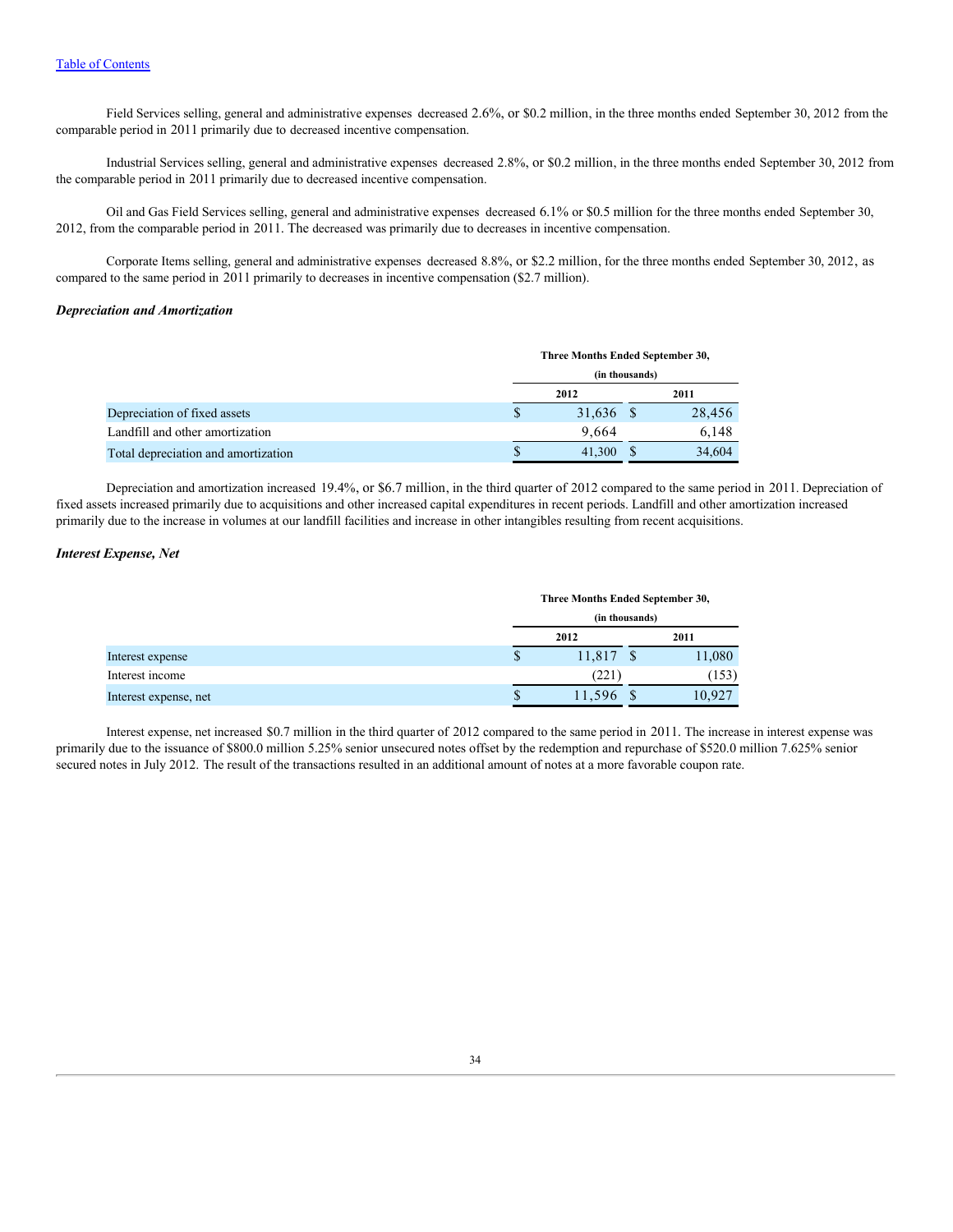# *Nine months ended September 30, 2012 versus the Nine months ended September 30, 2011*

|                                                                | <b>Summary of Operations (in thousands)</b> |              |               |                                         |               |             |                         |  |  |  |
|----------------------------------------------------------------|---------------------------------------------|--------------|---------------|-----------------------------------------|---------------|-------------|-------------------------|--|--|--|
|                                                                |                                             |              |               | For the Nine Months Ended September 30, |               |             |                         |  |  |  |
|                                                                |                                             | 2012         |               | 2011                                    |               | s<br>Change | $\frac{0}{0}$<br>Change |  |  |  |
| <b>Direct Revenues:</b>                                        |                                             |              |               |                                         |               |             |                         |  |  |  |
| <b>Technical Services</b>                                      | $\mathbf{\hat{S}}$                          | 698,853      | <sup>\$</sup> | 650,368                                 | <sup>\$</sup> | 48,485      | 7.5%                    |  |  |  |
| <b>Field Services</b>                                          |                                             | 164,248      |               | 203,098                                 |               | (38, 850)   | (19.1)                  |  |  |  |
| <b>Industrial Services</b>                                     |                                             | 438,888      |               | 344,317                                 |               | 94,571      | 27.5                    |  |  |  |
| Oil and Gas Field Services                                     |                                             | 327,120      |               | 241,412                                 |               | 85,708      | 35.5                    |  |  |  |
| Corporate Items                                                |                                             | (163)        |               | (945)                                   |               | 782         | (82.8)                  |  |  |  |
| Total                                                          |                                             | 1,628,946    |               | 1,438,250                               |               | 190,696     | 13.3                    |  |  |  |
| Cost of Revenues (exclusive of items shown<br>separately) (1): |                                             |              |               |                                         |               |             |                         |  |  |  |
| <b>Technical Services</b>                                      |                                             | 457,242      |               | 422,435                                 |               | 34,807      | 8.2                     |  |  |  |
| <b>Field Services</b>                                          |                                             | 128,847      |               | 153,638                                 |               | (24,791)    | (16.1)                  |  |  |  |
| <b>Industrial Services</b>                                     |                                             | 307,226      |               | 243,830                                 |               | 63,396      | 26.0                    |  |  |  |
| Oil and Gas Field Services                                     |                                             | 240,947      |               | 178,194                                 |               | 62,753      | 35.2                    |  |  |  |
| Corporate Items                                                |                                             | 6,616        |               | 8,752                                   |               | (2, 136)    | (24.4)                  |  |  |  |
| Total                                                          |                                             | 1,140,878    |               | 1,006,849                               |               | 134,029     | 13.3                    |  |  |  |
| Selling, General & Administrative Expenses:                    |                                             |              |               |                                         |               |             |                         |  |  |  |
| <b>Technical Services</b>                                      |                                             | 56,737       |               | 53,900                                  |               | 2,837       | 5.3                     |  |  |  |
| <b>Field Services</b>                                          |                                             | 19,802       |               | 17,933                                  |               | 1,869       | 10.4                    |  |  |  |
| <b>Industrial Services</b>                                     |                                             | 24,210       |               | 22,857                                  |               | 1,353       | 5.9                     |  |  |  |
| Oil and Gas Field Services                                     |                                             | 25,212       |               | 17,470                                  |               | 7,742       | 44.3                    |  |  |  |
| Corporate Items                                                |                                             | 71,931       |               | 66,592                                  |               | 5,339       | 8.0                     |  |  |  |
| Total                                                          |                                             | 197,892      |               | 178,752                                 |               | 19,140      | 10.7                    |  |  |  |
| Adjusted EBITDA:                                               |                                             |              |               |                                         |               |             |                         |  |  |  |
| <b>Technical Services</b>                                      |                                             | 184,874      |               | 174,033                                 |               | 10,841      | 6.2                     |  |  |  |
| <b>Field Services</b>                                          |                                             | 15,599       |               | 31,527                                  |               | (15, 928)   | (50.5)                  |  |  |  |
| <b>Industrial Services</b>                                     |                                             | 107,452      |               | 77,630                                  |               | 29,822      | 38.4                    |  |  |  |
| Oil and Gas Field Services                                     |                                             | 60,961       |               | 45,748                                  |               | 15,213      | 33.3                    |  |  |  |
| Corporate Items                                                |                                             | (78, 710)    |               | (76, 289)                               |               | (2, 421)    | 3.2                     |  |  |  |
| Total                                                          | \$                                          | $290,176$ \$ |               | 252,649 \$                              |               | 37,527      | 14.9%                   |  |  |  |
|                                                                |                                             |              |               |                                         |               |             |                         |  |  |  |

(1) Items shown separately consist of (i) accretion of environmental liabilities and (ii) depreciation and amortization.

#### *Revenues*

 $\mathcal{L}_\text{max}$ 

Technical Services revenues increased 7.5%, or \$48.5 million, in the nine months ended September 30, 2012 from the comparable period in 2011 primarily due to an increase in volumes being processed through our incinerators, landfills, treatment, storage and disposal facilities, and waste water treatment plants.

Field Services revenues decreased 19.1%, or \$38.9 million, in the nine months ended September 30, 2012 from the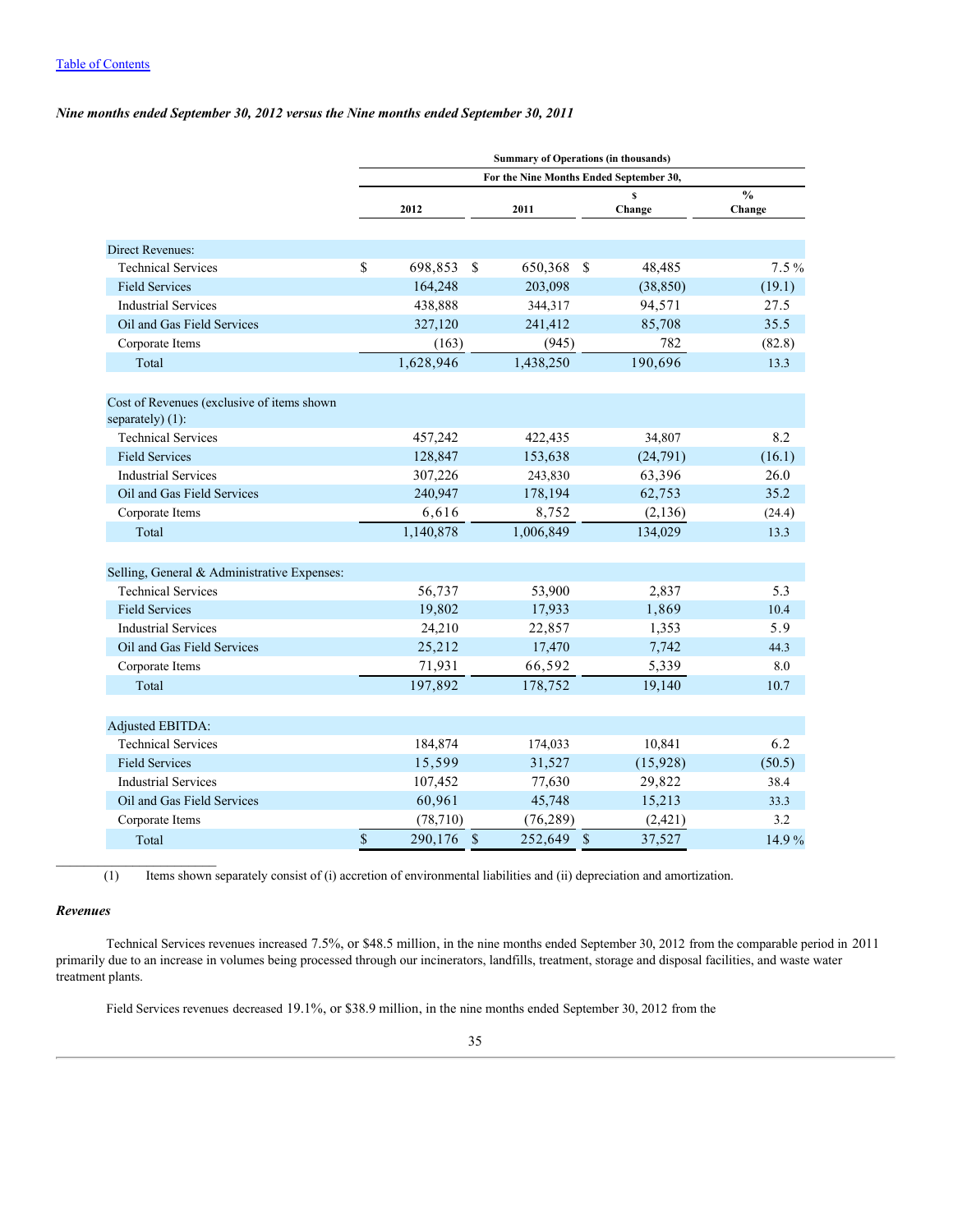comparable period in 2011. Field Services performed emergency response work related to the Yellowstone River oil spill in Montana during the nine months ended September 30, 2011 which accounted for \$41.5 million of our third party revenues.

Industrial Services revenues increased 27.5%, or \$94.6 million, in the nine months ended September 30, 2012 from the comparable period in 2011 primarily due to an increase in our lodging business (\$78.1 million), growth in the oil sands region of Canada, and an increase in a broad array of our specialty services. These increases resulted partially from revenues associated with our acquisitions in 2012 and 2011, including Peak in June 2011.

Oil and Gas Field Services revenues increased 35.5%, or \$85.7 million, in the nine months ended September 30, 2012 from the comparable period in 2011 primarily due to fluids handling and surface rentals activity related to the acquisition of Peak in June 2011 (\$41.3 million) and increased exploration activities partially from revenues associated with an acquisition in July 2011(\$43.1 million), offset partially by a reduction in the energy services business (\$9.4 million).

There are many factors which have impacted, and continue to impact, our revenues. These factors include, but are not limited to: the level of emergency response projects, the general conditions of the oil and gas industries, competitive industry pricing, and the effects of fuel prices on our fuel recovery fees.

#### *Cost of Revenues*

Technical Services cost of revenues increased 8.2%, or \$34.8 million, in the nine months ended September 30, 2012 from the comparable period in 2011 primarily due to increases in salary and labor expenses (\$8.3 million), materials for reclaim costs (\$6.0 million), outside disposal and rail costs (\$5.8 million), chemicals and consumables expenses (\$3.1), subcontractor fees (\$1.8 million), vehicle and equipment repair costs (\$1.5 million), changes in environmental estimate (\$1.4 million) and outside transportation costs (\$1.3 million), offset partially by a decrease in foreign exchange costs (\$1.5 million).

Field Services cost of revenues decreased 16.1%, or \$24.8 million, in the nine months ended September 30, 2012 from the comparable period in 2011 primarily due primarily due decreased emergency response work. During the three months ended September 30, 2011 Field Services performed emergency response work to the Yellowstone River oil spill in Montana.

Industrial Services cost of revenues increased 26.0%, or \$63.4 million, in the nine months ended September 30, 2012 from the comparable period in 2011 primarily due to increased salary and labor expenses (\$31.5 million), material and supplies expenses (\$21.0 million), catering costs associated with the increased lodging services revenues (\$4.8 million) and equipment rental fees (\$4.8 million). These increases resulted partially from costs associated with recent acquisitions in 2012 and 2011, including Peak in June 2011.

Oil and Gas Field Services cost of revenues increased 35.2%, or \$62.8 million, in the nine months ended September 30, 2012 from the comparable period in 2011 primarily due to salary and labor expenses (\$29.9 million), subcontractor fees (\$8.5 million), travel costs (\$5.0 million), vehicle expenses (\$3.9 million), rent expense (\$3.8 million), equipment repair expenses (\$3.5 million) and equipment rental fees (\$2.9 million), offset partially by decreases in foreign exchange costs (\$3.7 million). These net increases resulted partially from costs associated with acquisitions in 2011.

We believe that our ability to manage operating costs is important in our ability to remain price competitive. We continue to upgrade the quality and efficiency of our waste treatment services through the development of new technology and continued modifications and upgrades at our facilities, and implementation of strategic sourcing initiatives. We plan to continue to focus on achieving cost savings relating to purchased goods and services through a strategic sourcing initiative. No assurance can be given that our efforts to reduce future operating expenses will be successful.

## *Selling, General and Administrative Expenses*

Technical Services selling, general and administrative expenses increased 5.3%, or \$2.8 million, in the nine months ended September 30, 2012 from the comparable period in 2011 primarily due to increased salaries expense offset partially by environmental changes in estimate.

Field Services selling, general and administrative expenses increased 10.4%, or \$1.9 million, in the nine months ended September 30, 2012 from the comparable period in 2011 primarily due to increased salaries expense.

Industrial Services selling, general and administrative expenses increased 5.9%, or \$1.4 million, in the nine months ended September 30, 2012 from the comparable period in 2011 primarily due to the 2012 acquisitions resulting in increased salaries expense.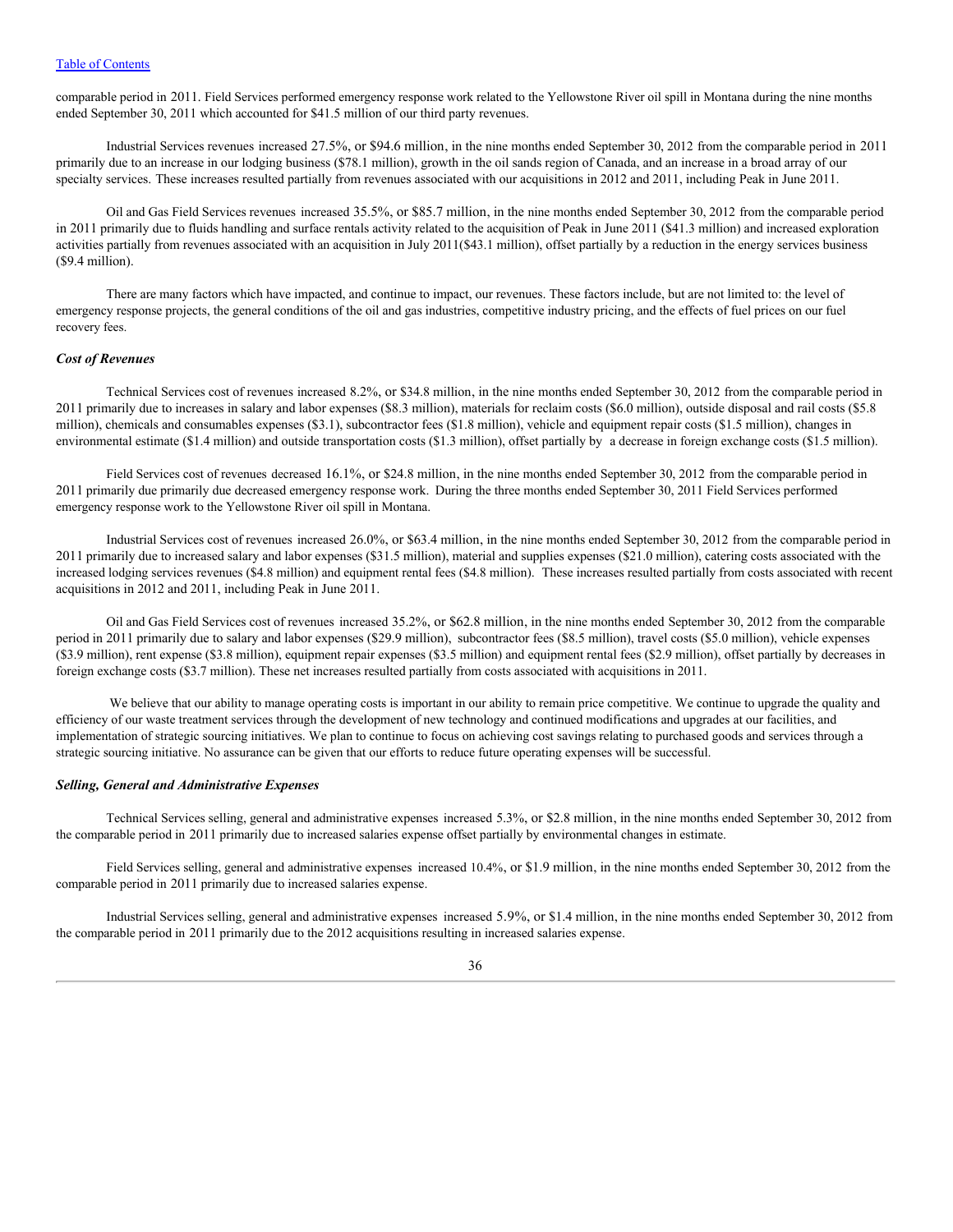Oil and Gas Field Services selling, general and administrative expenses increased 44.3%, or \$7.7 million, for the nine months ended September 30, 2012, from the comparable period in 2011. The increase was primarily due to the 2011 acquisitions resulting in increases in salaries, commissions and bonus expense, and travel expense.

Corporate Items selling, general and administrative expenses increased 8.0%, or \$5.3 million, for the nine months ended September 30, 2012, as compared to the same period in 2011 primarily due to increases in salaries (\$3.8 million), travel costs related primarily to a national sales meeting held in April (\$1.8 million), employee benefits (\$1.5 million) and a year-over-year benefit in environmental changes in estimate (\$0.7 million), offset by decreased incentive compensation (\$2.9 million).

#### *Depreciation and Amortization*

|                                     |    | Nine Months Ended September 30, |  |        |  |  |
|-------------------------------------|----|---------------------------------|--|--------|--|--|
|                                     |    | (in thousands)                  |  |        |  |  |
|                                     |    | 2012                            |  | 2011   |  |  |
| Depreciation of fixed assets        | \$ | 92.346 \$                       |  | 70.410 |  |  |
| Landfill and other amortization     |    | 24.448                          |  | 16.590 |  |  |
| Total depreciation and amortization | S  | 116,794 \$                      |  | 87,000 |  |  |

Depreciation and amortization increased 34.2%, or \$29.8 million, in the first nine months of 2012 compared to the same period in 2011. Depreciation of fixed assets increased primarily due to acquisitions and other increased capital expenditures in recent periods. Landfill and other amortization increased primarily due to the increased volumes at our landfill facilities and increase in other intangibles resulting from recent acquisitions.

### *Interest Expense, Net*

|                       |      | Nine Months Ended September 30,<br>(in thousands) |      |        |  |
|-----------------------|------|---------------------------------------------------|------|--------|--|
|                       |      |                                                   |      |        |  |
|                       | 2012 |                                                   | 2011 |        |  |
| Interest expense      | Y.   | 34.459                                            | - \$ | 28,747 |  |
| Interest income       |      | (623)                                             |      | (700)  |  |
| Interest expense, net | S.   | 33,836                                            |      | 28,047 |  |

Interest expense, net increased \$5.8 million in the first nine months of 2012 compared to the same period in 2011. The increase in interest expense was primarily due to the issuance of \$800.0 million senior unsecured notes offset by the redemption and repurchase of \$520.0 million senior secured notes in July 2012. Although interest expense increased, the result of the transactions resulted in an additional amount of notes at a more favorable coupon rate.

## *Loss on Early Extinguishment of Debt*

During the third quarter of 2012, we recorded a \$26.4 million loss on early extinguishment of debt in connection with a redemption and repurchase of our \$520.0 million previously outstanding senior secured notes. This loss consisted of \$21.1 million of purchase, consent and redemption fees and noncash expenses of \$5.3 million, of which \$8.8 million related to unamortized financing costs offset partially by \$3.5 million of unamortized net premium.

## *Income Taxes*

Our effective tax rate for the three and nine months ended September 30, 2012 was 33.8% and 35.6%, compared to 33.7% and 34.7% for the same periods in 2011. The increase in the effective tax rate for the nine months ended September 30, 2012 was primarily attributable to the recording of the investment tax credit for the solar energy project and a partial release of a valuation allowance associated with the Company's foreign tax credit both recorded in 2011.

Income tax expense for the three months ended September 30, 2012 decreased \$12.6 million to \$6.3 million from \$18.9 million for the comparable period in 2011. Income tax expense for the nine months ended September 30, 2012 decreased \$9.8 million to \$37.5 million from \$47.3 million for the comparable period in 2011. The decreased tax expense for the three and nine months ended September 30, 2012 was primarily attributable to our \$26.4 million loss on early extinguishment of debt related to our redemption and repurchase of \$520.0 million senior secured notes in July 2012.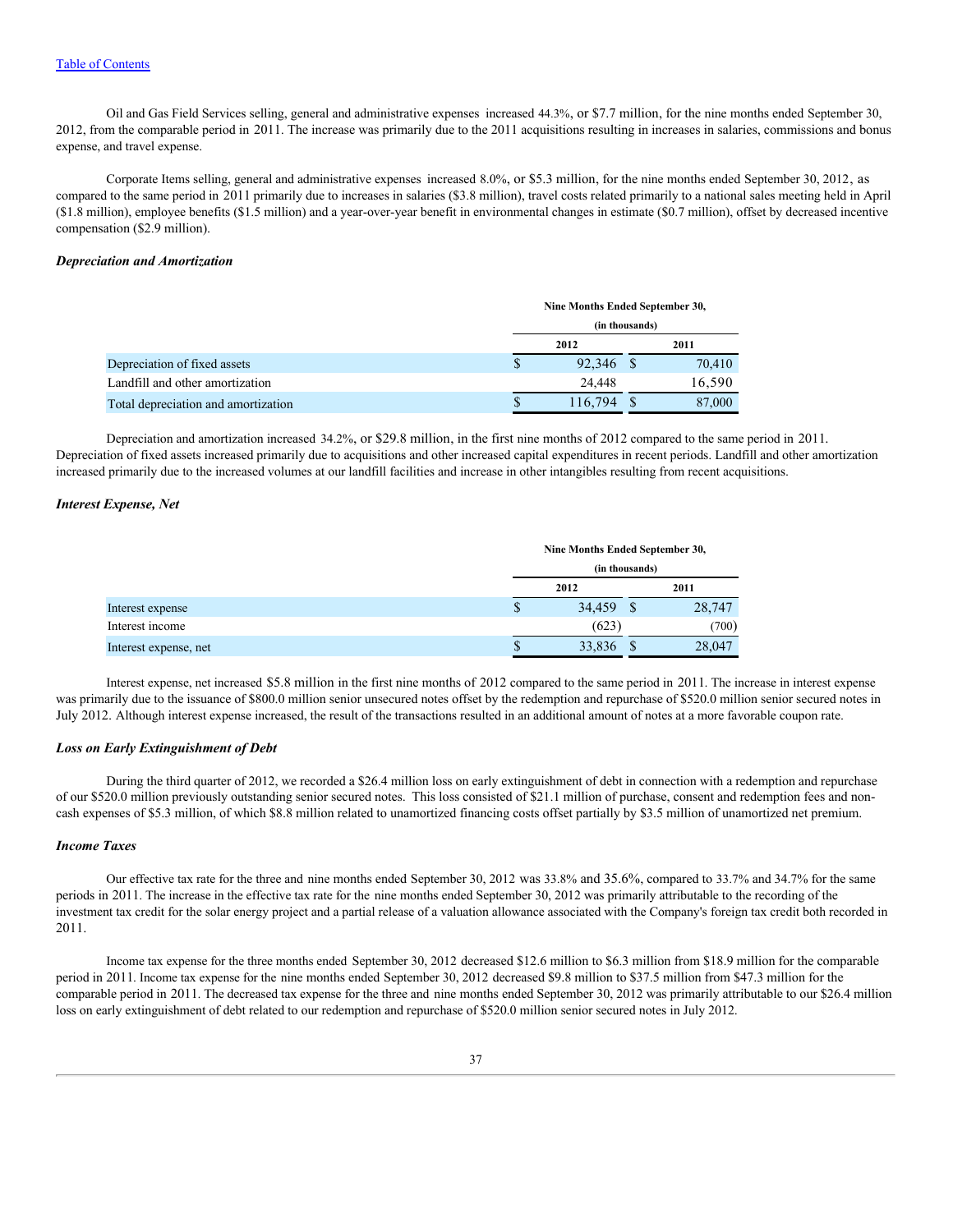A valuation allowance is required to be established when, based on an evaluation of available evidence, it is more likely than not that some portion or all of the deferred tax assets will not be realized. At September 30, 2012 and December 31, 2011, we had a remaining valuation allowance of \$12.0 million and \$11.5 million, respectively. The allowance as of September 30, 2012 consisted of \$10.2 million of foreign tax credits, \$1.3 million of state and federal net operating loss carryforwards and \$0.5 million of foreign net operating loss carryforwards. The allowance as of December 31, 2011 consisted of \$10.2 million of foreign tax credits, \$1.1 million of state net operating loss carryforwards and \$0.2 million of foreign net operating loss carryforwards.

Management's policy is to recognize interest and penalties related to income tax matters as a component of income tax expense. The liability for unrecognized tax benefits and related reserves as of September 30, 2012 and December 31, 2011, included accrued interest and penalties of \$28.8 million and \$26.8 million, respectively. Tax expense for each of the three months ended September 30, 2012 and 2011 included interest and penalties of \$0.7 million and \$0.9 million, respectively.

The Company believes that it is reasonably possible that total unrecognized tax benefits and related reserves will decrease by approximately \$63.8 million within the next twelve months as a result of the lapse of the statute of limitations. The \$63.8 million (which includes interest and penalties of \$28.6 million) is primarily related to a historical Canadian debt restructuring transaction and, if realized, will be recorded in earnings and therefore will impact the effective income tax rate.

#### *Liquidity and Capital Resources*

#### *Cash and Cash Equivalents*

During the nine months ended September 30, 2012, cash and cash equivalents increased \$262.9 million primarily related to cash flow from operations, issuance of \$800.0 million of senior unsecured notes, partially offset by the redemption and repurchase of the \$520.0 million senior secured notes and acquisition payments.

We intend to use our existing cash and cash equivalents, marketable securities and cash flow from operations to provide for our working capital needs, to fund capital expenditures and for potential acquisitions. On October 29, 2012, the Company signed a definitive agreement to acquire 100% of the outstanding common shares of Safety-Kleen, a leading North American used oil recycling and re-refining, parts cleaning and environmental solutions company. We are currently considering several financing options for the transaction that include a combination of existing cash, debt and equity. If however, in the event that more favorable financing arrangements could not be secured, we contemporaneously entered into a commitment letter agreement with Goldman Sachs Bank USA to borrow up to \$475.0 million of variable rate secured loans and up to \$375.0 million of unsecured senior increasing rate bridge loans. We anticipate that with a combination of existing cash, debt and equity financing options, our cash flow provided by operating activities will provide the necessary funds on a short and long term basis to meet operating cash requirements.

At September 30, 2012, cash and cash equivalents totaled \$523.6 million, compared to \$260.7 million at December 31, 2011. At September 30, 2012, cash and cash equivalents held by foreign subsidiaries totaled \$82.0 million and were readily convertible into other foreign currencies including U.S. dollars. At September 30, 2012, the cash and cash equivalent balances for our U.S. operations were \$441.6 million. Our U.S. operations had net operating cash from operations of \$48.6 million for the nine months ended September 30, 2012. Additionally, we have available a \$250.0 million revolving credit facility of which \$163.4 million was available to borrow at September 30, 2012. Based on the above and on our current plans, we believe that our U.S. operations have adequate financial resources to satisfy their liquidity needs without being required to repatriate earnings from foreign subsidiaries. Accordingly, although repatriation to the U.S. of foreign earnings would generally be subject to U.S. income taxation, net of any available foreign tax credits, we have not recorded any deferred tax liability related to such repatriation since we intend to permanently reinvest foreign earnings outside the U.S.

We had accrued environmental liabilities as of September 30, 2012 of approximately \$167.2 million, substantially all of which we assumed in connection with our acquisitions of the CSD assets in September 2002, Teris LLC in 2006, and one of the two solvent recycling facilities we purchased from Safety-Kleen Systems, Inc. in 2008. We anticipate our environmental liabilities will be payable over many years and that cash flow from operations will generally be sufficient to fund the payment of such liabilities when required. However, events not anticipated (such as future changes in environmental laws and regulations) could require that such payments be made earlier or in greater amounts than currently anticipated, which could adversely affect our results of operations, cash flow and financial condition.

We assess our liquidity in terms of our ability to generate cash to fund our operating, investing and financing activities. Our primary ongoing cash requirements will be to fund operations, capital expenditures, interest payments and investments in line with our business strategy. We believe our future operating cash flows will be sufficient to meet our future operating and investing cash needs. Furthermore, the existing cash balances and the availability of additional borrowings under our revolving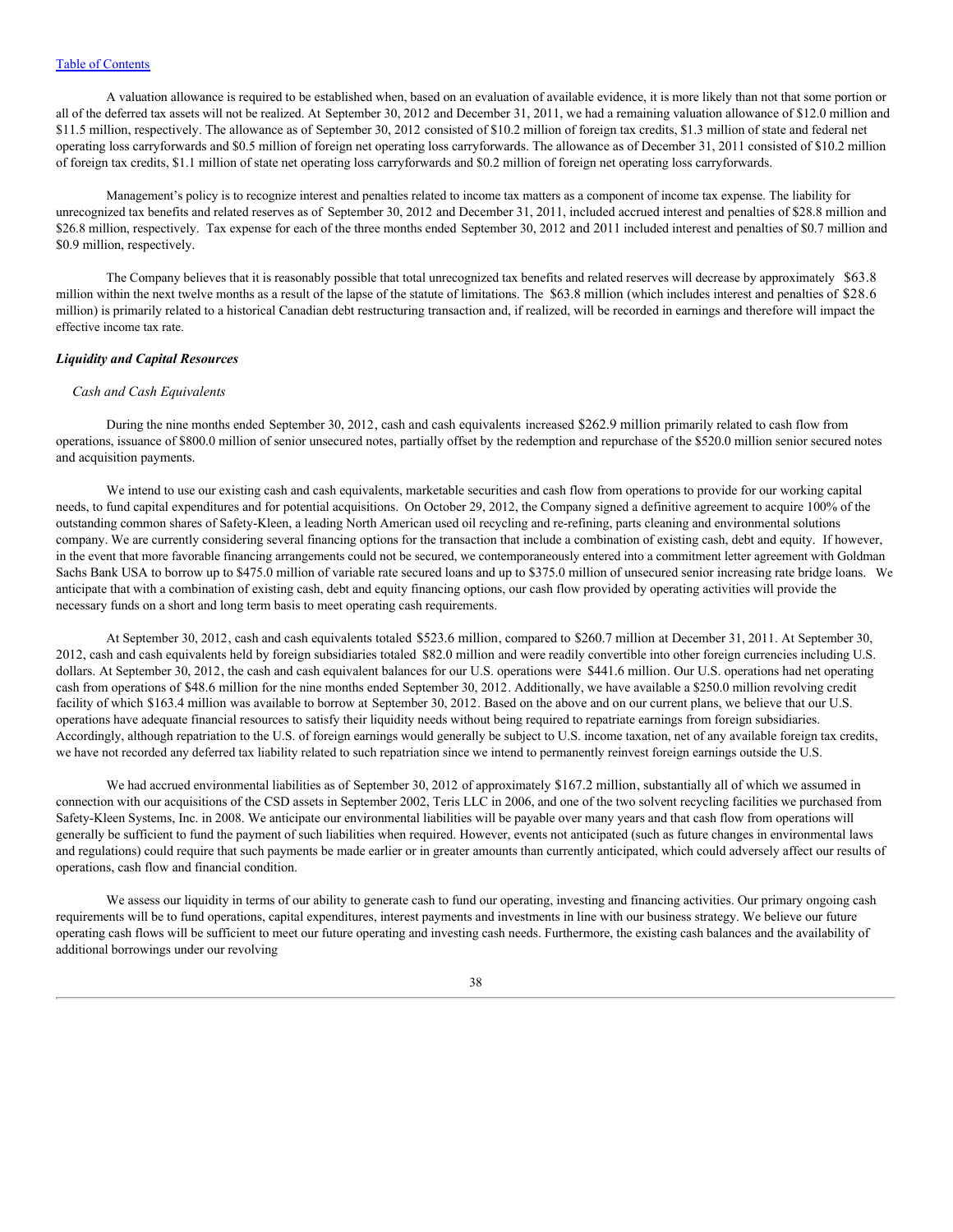credit facility provide additional potential sources of liquidity should they be required.

#### *Cash Flows for the nine months ended September 30, 2012*

Cash from operating activities in the first nine months of 2012 was \$232.7 million, an increase of 53.8%, or \$81.4 million, compared with cash from operating activities in the first nine months of 2011. The change was primarily the result of increased depreciation and amortization primarily due to acquisitions and other increased capital expenditures in recent periods and a net increase in working capital items.

Cash used for investing activities in the first nine months of 2012 was \$226.4 million, a decrease of 49.2% or \$219.2 million, compared with cash used for investing activities in the first nine months of 2011. The change was due primarily from lower year-over-year costs associated with acquisitions offset partially by increases in additions to property, plant and equipment.

Cash used for financing activities in the first nine months of 2012 was \$256.1 million, compared with cash from financing activities of \$247.9 million in the first nine months of 2011. The change was primarily the result of the issuance of \$800.0 million aggregate principal amount of 5.25% senior unsecured notes and the \$520.0 million redemption and repurchase of the 7.625% senior secured notes during the third quarter of 2012.

#### *Cash Flows for the nine months ended September 30, 2011*

Cash from operating activities in the first nine months of 2011 was \$151.3 million, compared with cash used for operating activities of \$153.9 million in the first nine months of 2010. The change was primarily the result of a net reduction in certain working capital items and a decrease in income from operations.

Cash used for investing activities in the first nine months of 2011 was \$445.6 million, an increase of 518.0%, or \$373.5 million, compared with cash used for investing activities in the first nine months of 2010. The increase resulted primarily from year-over-year higher costs associated with additions to property, plant and equipment and acquisitions.

Cash from financing activities in the first nine months of 2011 was \$247.9 million, compared with cash used for financing activities of \$34.9 million in the first nine months of 2010. The change was primarily the result of the issuance of \$250.0 million aggregate principal amount of 7.625% senior secured notes on March 24, 2011 and the redemption of debt in the third quarter of 2010.

#### *Financing Arrangements*

On July 13, 2012, we redeemed \$30.0 million principal amount of the \$520.0 million aggregate principal amount of our 2016 Notes which were outstanding on June 30, 2012 in accordance with the terms of the 2016 Notes. On July 16, 2012, we commenced a tender offer to purchase any and all of the \$490.0 million aggregate principal amount of the then outstanding 2016 Notes which remained outstanding following such partial redemption. On July 30, 2012, we purchased the \$339.1 million principal amount of the 2016 Notes which had been tendered by July 27, 2012, and called for redemption on August 15, 2012 the \$150.9 million principal amount of the 2016 Notes which had not been tendered. We financed that purchase and call for redemption of the 2016 Notes through a private placement of \$800.0 million aggregate principal amount of 5.25% senior unsecured notes due 2020 (the "New Notes") which we also completed on July 30, 2012. We intend to use the \$262.8 million of remaining net proceeds from such private placement of the New Notes to finance potential future acquisitions and for general corporate purposes. We completed these transactions to obtain more liquidity with improved terms and conditions. For further detail, see Note 9, "Financing Arrangements," to our consolidated financial statements included in Item 1 of this report.

As of September 30, 2012, we were in compliance with the covenants of our debt agreements, and we believe it is reasonably likely that we will continue to meet such covenants.

## *Liquidity Impacts of Uncertain Tax Positions*

As discussed in Note 10, "Income Taxes," to our financial statements included in Item 1 of this report, we have recorded as of September 30, 2012, \$36.2 million of unrecognized tax benefits and related reserves and \$28.8 million of potential interest and penalties. These liabilities are classified as "unrecognized tax benefits and other long-term liabilities" in our consolidated balance sheets. We are not able to reasonably estimate when we might make any cash payments to settle these liabilities. However, we believe no material cash payments will be required in the next 12 months.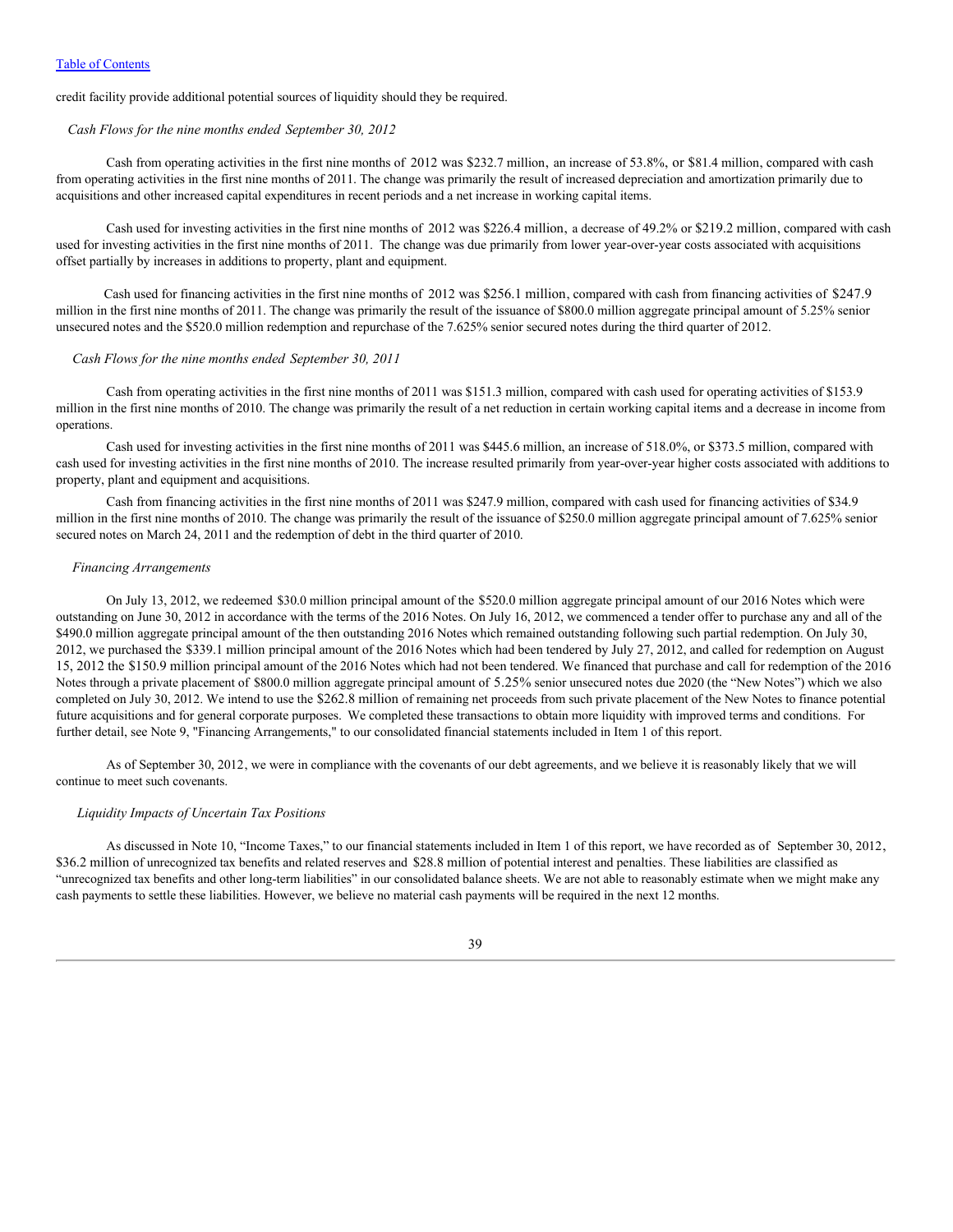#### <span id="page-42-0"></span>*Auction Rate Securities*

As of September 30, 2012, our long-term investments included \$4.3 million of available for sale auction rate securities. With the liquidity issues experienced in global credit and capital markets, these auction rate securities have experienced multiple failed auctions and as a result are currently not liquid. The auction rate securities are secured by student loans substantially insured by the Federal Family Education Loan Program, maintain the highest credit rating of AAA, and continue to pay interest according to their stated terms with interest rates resetting generally every 28 days.

We believe we have sufficient liquidity to fund operations and do not plan to sell our auction rate securities in the foreseeable future at an amount below the original purchase value. In the unlikely event that we need to access the funds that are in an illiquid state, we may not be able to do so without a possible loss of principal until a future auction for these investments is successful, another secondary market evolves for these securities, they are redeemed by the issuer, or they mature. If we were unable to sell these securities in the market or they are not redeemed, we could be required to hold them to maturity. These securities are currently reflected at their fair value utilizing a discounted cash flow analysis or significant other observable inputs. As of September 30, 2012, we have recorded an unrealized pre-tax loss of \$0.4 million, which we assess as temporary. We will continue to monitor and evaluate these investments on an ongoing basis for other than temporary impairment and record an adjustment to earnings if and when appropriate.

# **ITEM 3. QUANTITATIVE AND QUALITATIVE DISCLOSURES ABOUT MARKET RISK**

In the normal course of business, we are exposed to market risks, including changes in interest rates, certain commodity prices, and certain foreign currency rates, primarily the Canadian dollar. Our philosophy in managing interest rate risk is to borrow at fixed rates for longer time horizons to finance noncurrent assets and to borrow (to the extent, if any, required) at variable rates for working capital and other short-term needs. We therefore have not entered into derivative or hedging transactions, nor have we entered into transactions to finance off-balance sheet debt. The following table provides information regarding our fixed rate borrowings at September 30, 2012 (in thousands):

|                                                            | <b>Three Months</b><br>Remaining |       |       |      |      |                   |   |         |
|------------------------------------------------------------|----------------------------------|-------|-------|------|------|-------------------|---|---------|
| <b>Scheduled Maturity Dates</b>                            | 2012                             | 2013  | 2014  | 2015 | 2016 | <b>Thereafter</b> |   | Total   |
| Senior unsecured notes                                     | $-$                              | __    |       | $-$  | __   | 800,000           | D | 800,000 |
| Capital lease obligations                                  | 2.518                            | 4.239 | 2.305 | 352  |      |                   |   | 9.414   |
|                                                            | 2.518                            | 4.239 | 2.305 | 352  | __   | 800,000           |   | 809.414 |
| Weighted average interest rate on<br>fixed rate borrowings | 5.3%                             | 5.3%  | 5.3%  | 5.3% | 5.3% | 5.3%              |   |         |

In addition to the fixed rate borrowings described in the above table, we had at September 30, 2012 variable rate instruments that included a revolving credit facility with maximum borrowings of up to \$250.0 million (with a \$215.0 million sub-limit for letters of credit). Commencing in 2013, we will begin remitting interest payments in the amount of \$21.0 million each related to the \$800.0 million senior unsecured notes payable semi-annually on August 1 and February 1 of each year .

We view our investment in our foreign subsidiaries as long-term; thus, we have not entered into any hedging transactions between any two foreign currencies or between any of the foreign currencies and the U.S. dollar. During 2012, the Canadian subsidiaries transacted approximately 2.4% of their business in U.S. dollars and at any period end have cash on deposit in U.S. dollars and outstanding U.S. dollar accounts receivable related to these transactions. These cash and receivable accounts are vulnerable to foreign currency translation gains or losses. Exchange rate movements also affect the translation of Canadian generated profits and losses into U.S. dollars. Had the Canadian dollar been 10.0% stronger or weaker against the U.S. dollar, we would have reported increased or decreased net income of \$1.0 million and \$0.4 million for the three months ended September 30, 2012 and 2011, respectively. Had the Canadian dollar been 10.0% stronger or weaker against the U.S. dollar, we would have reported increased or decreased net income of \$2.3 million and \$1.0 million for the nine months ended September 30, 2012 and 2011, respectively.

At September 30, 2012, \$4.3 million of our noncurrent investments were auction rate securities. While we are uncertain as to when the liquidity issues relating to these investments will improve, we believe these issues will not materially impact our ability to fund our working capital needs, capital expenditures, or other business requirements.

We are subject to minimal market risk arising from purchases of commodities since no significant amount of commodities are used in the treatment of hazardous waste or providing energy and industrial services.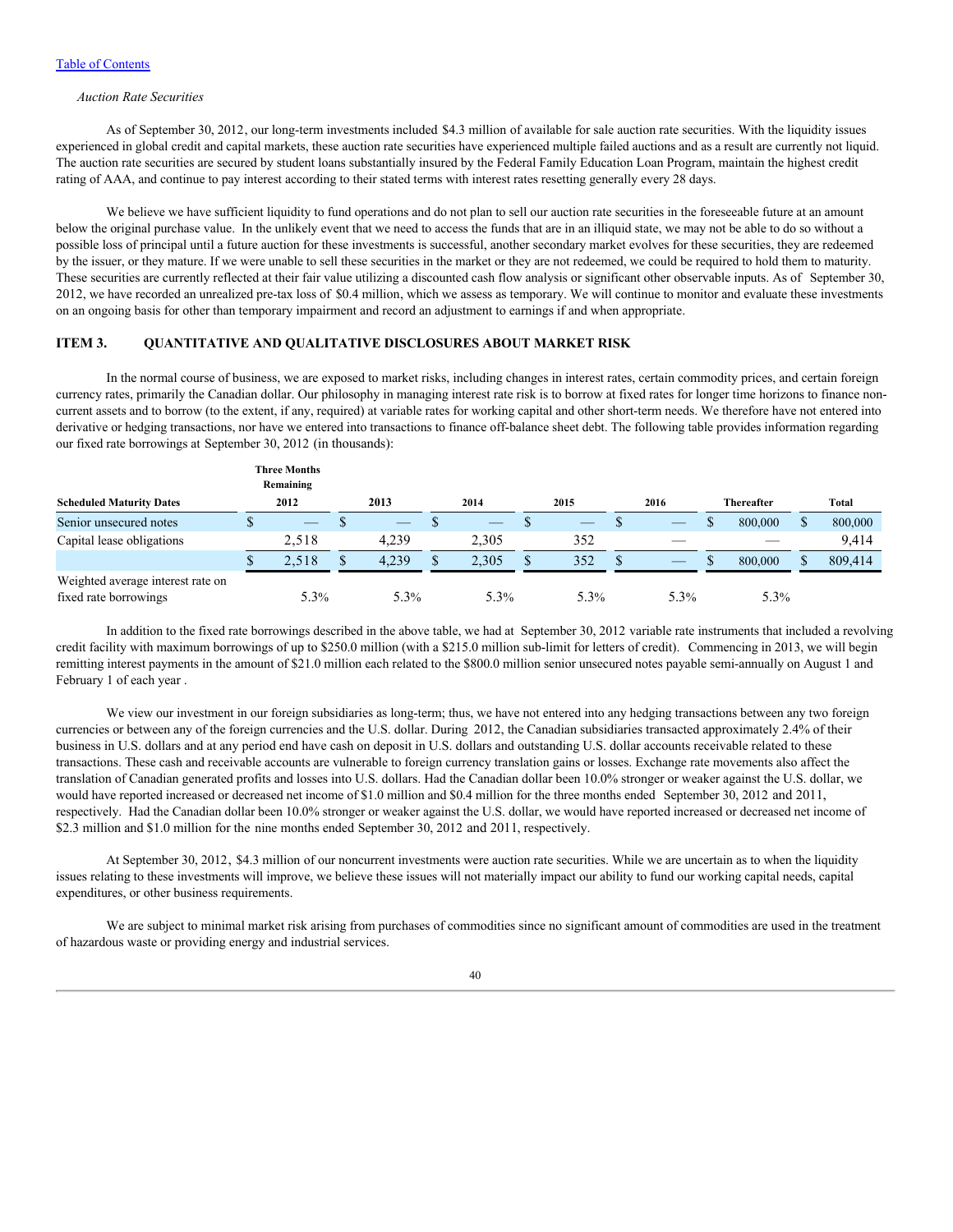# <span id="page-43-0"></span>**ITEM 4. CONTROLS AND PROCEDURES**

## **Evaluation of Disclosure Controls and Procedures**

Based on an evaluation under the supervision and with the participation of our management, including our Chief Executive Officer and Chief Financial Officer, as of the end of the period covered by this Quarterly Report on 10-Q, our Chief Executive Officer and Chief Financial Officer have concluded that our disclosure controls and procedures (as defined in Rules 13a-15(e) and 15d-15(e) under the Securities Exchange Act of 1934, as amended (the "Exchange Act")) were effective as of September 30, 2012 to ensure that information required to be disclosed by us in reports that we file or submit under the Exchange Act is recorded, processed, summarized and reported within the time periods specified in Securities and Exchange Commission rules and forms and is accumulated and communicated to our management, including our Chief Executive Officer and Chief Financial Officer, as appropriate to allow timely decisions regarding required disclosure.

#### **Changes in Internal Control over Financial Reporting**

There were no changes in the Company's internal control over financial reporting identified in connection with the evaluation required by paragraph (d) of Exchange Act Rules 13a-15e or 15d-15e that was conducted during the quarter ending September 30, 2012 that have materially affected, or are reasonably likely to materially affect, the Company's internal control over financial reporting.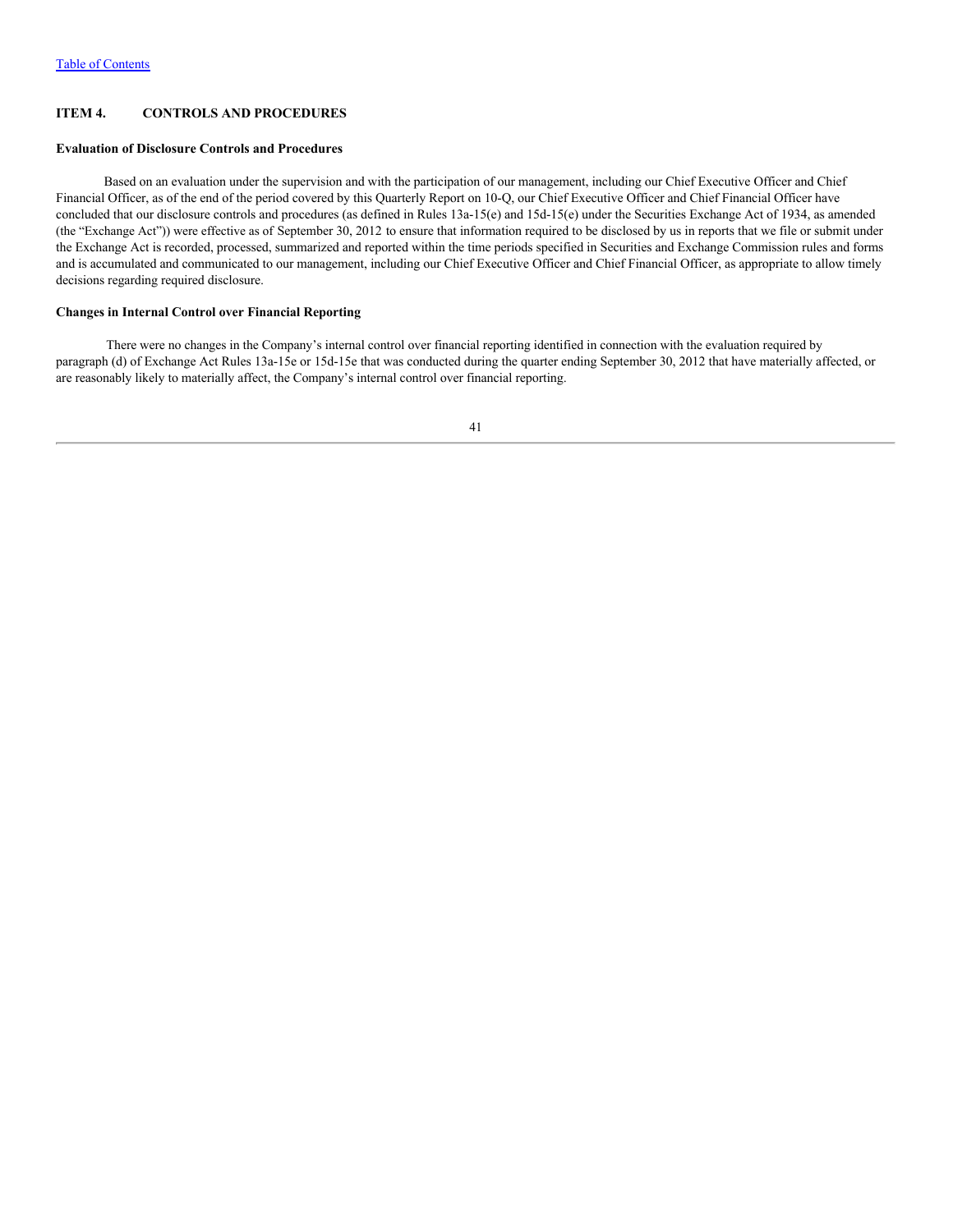## **PART II—OTHER INFORMATION**

#### <span id="page-44-0"></span>**Item 1—***Legal Proceedings*

See Note 13, "Commitments and Contingencies," to the financial statements included in Item 1 of this report, which description is incorporated herein by reference.

#### **Item 1A—***Risk Factors*

In light of our signing on October 26, 2012 of an agreement to acquire Safety-Kleen, Inc., the following supplements and updates Item 1A,"Risk Factors," of our Annual Report on Form 10-K for the year ended December 31, 2011.

#### **Risks Related to Our Proposed Acquisition of Safety-Kleen**

#### *We cannot assure you that our proposed acquisition of Safety-Kleen will be completed.*

On October 26, 2012, we entered into an agreement and plan of merger with Safety-Kleen, Inc. ("Safety-Kleen") pursuant to which we will acquire Safety-Kleen for cash in an amount (subject to working capital and other closing adjustments) equal to \$1.25 billion. We now anticipate the acquisition will be completed in the fourth quarter of 2012. However, consummation of the acquisition will be subject to certain conditions including, among others: (i) approval by Safety-Kleen shareholders holding at least a majority of outstanding Safety-Kleen shares (although shareholders holding approximately 81% of such shares have entered into voting and lock-up agreements pursuant to which they have generally agreed to vote such shares in favor of the acquisition); (ii) expiration or termination of the applicable Hart-Scott-Rodino and Canadian Competition Bureau antitrust waiting periods; (iii) accuracy of the representations and warranties of the parties, in each case subject to certain materiality exceptions; (iv) compliance by the parties with their respective obligations under the merger agreement, subject to certain materiality exceptions; (v) the parties having executed certain other documents and ancillary agreements at or prior to the closing of the acquisition; and (vi) the absence of any material adverse effect relating to Safety-Kleen and its subsidiaries, taken as a whole, subject to certain exceptions. Furthermore, we or Safety-Kleen may terminate the merger agreement if the merger is not consummated by April 26, 2013, except if the transaction date is extended. We cannot assure you that the required conditions will be met or that the proposed acquisition will be completed.

## *If we are unable to successfully integrate the business and operations of Safety-Kleen into our business and operations and realize synergies in the expected time frame, our future results would be adversely affected.*

Much of the potential benefit of our proposed acquisition of Safety-Kleen will depend on our integration of Safety-Kleen's business and operations into our business and operations through implementation of appropriate management and financial reporting systems and controls. We may experience difficulties in such integration, and the integration process may be costly and time -consuming. Such integration will require the focused attention of both Clean Harbors' and Safety-Kleen's management teams, including a significant commitment of their time and resources. The need for both Clean Harbors' and Safety-Kleen's managements to focus on integration matters could have a material impact on the revenues and operating results of the combined company. The success of the acquisition will depend, in part, on the combined company's ability to realize the anticipated benefits from combining the businesses of Clean Harbors and Safety-Kleen through cost reductions in overhead, greater efficiencies, increased utilization of support facilities and the adoption of mutual best practices. To realize these anticipated benefits, however, the businesses of Clean Harbors and Safety-Kleen must be successfully combined.

If the combined company is not able to achieve these objectives, the anticipated benefits to us of the acquisition may not be realized fully or at all or may take longer to realize than expected. It is possible that the integration processes could result in the loss of key employees, as well as the disruption of each company's ongoing business, failure to implement the business plan for the combined company, unanticipated issues in integrating operating, logistics, information, communications and other systems, unanticipated changes in applicable laws and regulations, operating risks inherent in our business or inconsistencies in standards, controls, procedures and policies or other unanticipated issues, expenses and liabilities, any or all of which could adversely affect our ability to maintain relationships with our and Safety-Kleen's customers and employees or to achieve the anticipated benefits of the acquisition.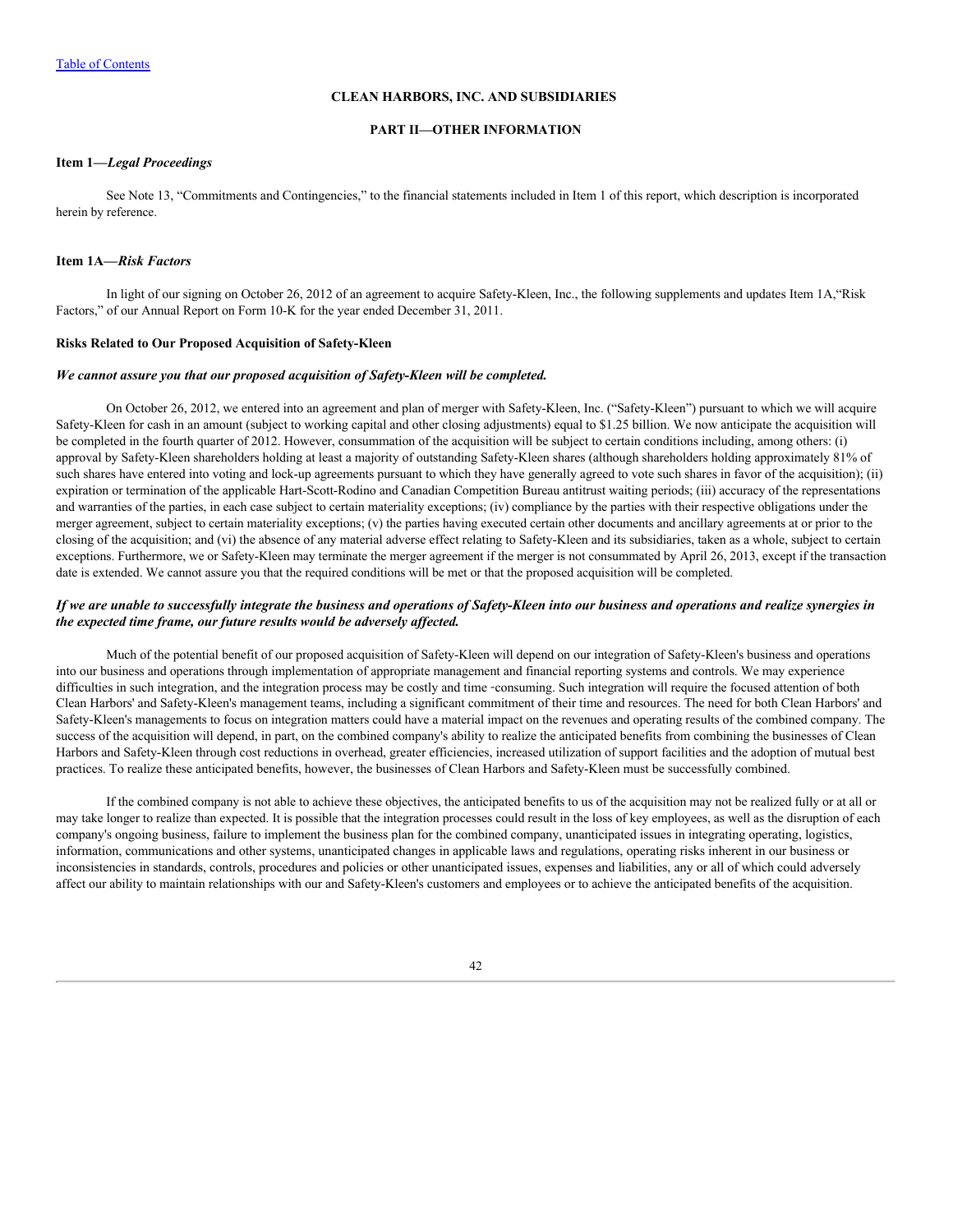## *The Safety-Kleen acquisition may expose us to unknown liabilities.*

Because the merger agreement provides that we will acquire all the outstanding common shares of Safety-Kleen, our investment will be subject to all of Safety-Kleen's liabilities other than its currently outstanding debt which will paid off at the time of the acquisition. If there are unknown liabilities or other obligations, including contingent liabilities, our business could be materially affected. We may learn additional information about Safety-Kleen that adversely affects us, such as unknown liabilities or other issues relating to internal controls over financial reporting, issues that could affect our ability to comply with the Sarbanes‑Oxley Act or issues that could affect our ability to comply with other applicable laws.

## *We will incur significant transaction and acquisition-related costs in connection with the acquisition.*

We will incur significant costs in connection with the acquisition and may incur additional unanticipated costs to retain key employees.In addition, until the closing of the acquisition, we expect to incur certain non-recurring costs associated with financing the acquisition.We will also be subject to capital market risks in connection with our plan to raise financing to fund the portion of the purchase price above the amount of our now available cash which we plan to use. In the event that less than all of the acquisition purchase price is available to us at the time of closing through our available cash and such debt and / or equity financings as we may elect to pursue, we would be required to draw under the back-up financing commitment we have obtained from Goldman Sachs Bank USA in connection with acquisition, and the cost to do so may be less favorable to us than if we finance the acquisition through alternative financing.

## *Failure to complete our proposed acquisition of Safety-Kleen could negatively affect our stock price as well as our future business and financial results.*

If the acquisition is not completed, we will be subject to a number of risks, including but not limited to the following:

- we must pay costs related to the acquisition including, among others, legal accounting and financial advisory fees, as well as fees and expenses with respect to the back-up financing commitment we have obtained, whether or not the acquisition is completed; and
- we could be subject to litigation related to our failure to complete the acquisition and various other factors, which could adversely affect our business, financial results and stock price.

## *Fluctuations in oil prices may have a negative effect on Safety-Kleen's future results of operations.*

A significant portion of Safety-Kleen's business involves collecting used oil from certain of its customers, re-refining a portion of such used oil into base and blended lubricating oils, and then selling both such re-refined oil and the excess recycled oil which Safety-Kleen does not have the capacity to rerefine ("RFO") to other customers.The prices at which Safety-Kleen sellsits re-refined oil and RFO are affected by changes in the reported spot market prices of oil. If applicable rates increase or decrease, Safety-Kleen typically will charge a higher or lower corresponding price for its re-refined oil and RFO. The price at which Safety-Kleen sellsits re-refined oil and RFO is affected by changes in certain indices measuring changes in the price of heavy fuel oil, with increases and decreases in the indices typically translating into a higher or lower price for Safety-Kleen's RFO. The cost to collect used oil, including the amounts Safety-Kleen must pay to obtain used oil and the fuel costs of its oil collection fleet, typically also increases or decreases when the relevant indices increase or decrease. However, even though the prices Safety-Kleen can charge for its re-refined oil and RFO and the costs to collect and re-refine used oil and process RFO typically increase and decrease together, there is no assurance that when Safety-Kleen's costs to collect and re-refine used oil and process RFO increase it will be able to increase the prices it charges for its re-refined oil and RFO to cover such increased costs or that the costs to collect and re-refine used oil and process RFO will decline when the prices it can charge for re-refined oil and RFO decline. These risks are exacerbated when there are rapid fluctuations in these oil indices.

The price at which Safety-Kleen purchases used oil from its large customers through its oil collection services is generally fixed for a period of time by contract, in some cases for up to 90 days. Because the price Safety-Kleen pays for a majority of its used oil is fixed for a period of time and it can take up to eight weeks to transport, re-refine and blend collected used oil into Safety-Kleen's finished blended lubricating oil products, Safety-Kleen typically experiences margin contraction during periods when the applicable index rates decline. If the index rates decline rapidly, Safety-Kleen may be locked into paying higher than market prices for used oil during these contracted periods while the prices it can charge for its finished oil products decline. If the prices Safety-Klee charges for its finished oil products and the costs to collect and re-refine used oil and process RFO do not move together or in similar magnitudes, Safety-Kleen's profitability may be materially and negatively impacted.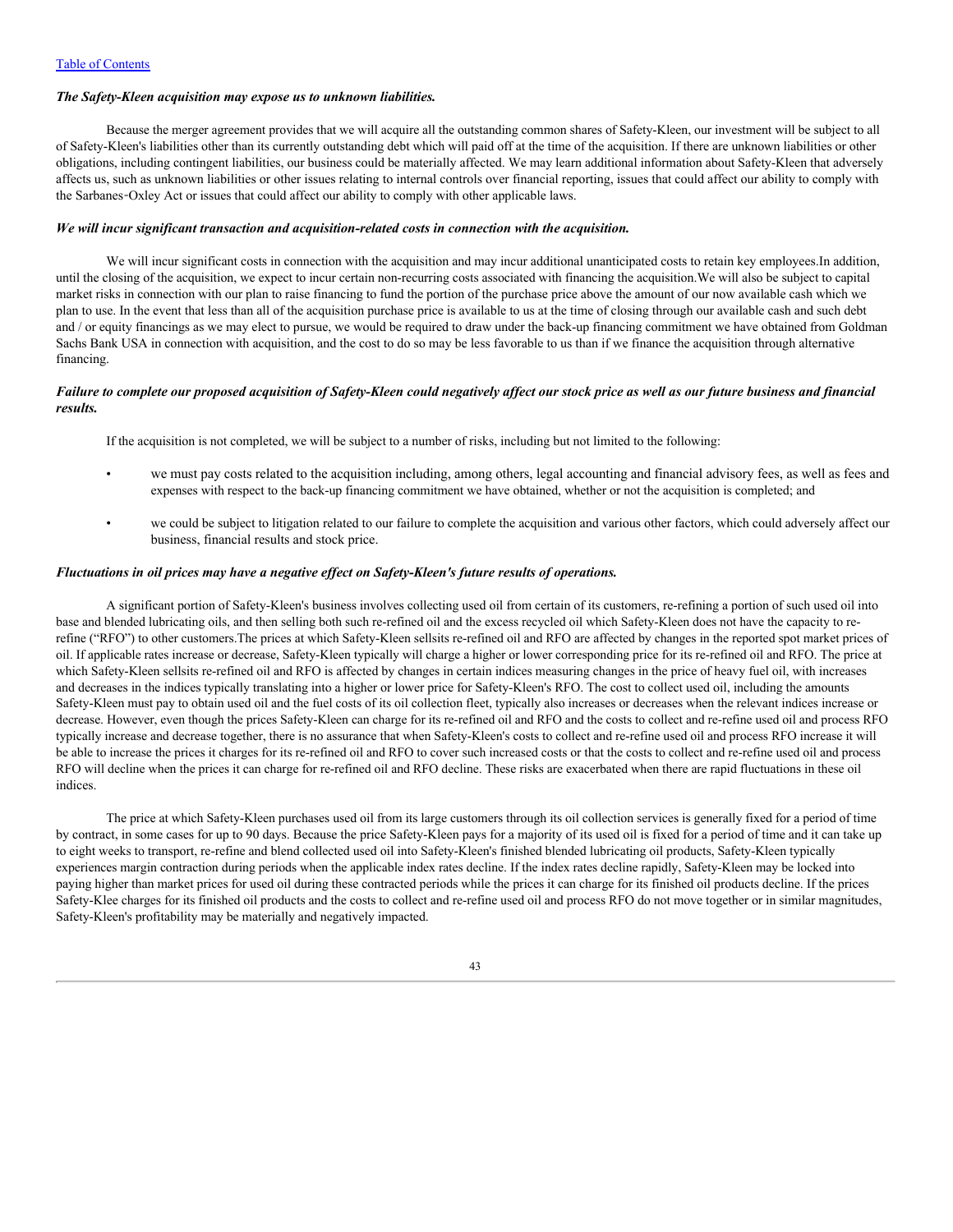<span id="page-46-0"></span>Safety-Kleen has entered into several commodity derivatives since 2011, which are comprised of cashless collar contracts related to crude oil, in each case, where Safety-Kleen sold a call option to a bank and then purchased a put option from the same bank, in order to manage against significant fluctuations in crude oil, which are closely correlated with indices discussed above. However, these commodity derivatives are designed to only mitigate Safety-Kleen's exposure to declines in these oil indices below a price floor, and Safety-Kleen will not be protected and its profitability may be materially and negatively impacted by declines above the price floor. In addition, these commodity derivatives will limit Safety-Kleen's potential benefit when these oil indices increase above a price cap because Safety-Kleenwill be required to make payments in that circumstance. Furthermore, Safety-Kleen's current commodity derivatives expire at various intervals, and there is no assurance that we or Safety-Kleen will be able to enter into commodity derivatives in the future with acceptable terms.

#### **Item 5—***Other Information*

Subsequent to the issuance of the Company's Form 10-Q for the period ended March 31, 2012, management identified a disclosure error in Note 15, ''Guarantor and Non-Guarantor Subsidiaries Financial Information.'' The previously disclosed guarantor information did not provide the details of comprehensive income by guarantor for the periods ended March 31, 2012 and 2011. While the Form 10-Q for the period ended March 31, 2012, was not materially misstated, the Company will provide the guarantor comprehensive income disclosure within its Form 10-Q for the period ended March 31, 2013. For the period ended March 31, 2012, the other comprehensive income and comprehensive income was \$15.2 million and \$47.2 million, respectively, for Clean Harbors, Inc., \$15.2 million and \$71.8 million, respectively, for the U.S. Guarantors, and \$6.3 million and \$25.6 million, respectively, for the Foreign Non-Guarantors. For the period ended March 31, 2011, the other comprehensive income and comprehensive income was \$16.5 million and \$39.2 million, respectively, for Clean Harbors, Inc., \$16.5 million and \$51.4 million, respectively, for the U.S. Guarantors and \$5.7 million and \$14.9 million, respectively, for the Foreign Non-Guarantors.

#### **Item 6—***Exhibits*

| Item No. | <b>Description</b>                                                                                                                                                                                                                                                                                                                                                                                                                                                                                                                                                 |                |  |  |
|----------|--------------------------------------------------------------------------------------------------------------------------------------------------------------------------------------------------------------------------------------------------------------------------------------------------------------------------------------------------------------------------------------------------------------------------------------------------------------------------------------------------------------------------------------------------------------------|----------------|--|--|
| 31.1     | Rule 13a-14a/15d-14(a) Certification of the CEO Alan S. McKim                                                                                                                                                                                                                                                                                                                                                                                                                                                                                                      | Filed herewith |  |  |
| 31.2     | Rule 13a-14a/15d-14(a) Certification of the CFO Robert E. Gagnon                                                                                                                                                                                                                                                                                                                                                                                                                                                                                                   | Filed herewith |  |  |
| 32       | Section 1350 Certifications                                                                                                                                                                                                                                                                                                                                                                                                                                                                                                                                        | Filed herewith |  |  |
| 101      | Interactive Data Files Pursuant to Rule 405 of Regulation S-T: Financial statements from the quarterly report on<br>Form 10-Q of Clean Harbors, Inc. for the quarter ended September 30, 2012, formatted in XBRL: (i) Consolidated<br>Balance Sheets, (ii) Unaudited Consolidated Statements of Income, (iii) Unaudited Consolidated Statements of<br>Comprehensive Income, (iv) Unaudited Consolidated Statements of Cash Flows, (v) Unaudited Consolidated<br>Statements of Stockholders' Equity, and (vi) Notes to Unaudited Consolidated Financial Statements. | ∗              |  |  |

These interactive data files are furnished and deemed not filed or part of a registration statement or prospectus for purposes of Sections 11 or 12 of the Securities Act of 1933, as amended, are deemed not filed for purposes of Section 18 of the Securities Exchange Act of 1934, as amended, and otherwise are not subject to liability under those sections.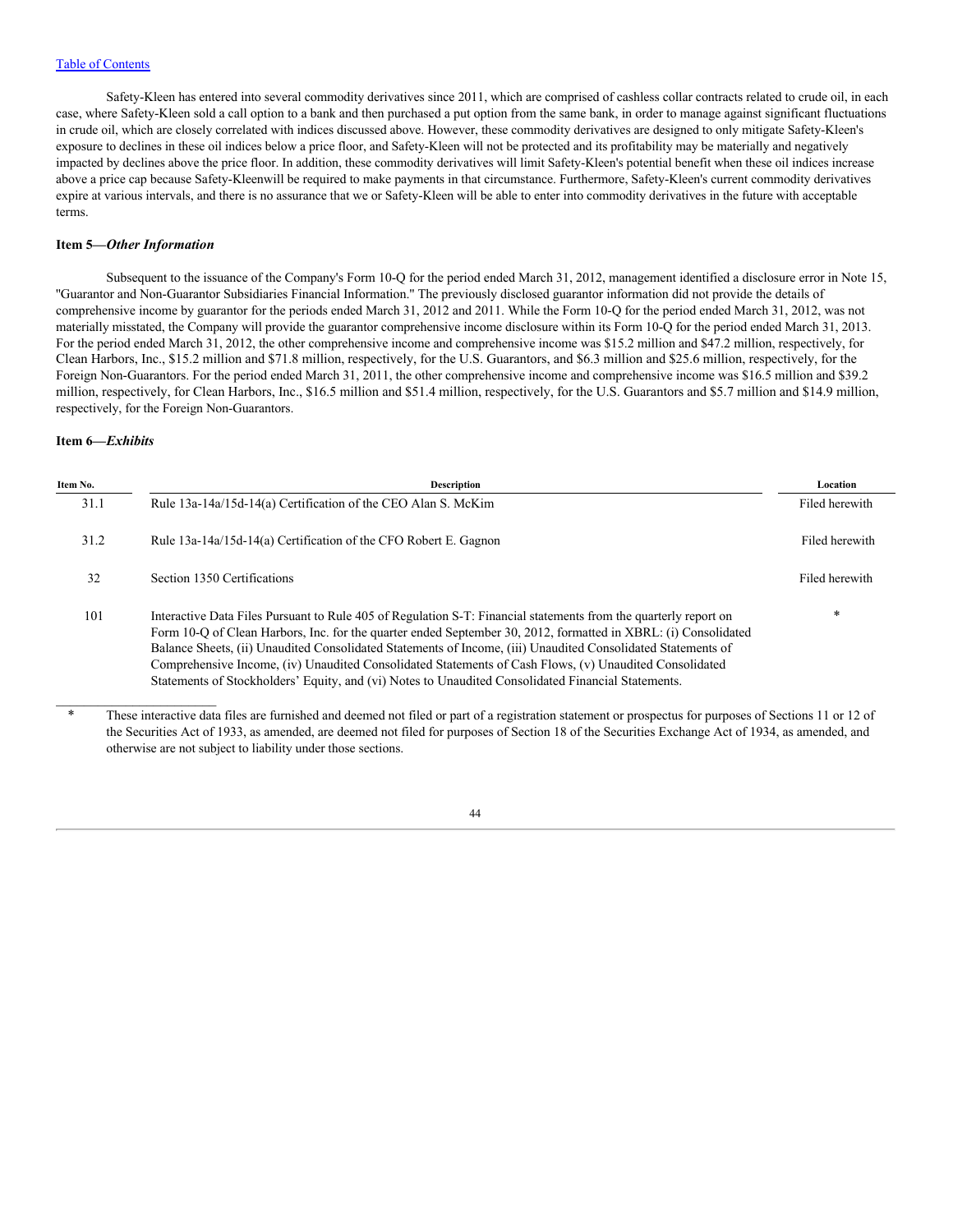## **SIGNATURES**

<span id="page-47-0"></span>Pursuant to the requirements of the Securities Exchange Act of 1934, the registrant has duly caused this report to be signed on its behalf by the undersigned thereunto duly authorized.

CLEAN HARBORS, INC.

Registrant

By: /s/ ALAN S. MCKIM

**Alan S. McKim President and Chief Executive Officer**

Date: November 9, 2012

By: /s/ ROBERT E. GAGNON

**Robert E. Gagnon Executive Vice President and Chief Financial Officer**

Date: November 9, 2012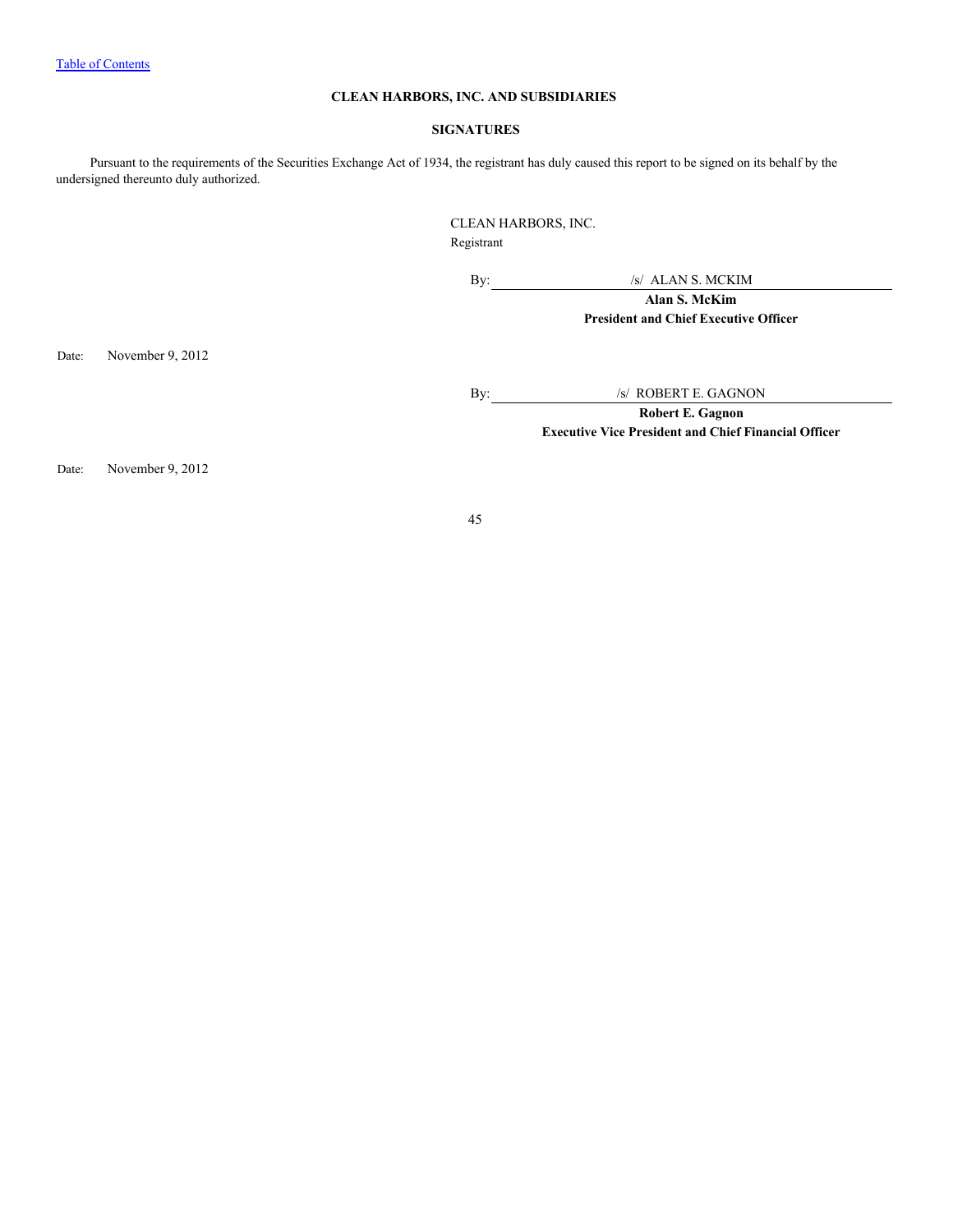# **CERTIFICATION OF CHIEF EXECUTIVE OFFICER**

I, Alan S. McKim, certify that:

1. I have reviewed this Quarterly Report on Form 10-Q of Clean Harbors, Inc.;

2. Based on my knowledge, this report does not contain any untrue statement of a material fact or omit to state a material fact necessary to make the statements made, in light of the circumstances under which such statements were made, not misleading with respect to the period covered by this report;

3. Based on my knowledge, the financial statements, and other financial information included in this report, fairly present in all material respects the financial condition, results of operations and cash flows of the registrant as of, and for, the periods presented in this report;

4. The registrant's other certifying officer(s) and I are responsible for establishing and maintaining disclosure controls and procedures (as defined in Exchange Act Rules 13a-15(e) and 15d-15(e)) and internal control over financial reporting (as defined in Exchange Act Rules 13a-15(f) and 15d-15(f)) for the registrant and have:

(a) Designed such disclosure controls and procedures, or caused such disclosure controls and procedures to be designed under our supervision, to ensure that material information relating to the registrant, including its consolidated subsidiaries, is made known to us by others within those entities, particularly during the period in which this report is being prepared;

(b) Designed such internal control over financial reporting, or caused such internal control over financial reporting to be designed under our supervision, to provide reasonable assurance regarding the reliability of financial reporting and the preparation of financial statements for external purposes in accordance with generally accepted accounting principles;

(c) Evaluated the effectiveness of the registrant's disclosure controls and procedures and presented in this report our conclusions about the effectiveness of the disclosure controls and procedures, as of the end of the period covered by this report based on such evaluation; and

(d) Disclosed in this report any change in the registrant's internal control over financial reporting that occurred during the registrant's most recent fiscal quarter (the registrant's fourth fiscal quarter in the case of an annual report) that has materially affected, or is reasonably likely to materially affect, the registrant's internal control over financial reporting; and

5. The registrant's other certifying officer(s) and I have disclosed, based on our most recent evaluation of internal control over financial reporting, to the registrant's auditors and the audit committee of the registrant's board of directors (or persons performing the equivalent functions):

(a) All significant deficiencies and material weaknesses in the design or operation of internal control over financial reporting which are reasonably likely to adversely affect the registrant's ability to record, process, summarize and report financial information; and

(b) Any fraud, whether or not material, that involves management or other employees who have a significant role in the registrant's internal control over financial reporting.

/s/ Alan S. McKim

**Alan S. McKim** *President and Chief Executive Officer*

Date: November 9, 2012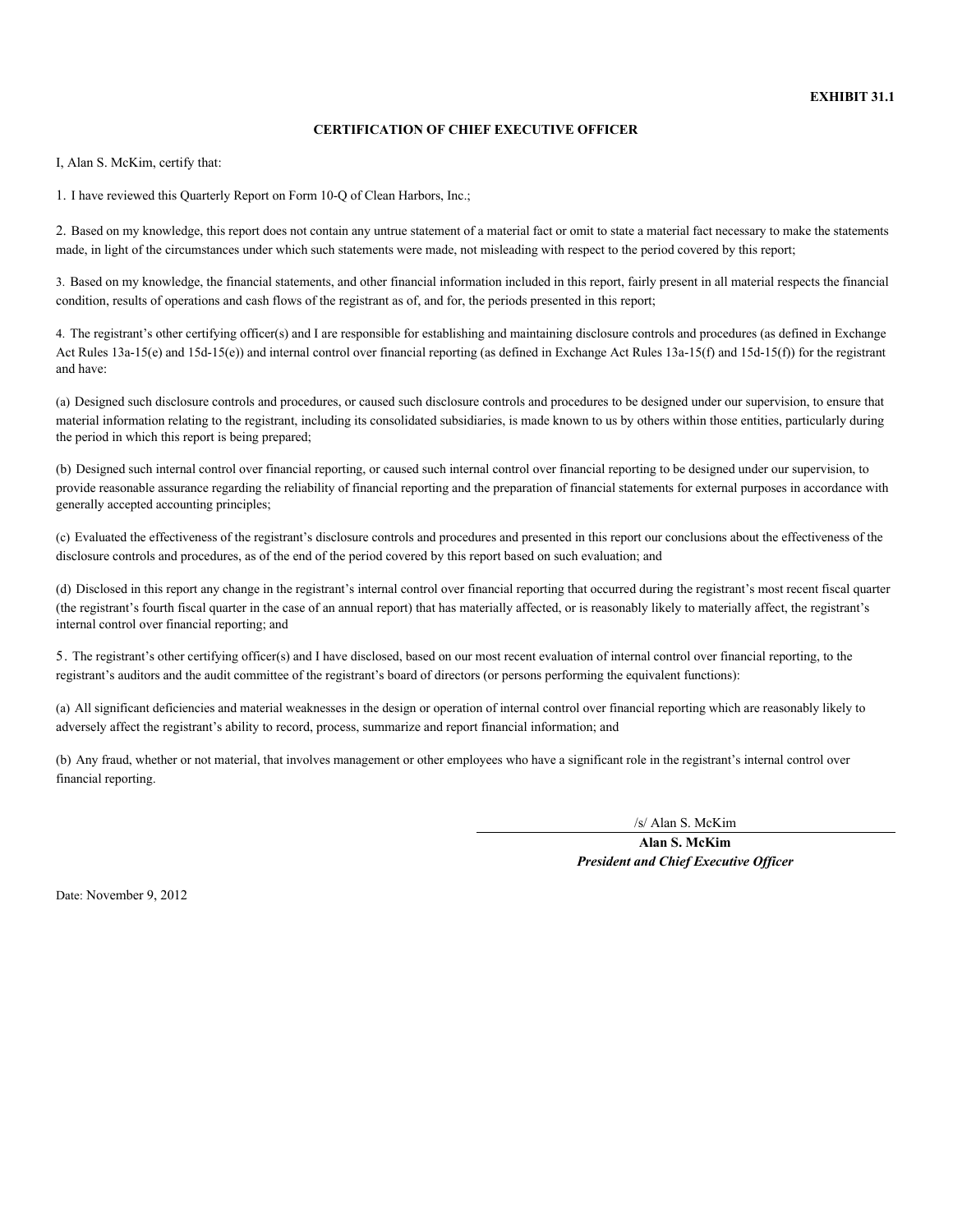# **CERTIFICATION OF CHIEF FINANCIAL OFFICER**

I, Robert E. Gagnon, certify that:

1. I have reviewed this quarterly report on Form 10-Q of Clean Harbors, Inc.;

2. Based on my knowledge, this report does not contain any untrue statement of a material fact or omit to state a material fact necessary to make the statements made, in light of the circumstances under which such statements were made, not misleading with respect to the period covered by this report;

3. Based on my knowledge, the financial statements, and other financial information included in this report, fairly present in all material respects the financial condition, results of operations and cash flows of the registrant as of, and for, the periods presented in this report;

4. The registrant's other certifying officer(s) and I are responsible for establishing and maintaining disclosure controls and procedures (as defined in Exchange Act Rules 13a-15(e) and 15d-15(e)) and internal control over financial reporting (as defined in Exchange Act Rules 13a-15(f) and 15d-15(f)) for the registrant and have:

(a) Designed such disclosure controls and procedures, or caused such disclosure controls and procedures to be designed under our supervision, to ensure that material information relating to the registrant, including its consolidated subsidiaries, is made known to us by others within those entities, particularly during the period in which this report is being prepared;

(b) Designed such internal control over financial reporting, or caused such internal control over financial reporting to be designed under our supervision, to provide reasonable assurance regarding the reliability of financial reporting and the preparation of financial statements for external purposes in accordance with generally accepted accounting principles;

(c) Evaluated the effectiveness of the registrant's disclosure controls and procedures and presented in this report our conclusions about the effectiveness of the disclosure controls and procedures, as of the end of the period covered by this report based on such evaluation; and

(d) Disclosed in this report any change in the registrant's internal control over financial reporting that occurred during the registrant's most recent fiscal quarter (the registrant's fourth fiscal quarter in the case of an annual report) that has materially affected, or is reasonably likely to materially affect, the registrant's internal control over financial reporting; and

5. The registrant's other certifying officer(s) and I have disclosed, based on our most recent evaluation of internal control over financial reporting, to the registrant's auditors and the audit committee of the registrant's board of directors (or persons performing the equivalent functions):

(a) All significant deficiencies and material weaknesses in the design or operation of internal control over financial reporting which are reasonably likely to adversely affect the registrant's ability to record, process, summarize and report financial information; and

(b) Any fraud, whether or not material, that involves management or other employees who have a significant role in the registrant's internal control over financial reporting.

/s/ Robert E. Gagnon

**Robert E. Gagnon** *Executive Vice President and Chief Financial Officer*

Date: November 9, 2012